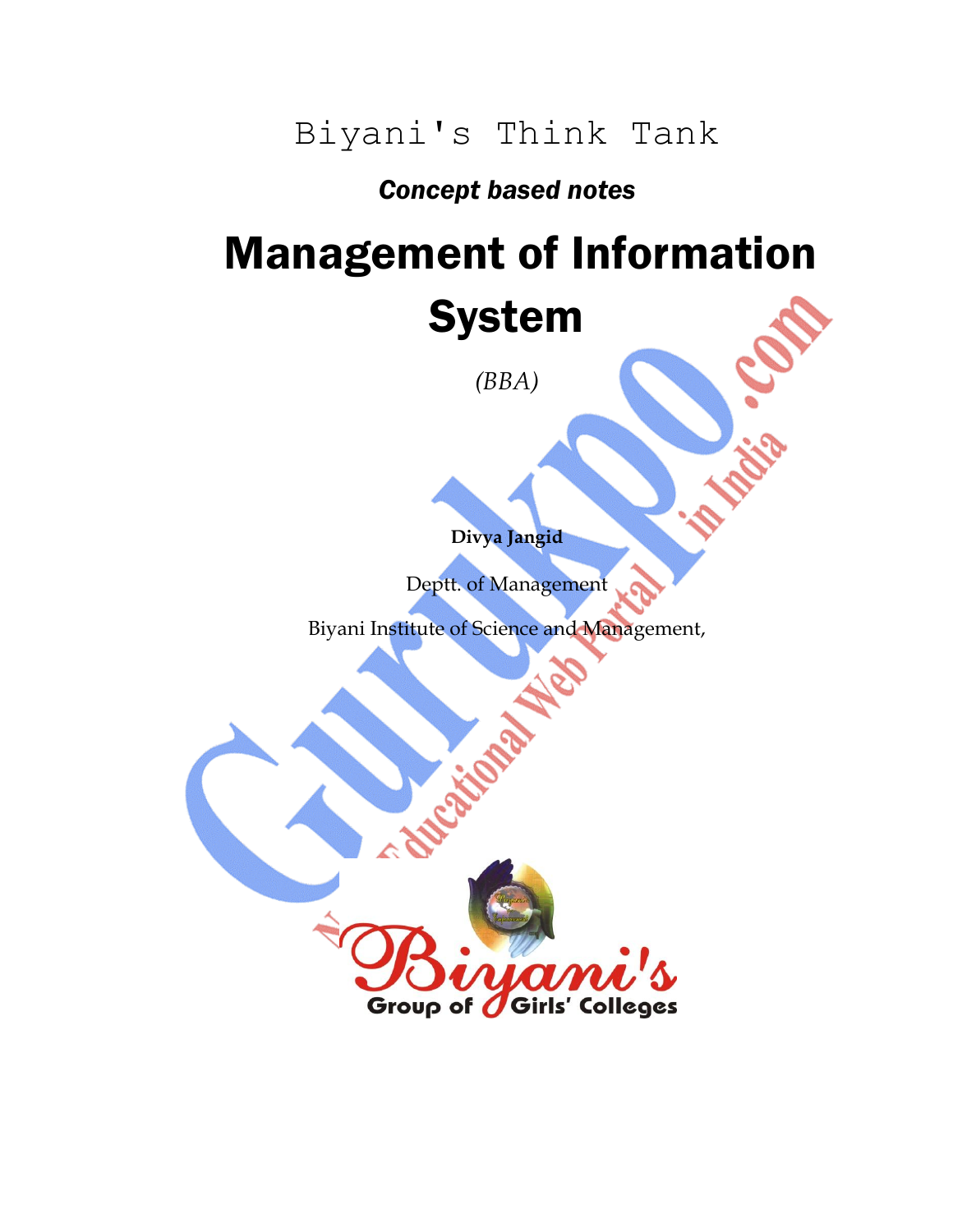*Published by :*

**Think Tanks**

**Biyani Group of Colleges**

*Concept & Copyright :*

#### **Biyani Shikshan Samiti**

Sector-3, Vidhyadhar Nagar,

Jaipur-302 023 (Rajasthan)

Ph: 0141-2338371, 2338591-95 · Fax: 0141-2338007

E-mail : acad@biyanicolleges.org

Website :www.gurukpo.com; www.biyanicolleges.org

**First Edition : 2012**

While every effort is taken to avoid errors or omissions in this Publication, any mistake or omission that may have crept in is not intentional. It may be taken note of that neither the publisher nor the author will be responsible for any damage or loss of any kind arising to anyone in any manner on account of such errors and omissions.

Tig . C.

*Leaser Type Setted by :*

#### **Biyani College Printing Department**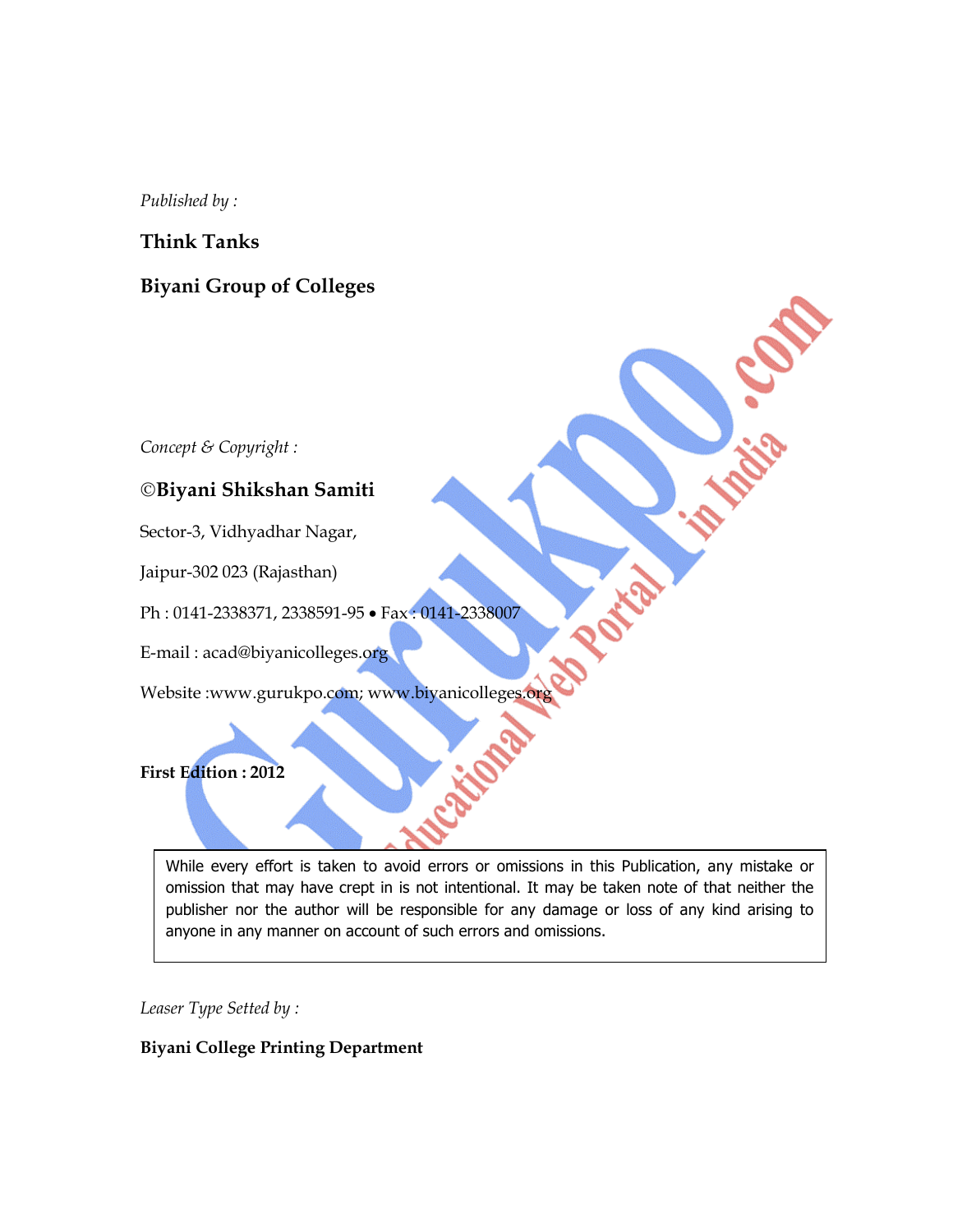## **Preface**

am glad to present this book, especially designed to serve the needs of the students.

The book has been written keeping in mind the general weakness in understanding the fundamental concepts of the topics. The book is self-explanatory and adopts the "Teach Yourself" style. It is based on question-answer pattern. The language of book is quite easy and understandable based on scientific approach.

Any further improvement in the contents of the book by making corrections, omission and inclusion is keen to be achieved based on suggestions from the readers for which the author shall be obliged.

I acknowledge special thanks to Mr. Rajeev Biyani, *Chairman* & Dr. Sanjay Biyani, *Director* (*Acad.*) Biyani Group of Colleges, who are the backbones and main concept provider and also have been constant source of motivation throughout this Endeavour. They played an active role in coordinating the various stages of this Endeavour and spearheaded the publishing work.

I look forward to receiving valuable suggestions from professors of various educational institutions, other faculty members and students for improvement of the quality of the book. The reader may feel free to send in their comments and suggestions to the under mentioned address. address.

**Author**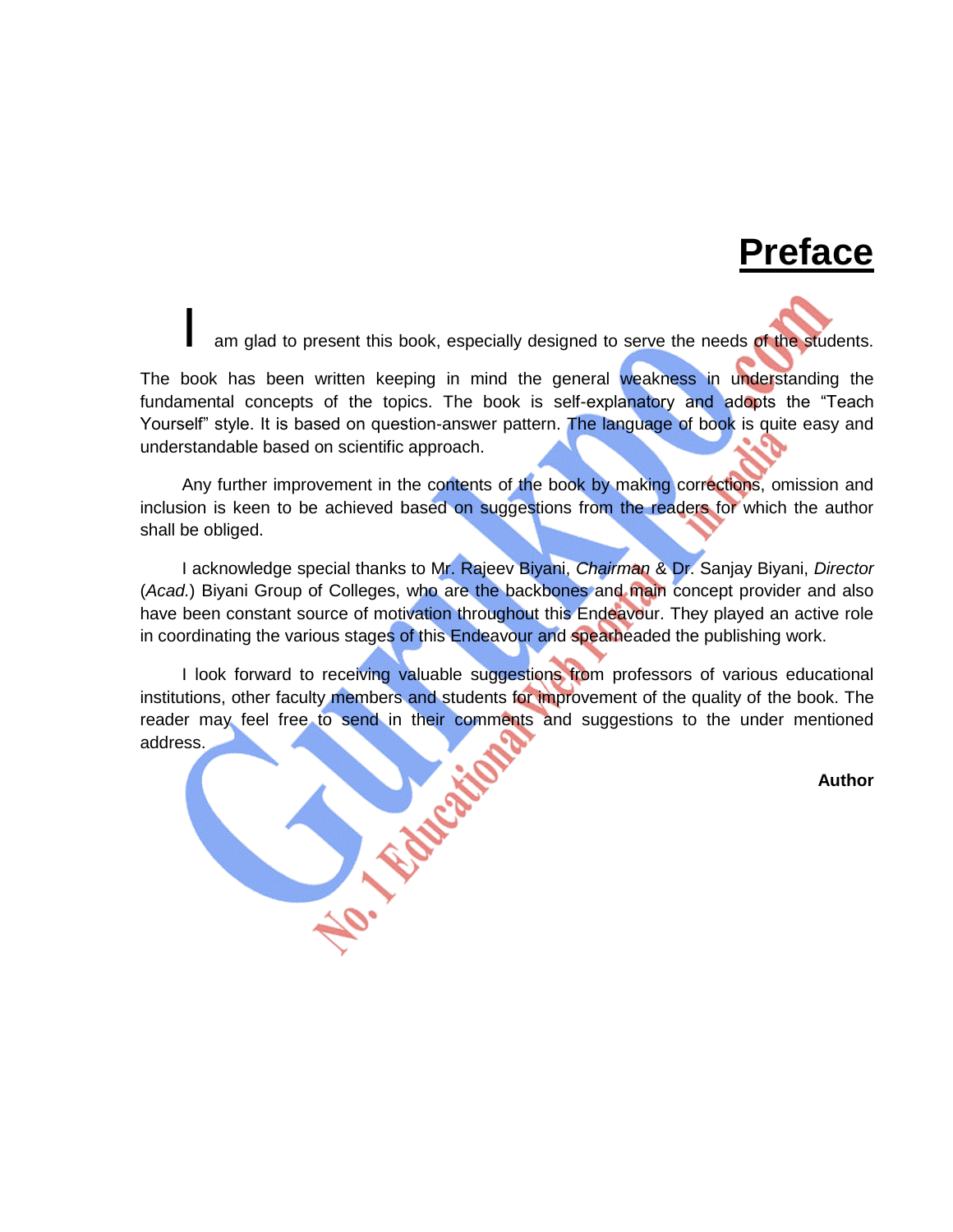### **Chapter-1**

# **Introduction to MIS**

#### **Q.1 What is MIS? Discuss in detail?**

#### **OR**

 **Describe the three words of MIS: Management, Information, System.**

**OR** 

#### **Discuss the objectives and characteristics of MIS.**

**Ans.:** Management Information Systems (MIS), referred to as Information Management and Systems, is the discipline covering the application of people, technologies, and procedures collectively called information systems, to solving business problems.

*"'MIS' is a planned system of collecting, storing and disseminating data in the form of information needed to carry out the functions of management."*

Academically, the term is commonly used to refer to the group of information management methods tied to the automation or support of human decision making, e.g. Decision Support Systems, Expert Systems, and Executive Information Systems.

**Management** : Management is art of getting things done through and with the people in formally organized groups. The basic functions performed by a manager in an organization are: Planning, controlling, staffing, organizing, and directing.

**Information** : Information is considered as valuable component of an organization. Information is data that is processed and is presented in a form which assists decision maker.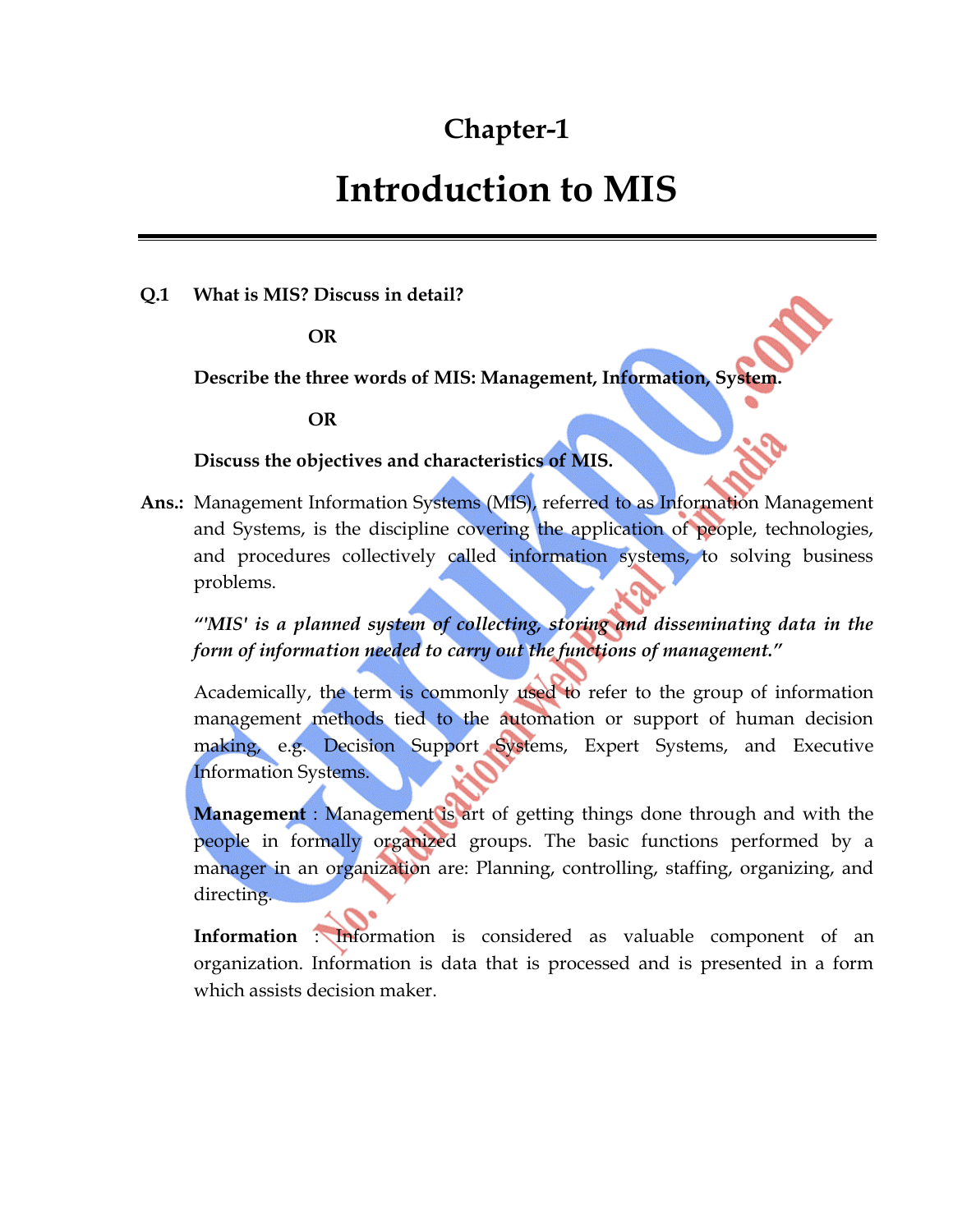

**System :** A system is defined as a set of elements which are joined together to achieve a common objective. The elements are interrelated and interdependent. Thus every system is said to be composed of subsystems. A system has one or multiple inputs, these inputs are processed through a transformation process to convert these input( s) to output.

These subsystems are interrelated through a process of



#### **Objectives of MIS :**

**Data Capturing :** MIS capture data from various internal and external sources of organization. Data capturing may be manual or through computer terminals.

**Processing of Data :** The captured data is processed to convert into required information. Processing of data is done by such activities as calculating, sorting, classifying, and summarizing.

**Storage of Information : MIS stores the processed or unprocessed data for future** use. If any information is not immediately required, it is saved as an organization record, for later use.

**Retrieval of Information :** MIS retrieves information from its stores as and when required by various users.

**Dissemination of Information :** Information, which is a finished product of MIS, is disseminated to the users in the organization. It is periodic or online through computer terminal.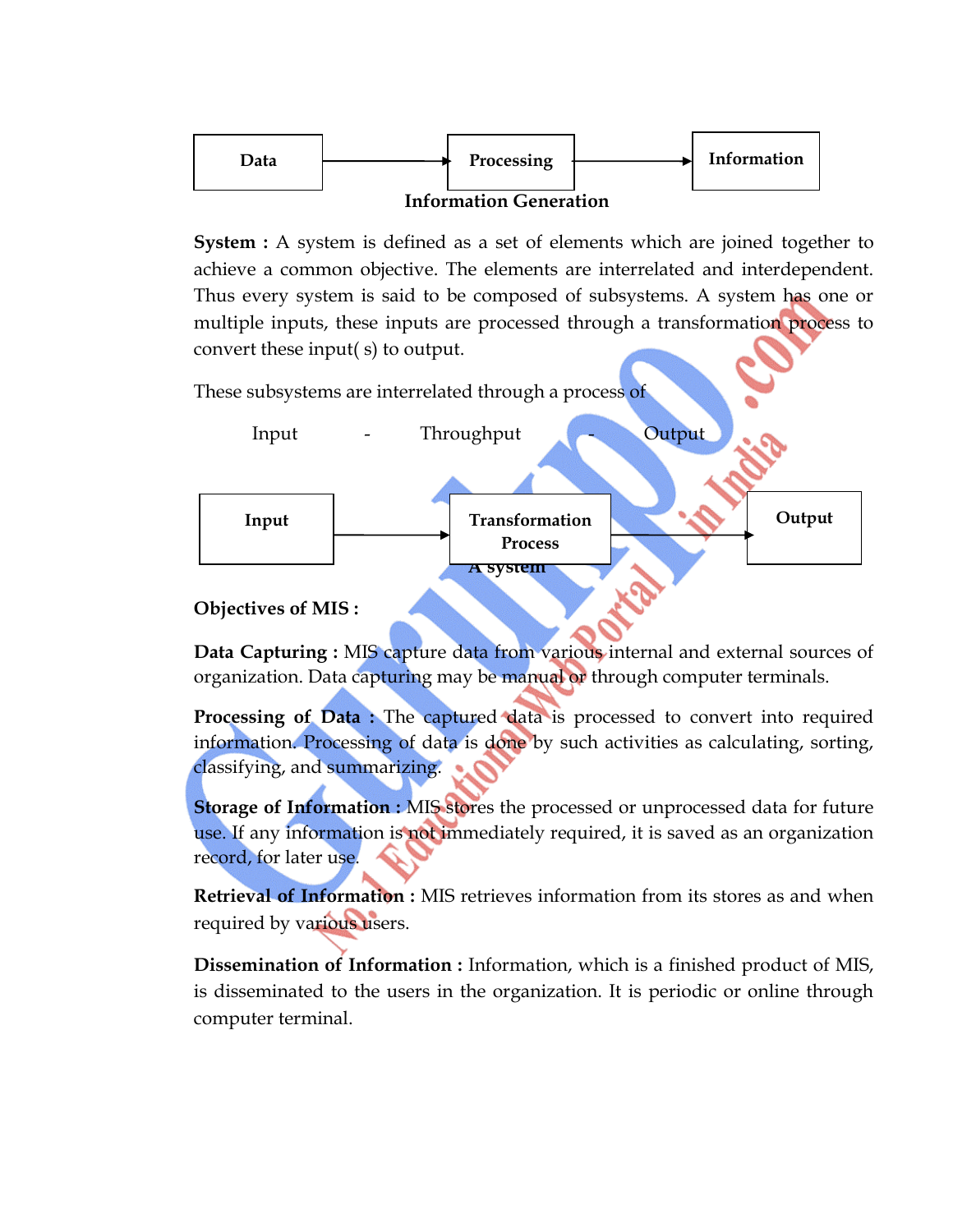

#### **Characteristics of MIS :**

**Systems Approach :** The information system follows a systems approach. Systems approach means taking a comprehensive view or a complete look at the interlocking sub-systems that operate within an organization.

**Management Oriented :** Management oriented characteristic of MIS implies that the management actively directs the system development efforts. For planning of MIS, top-down approach should be followed. Top down approach suggests that the system development starts from the determination of management's needs and overall business objective. To ensure that the implementation of system's polices meet the specification of the system, continued review and participation of the manager is necessary.

**Need Based :** MIS design should be as per the information needs of managers at different levels.

**Exception Based :** MIS should be developed on the exception based also, which means that in an abnormal situation, there should be immediate reporting about the exceptional situation to the decision –makers at the required level.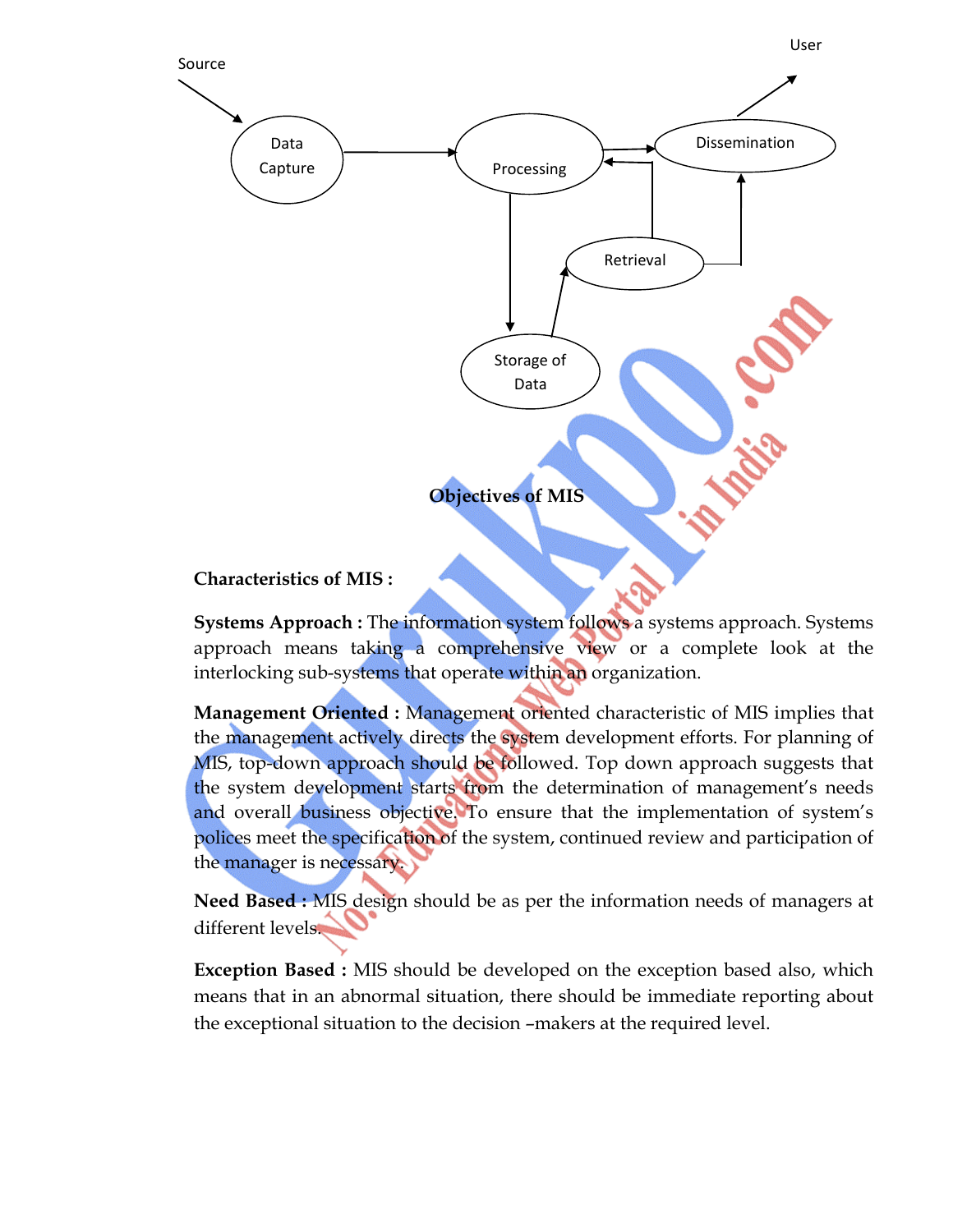**Future Oriented :** MIS should not merely provide past of historical information; rather it should provide information, on the basis of future projections on the actions to be initiated.

**Integrated :** Integration is significant because of its ability to produce more meaningful information. Integration means taking a comprehensive view or looking at the complete picture of the interlocking subsystems that operate within the company.

**Common Data Flow :** Common data flow includes avoiding duplication, combining similar functions and simplifying operations wherever possible. The development of common data flow is an economically sound and logical concept, but it must be viewed from a practical angle.

**Long Term Planning :** MIS is developed over relatively long periods. A heavy element of planning should be involved.

**Sub System Concept :** The MIS should be viewed as a single entity, but it must be broken down into digestible sub-systems which are more meaningful.

**Central database :** In the MIS there should be common data base for whole system

#### **Q-2 What is the concept of MIS?Explain in detail?**

#### **Ans The Concept of Management Information System**

A management information system (MIS) is designed by an organization for its smooth functioning. The MIS, a decision-making instrument used by top management, comprises of a set of controls. These controls cover the basic spheres of the business: its people, technologies, policies and procedures. The MIS gathers information on all the important realms of the business, tabulates the information and provides meaningful reports.

#### **Features**

o The management information system presents data such as the organization's processes, operating procedures, internal controls and audit preparation, which the management uses to make effective and efficient decisions. The internal controls for each department contain guidelines for operation. The flow of work assigned to employees, their responsibilities and duties, for example, are listed under internal controls.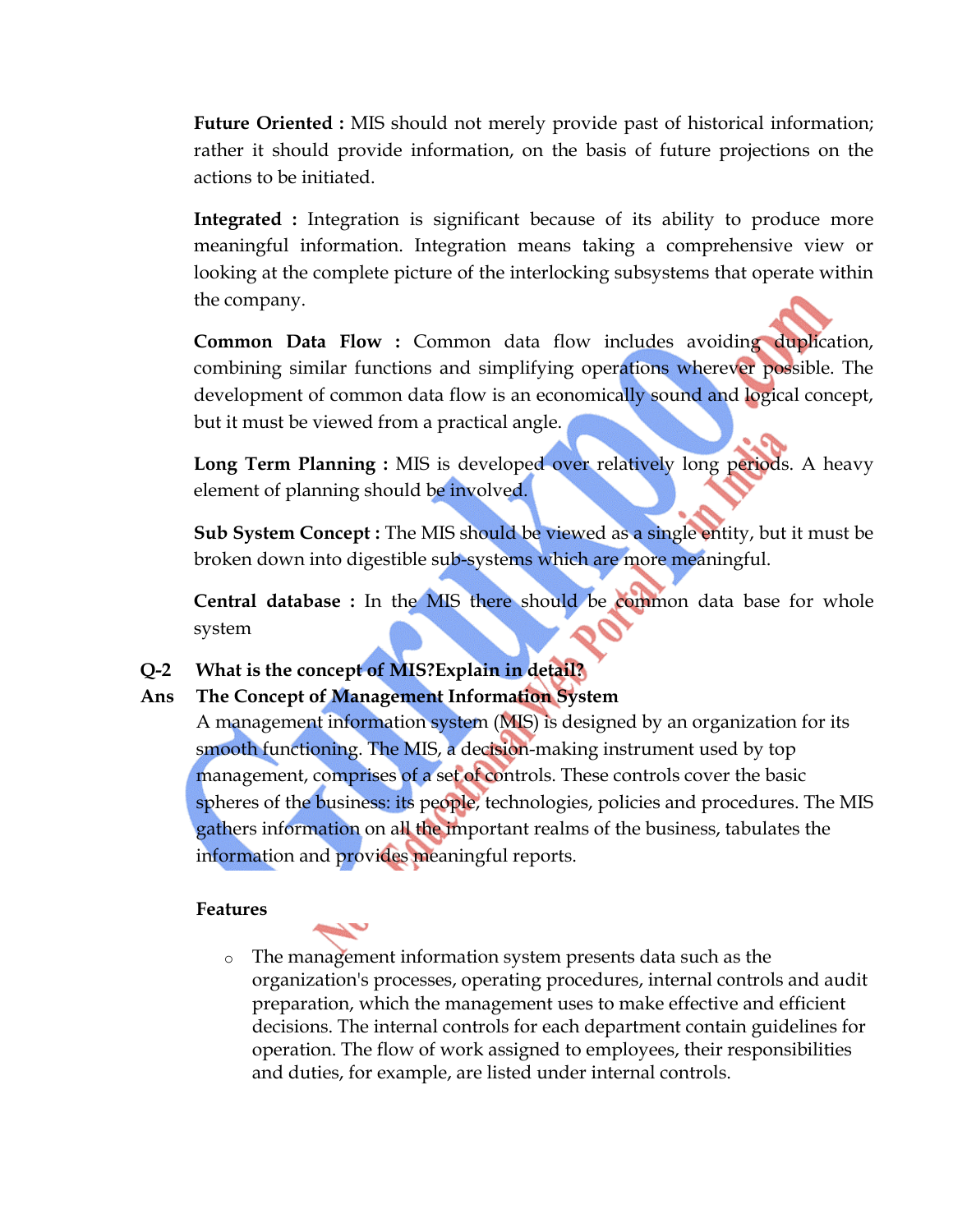#### **Benefits**

o An organization benefits immensely by using an MIS. This fully automated system enables the organization to record, process and tabulate all of its business dealings and transactions. Also, the information collected makes it possible to make necessary changes and improvements to the gaey areas. For example, the organization can compare actual and projected sales and take steps to correct any deviations.

By using a good MIS, the top management of the organization is able to make informed decisions. The data present in the MIS is studied and analyzed objectively and the organization is able to choose the best tradeoff for its operations, sales and other functions. Also they can judge whether their resources are being used correctly.

MIS facilitates a two-communication process in the organization. The top management communicates to its employees what is expected of them and how they must accomplish the tasks entrusted. The employees in turn freely discuss their problems and concerns.

Free demo and expert consulting Trusted by over 130 Businesses

#### **Types**

o There are four types of MIS. The first one, TPS (Transaction Processing System), is the most elementary. This methodology processes routine, mundane and recurring business transactions. OIS (Operations Information Systems) gathers comprehensive data and tabulates it for operations managers to use and maximize their output and minimize losses. DSS (Decision Support Systems) and ES (Expert Systems) are the two types of MIS used by the top management to make informed and intelligent decisions. The two types make extensive use of databases and modelling techniques

#### **Limitations**

o MIS is heavily technology driven and therefore lacks a human element. The information represented by the MIS is often rich in nature. The expertise of humans is needed to analyze the information presented and to make decisions accordingly.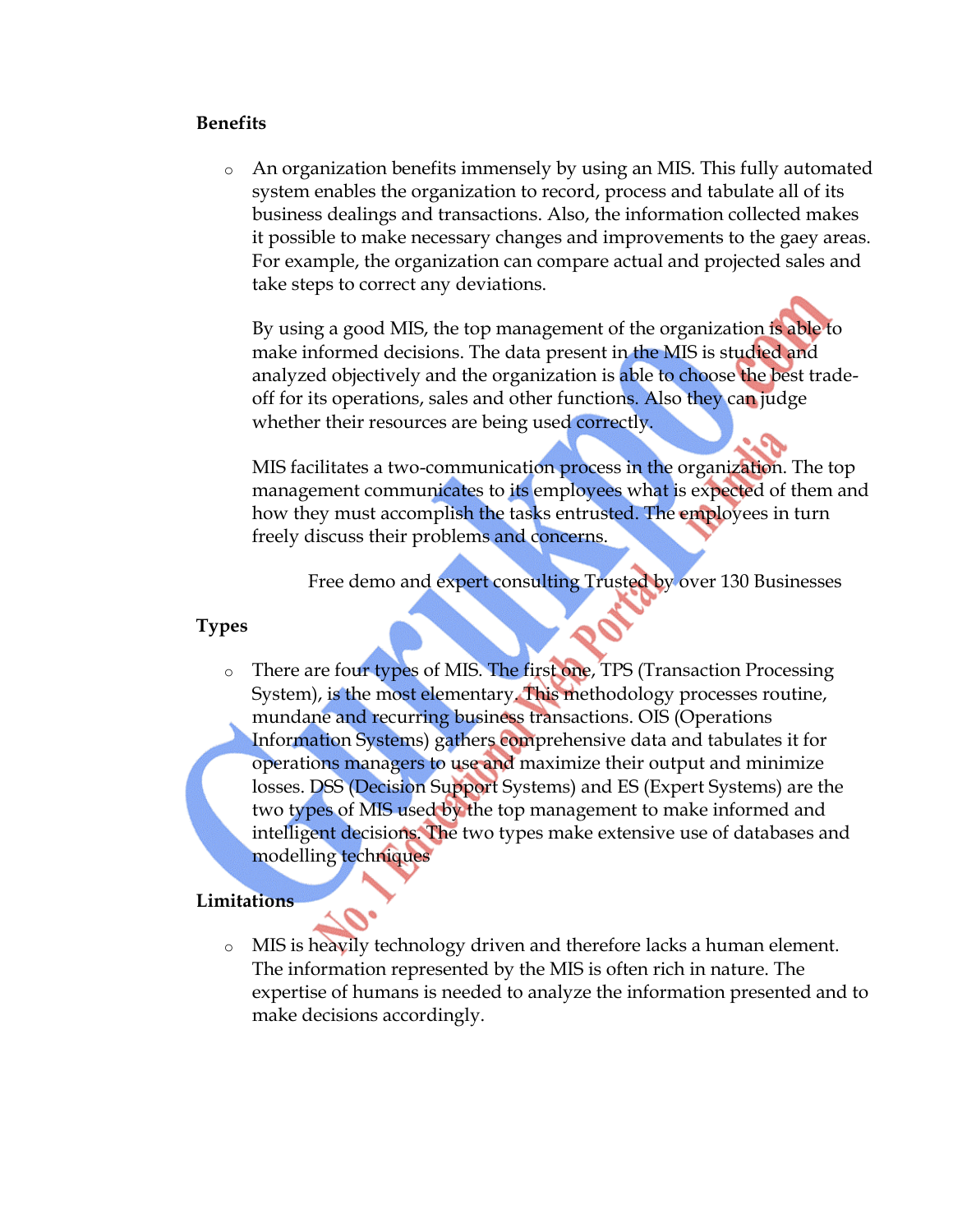#### **Considerations**

o Developing an MIS costs money. Usually the organization requires the help of a consultant to develop the system, therefore all the organizational procedures and controls have to be carefully and elaborately spelled out to the consultants.

#### **Q-3 What is the role of Manegement information systems in an organization?**

#### **Ans Role of Management Information Systems Role of Management Information Systems** Role of Management Information Systems

Management Information Systems (MIS) provide regular information to managers to allow them to make decisions based on data rather than guesses. Certain data and analysis can play a very useful role in making good decisions about where and when to use human and other resources to achieve the mission of an organization. Managers with quality MIS are able to make decisions from an informed stance rather than a haphazard one. MIS can answer questions such as: Would it be better to add staff at the beginning or end of a manufacturing process? How do we choose the most efficient way to use our space? Do we need more patient exam rooms or a bigger lab? How much inventory should I store and when do I order more stock? What hours have the most customers, so I'll have an adequate staff to serve them?

#### **Health and Capacity of the Whole System**

The world is developing an increasingly global market and economy. Managers know that one tool they need is regular, clear and consistent information to help them in guiding their organization. This does not happen by chance. A system needs to be thoughtfully created with the purpose of providing useful information in the simplest and most elegant way possible. The basic management information system measures inputs and/or outputs, allowing managers to analyze the relationship between them and make decisions based on the outcomes they desire.

We are familiar with these types of systems in our daily life. For instance, a speedometer tracks the speed of a car by being attached to the motion of the tires. It is a speed-measuring system used to make decisions. If I have to be somewhere in half an hour and it's 15 miles away and I'm going 70 miles an hour, by checking the speedometer I realize I can slow down or take a scenic route, or even stop for a cup of java.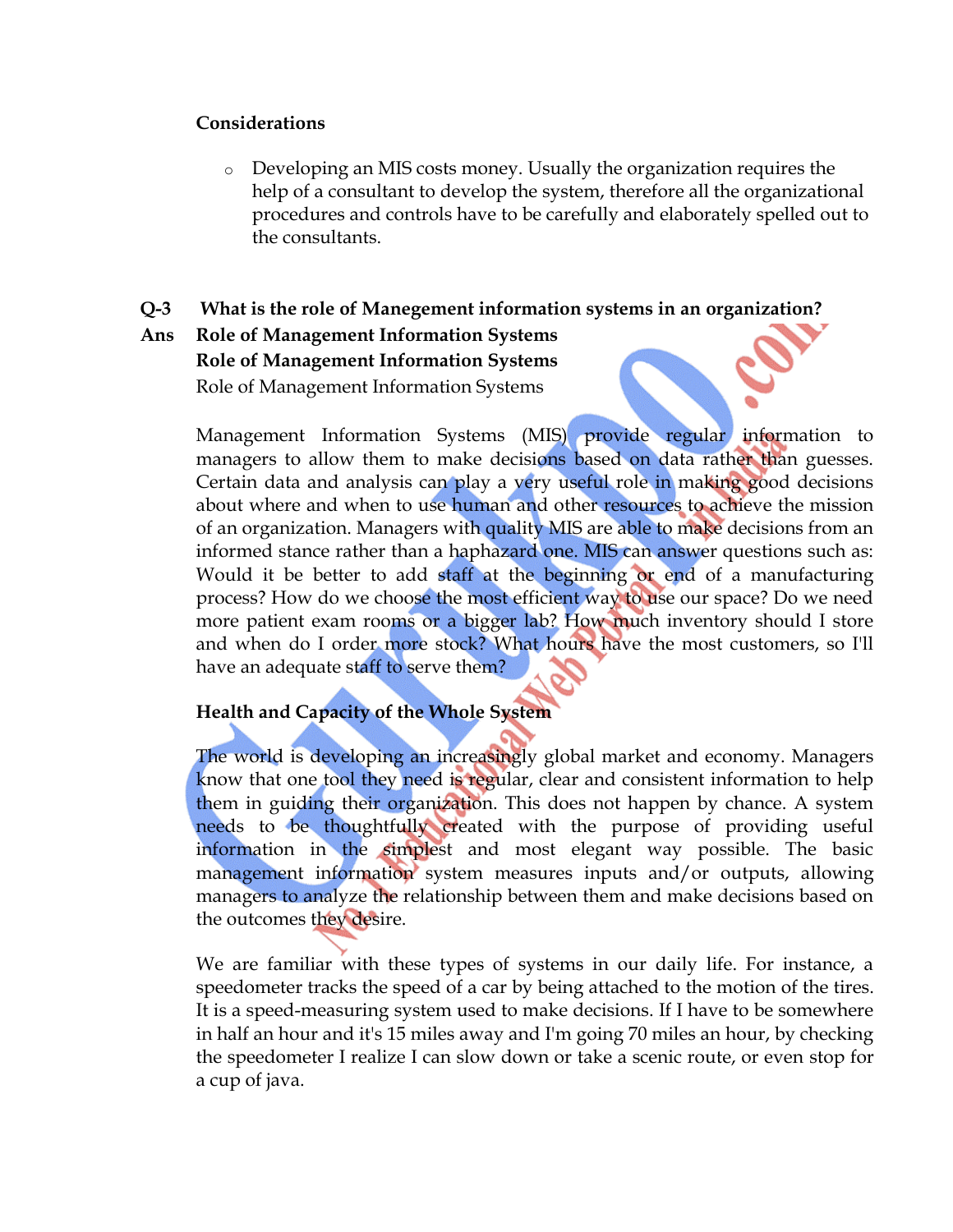A Prius has a chart on the dashboard that lets you know second by second the miles per gallon you are using, so you can change your driving pattern to get higher mileage. The graphic is one management information system that helps the driver make decisions about her driving. It also is part of a larger system of vehicles emitting greenhouse gases. Since better mileage equates with fewer emissions, it allows an individual to influence his small contribution to global warming.

The body is a living system; someone trying to gain or lose weight measures food intake through calorie counts or points and gets on a scale to track the outcome.

#### **Key Information**

The amount of information available for analysis is almost infinite, so it is important to choose the critical information that will let managers see their situation clearly. When airlines and hotels developed management information systems that included the revenue lost in not selling empty seats or rooms, they developed ways to get some value from the rooms by offering them to latecomers at deep discounts. The key information for these managers was not the end of the month profit or gross sales, but the occupancy rate by time of year, day of week, routes, and so on.

When a McDonalds store manager is setting his employees' schedules for the coming week or month, he needs to know when sales are usually highest, and if there are daily or weekly variations in that data. Do more people come in between 6 and 7:30 a.m. Monday through Friday than on Saturday or Sunday? Maybe the factory down the road quit running a shift and that impacted sales at the time those workers go to or from work.

Retail managers need to balance inventory on hand with rate of sales and type of goods sold. Health care managers need to know how many hours a physician or other essential care provider can work safely and provide staffing to allow adequate coverage.

#### **Public Sector**

 Legislators want to know that if they invest a large amount of taxpayer money in streetcars, they won't be reviled for having it placed in low-demand routes, or that the streetcar manufacturer used poor materials that wear out way too quickly. Legislators have staff and public servants who provide them with information. Lobbyists are also very glad to provide the information that will support the role of their special interest.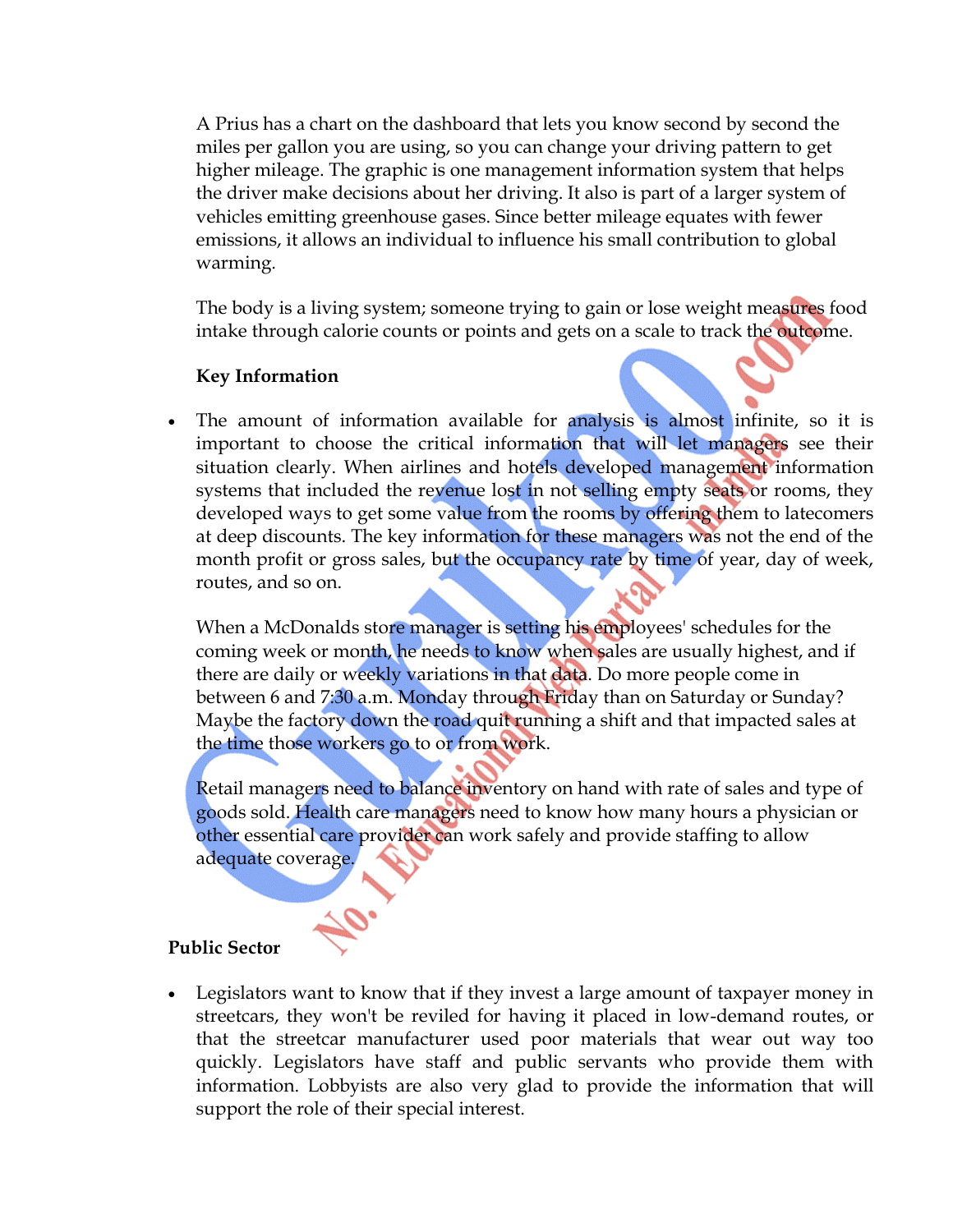Soup kitchen managers need to know now much food to prepare, so they don't have hungry people on the one hand or an excess of food that goes to waste on the other. They need to know the clientele they serve and if there are some special needs that need attention.

One of the current uses of management information in the public sector is to notice that there is disparity between the number of people in certain groups and their over- or underrepresentation in other populations--for instance, that a higher percentage of low-income children drop out of school, or that there are more Native American youth in foster care than their percentage of the population would indicate.

#### **MIS and the Organization's Purpose**

Organizations exist for reasons. Legislators review the needs and demands of the citizens to decide how to allocate tax revenues to promote the sometimes competing economic and social goals of the state. Perhaps the reason for the legislature is to seek the greatest good for the greatest number, Some others operate from the position that the goal is to assure that the needs of the most vulnerable in the population are not ignored.

Airlines exist to get people to distant locations efficiently and safely and make a profit for the shareholders. The balancing of those three goals is critical. For example, in the desire for higher profits, or even fiscal solvency, the airlines have created closer seating arrangements and annoyingly cheap snacks.

It is essential that the information system designed for management helps them support the organization's purpose. Toyota is legendary for its management system in which any employee can stop the assembly line to make an improvement to the process.

#### **Putting It All Together**

• Management steers the organization to achieve the organization's purpose. To have the information necessary to make changes in resource allocation or personnel use, management needs key indicators as to how the process is working. A management information system provides regular information about the health and function of the organization. The MIS needs to provide timely, accurate, clear and consistent information that gives managers a view of the entire organization.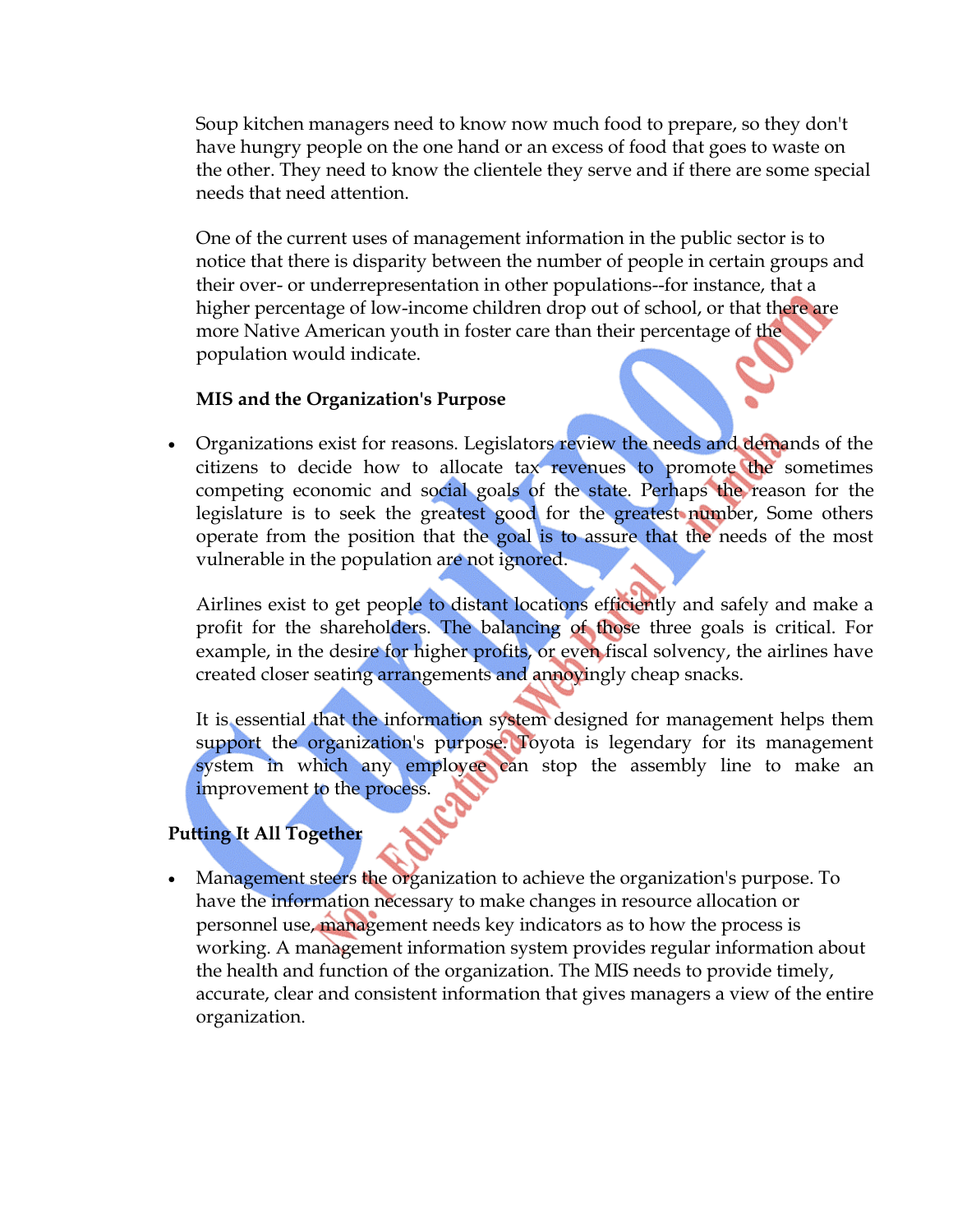#### **Q-4 Explain about the emergence of MIS?**

**Ans** Before the concept of management information systems was created, computer scientists were just programmers creating applications for science and math calculations. As computer usage evolved in fields of business and [data](http://www.ehow.com/about_5444925_history-management-information-systems.html) [management,](http://www.ehow.com/about_5444925_history-management-information-systems.html) software applications were needed to process nonscientific data . A field of study would be needed to bridge the gap between computer programmers and the business world to create information-based applications for business and networks.

#### **Mainframe Processing of Data**

In 1939, Dr. John V. Atanasoff and his assistant Clifford Berry, constructed the first electronic digital computer. Their machine, the Atanasoff-Berry-Computer (ABC) provided the foundation for the advances in electronic digital computers. These computers processed binary bits of information and performed mathematical computations for science projects.

The invention of the first mainframe computer led to a career field established as Computer Science. The category of Computer Science was given because computer usage was strictly related to the science field and the processing of scientific data.

#### **The ENIAC Computer**

• In 1944, a leap in computer processing would take place with the ENIAC computer. The ENIAC Computer is the prototype from which all modern computers evolved from. The ENIAC comprised thirty separate units and weighed more than thirty tons and consumed 200 kilowatts of electrical power. The ENIAC was still used for the processing of scientific data in the field of ballistics and played a role in the development of the atomic bomb.

On the horizon was the concept of applying computers in other areas of education, business and everyday life. The concept of creating business applications would emerge with IBM creating the 8-bit punch card system. The processing of punch cards from a business perspective would become known throughout the industry as "information science application".

#### **Q-5 Explain the relation between MIS and computers?**

#### **Ans Characteristics of Computerized MIS :**

(i) Ability to process data into information with accuracy and high speed. It involves complex computation, analysis, comparisons and summarization.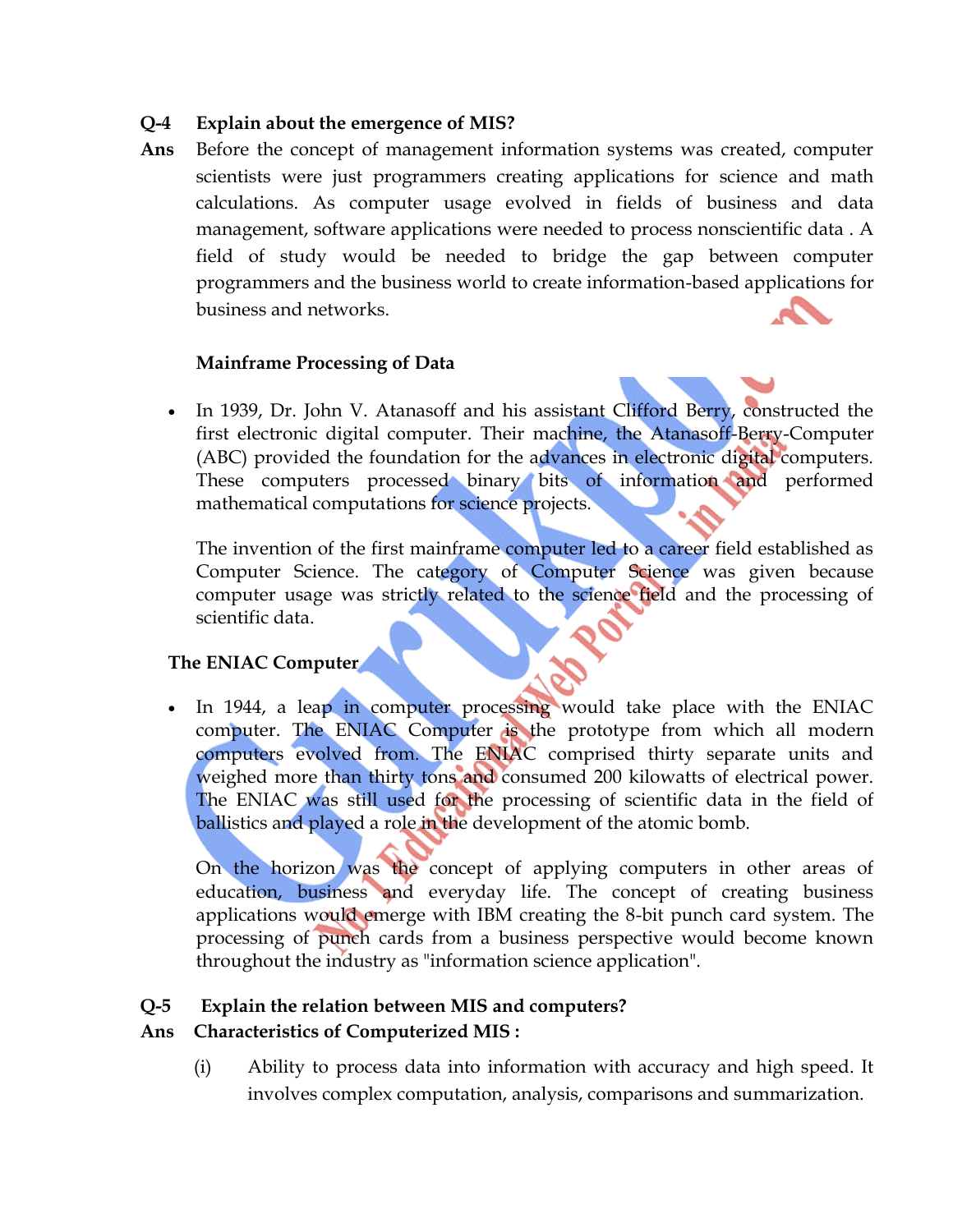- (ii) Organizing and updating of huge amount of raw data of related and unrelated nature, derived from internal and external sources at different periods of time.
- (iii) The information processing and computer technology have been so advanced that managers are able to obtain real time information about ongoing activities and events without any waiting period.
- (iv) The input data in computer can be converted into different output formats for a variety of purpose. The system is so organized that managers at different levels and in different activity units are in a position to obtain information in whatever form they want, provided that relevant " programmes" or instructions have been designed for the purpose.
- (v) Super-human memory, tremendous volume of data and information and the set of instructions can be stored in the computer and can be retrieved as and when needed. Management can get bit of stored information from the computer in seconds.

**Advantages of Computer :** The usage of computer gives following advantages in comparison to manual MIS **:**

- a) **Speed :** The speed of carrying out the given instructions logically and numerically is incomparable between computers and human beings. A computer can perform and give instructions in less than a millionth of second
- b) **Accuracy :** Computer can calculate very accurately without any errors.
- c) **Reliability :** The information stored in the computer is in digital format. The information can be stored for a long time and have long life. A user may feel comfortable and be rely on, while using information stored in computer.
- d) **Storage :** Computer can store huge data for a long time in comparison to human brain.
- e) **Automaticity :** Computers perform automatically in user friendly and menu driven program.
- f) **Repetitiveness :** Computer can be used repetitively to process information without any mental fatigue as in case of human brain.
- g) **Diligence :** A computer is an electronic device. It does not suffer from the human traits of lack of concentration.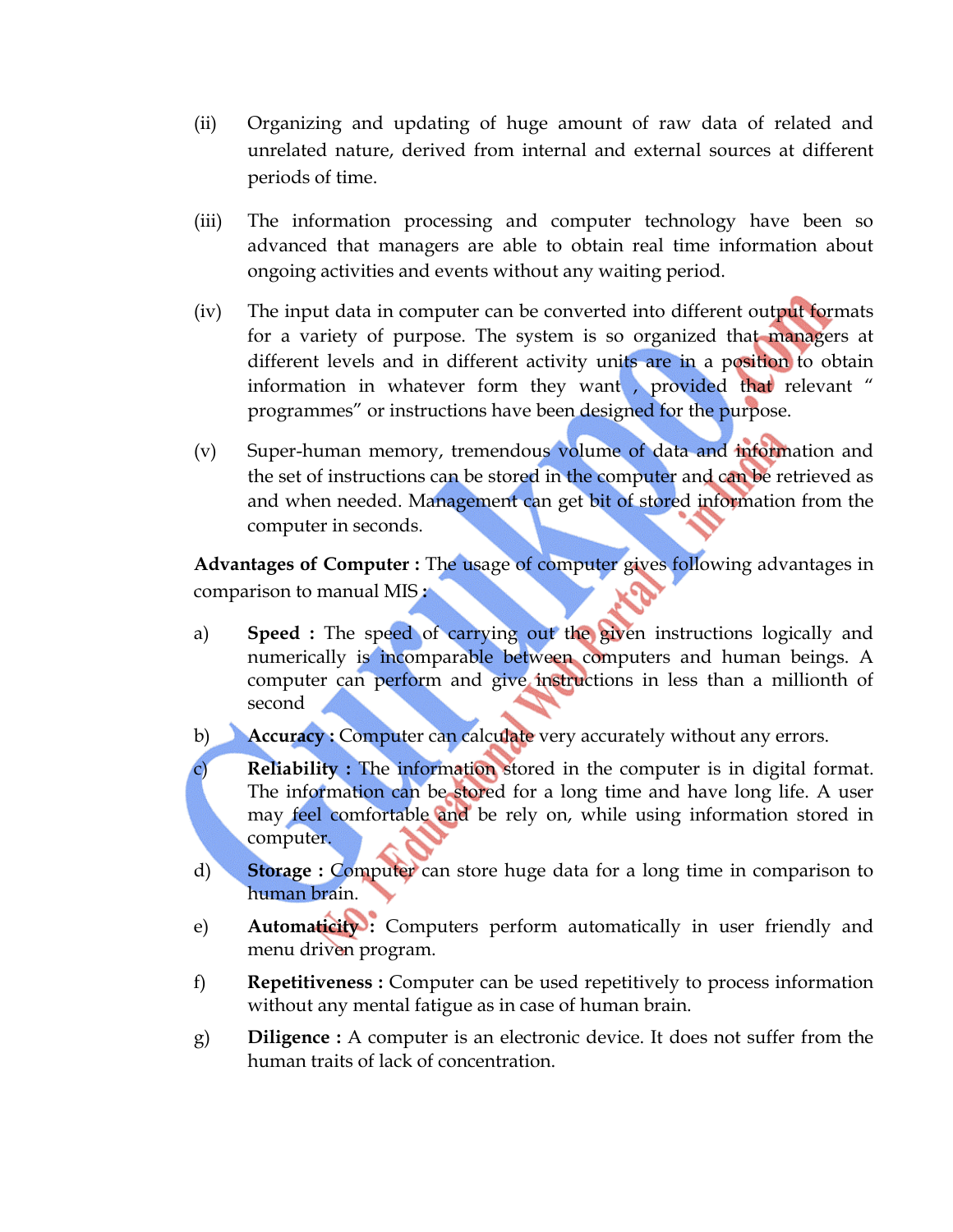h) **No Feeling :** Computers are devoid of any emotions. They have no feelings and no instincts because they are machines.

#### **Limitations of Computer :**

- a) **Lack of Common Sense :** Computer is only an electronic device. It can not think. If we provide an incorrect data, it does not have a commonsense to question the correctness of the data.
- b) **Memory Without Brain :** Computer can store data in its memory; however, if a wrong instruction is given to computer it does not have a brain to correct the wrong instruction.

#### **Q-6 State the impact of MIS? Ans**

#### **The impact of the Management Information System**

The impact of MIS on the functions is in its management. With a good MIS support, the management of marketing, finance, production and personnel becomes more efficient, the tracking and monitoring the functional targets becomes easy. The functional managers are informed about the progress, achievements and shortfalls in the activity and the targets. The manager is kept alert by providing certain information indicating the probable trends in the various aspects of business. This helps in forecasting and long-term perspective planning. The manager" attention is brought to a situation which is exceptional in nature, inducing him to take an action or a decision in the matter. A disciplined information reporting system creates a structured database and a knowledge base for all the people in the organization. The information is available in such a form that it can be used straight away or by blending and analysis, saving the manager's valuable time.

The MIS creates another impact in the organization which relates to the understanding of the business itself. The MIS begins with the definition of a data entity and its attributes. It uses a dictionary of data, entity and attributes, respectively, designed for information generation in the organization. Since all the information systems use the dictionary, there is common understanding of terms and terminology in the organization bringing clarity in the communication and a similar understanding of an event in the organization.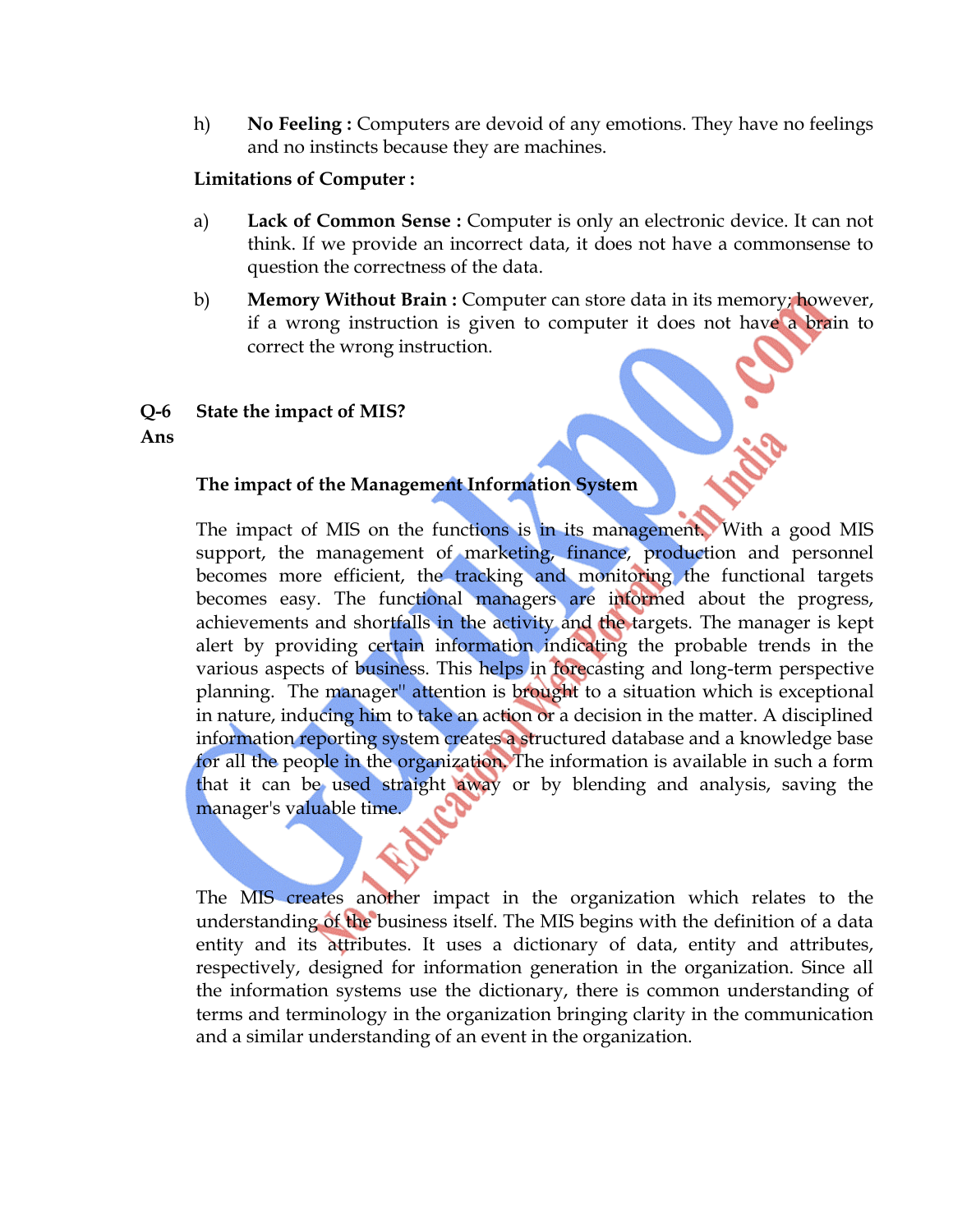The MIS calls for a systemization of the business operations for an effective system design. This leads to streamlining of the operations which complicate the system design. It improves the administration of the business by bringing a discipline in its operations everybody is required to follow and use systems and procedures. This process brings a high degree of professionalism in the business operations.

Since the goals and objective of the MIS are the products of business goals and objectives, it helps indirectly to pull the entire organization in one direction towards the corporate goals and objectives by providing the relevant information to the people in the organization.

A well designed system with a focus on the manager makes an impact on the managerial efficiency. The fund of information motivates an enlightened manager to use a variety of tools of the management. It helps him to resort to such exercises as experimentation and modeling. The use of computers enables him to use the tools and techniques which are impossible to use manually. The ready-made packages make this task simpler. The impact is on the managerial ability to perform. It improves the decision making ability considerably.

#### **Q-7 What do you mean by Systems approach to MIS?**

#### **Ans System Concepts**

The word `System' is used in day to day life very frequently in describing the subjects, as the traffic system, education system, business system, etc. The system provides a meaningful framework for describing and understanding the features and problems of the subject.

System is defined as a set of elements arranged in an orderly manner to accomplish an objective. Some examples are given in Table below:

| <b>System</b> | <b>Elements</b>                                                                                        | <b>Objective</b>                             |
|---------------|--------------------------------------------------------------------------------------------------------|----------------------------------------------|
| Computer      | Input, process and<br>output devices.<br>Operating system,<br>compilers, packages,<br>DBMS, personnel. | Process the data and<br>provide information. |
| Accounting    | Financial transactions,                                                                                | <b>Process the transactions</b>              |

#### **Examples of System**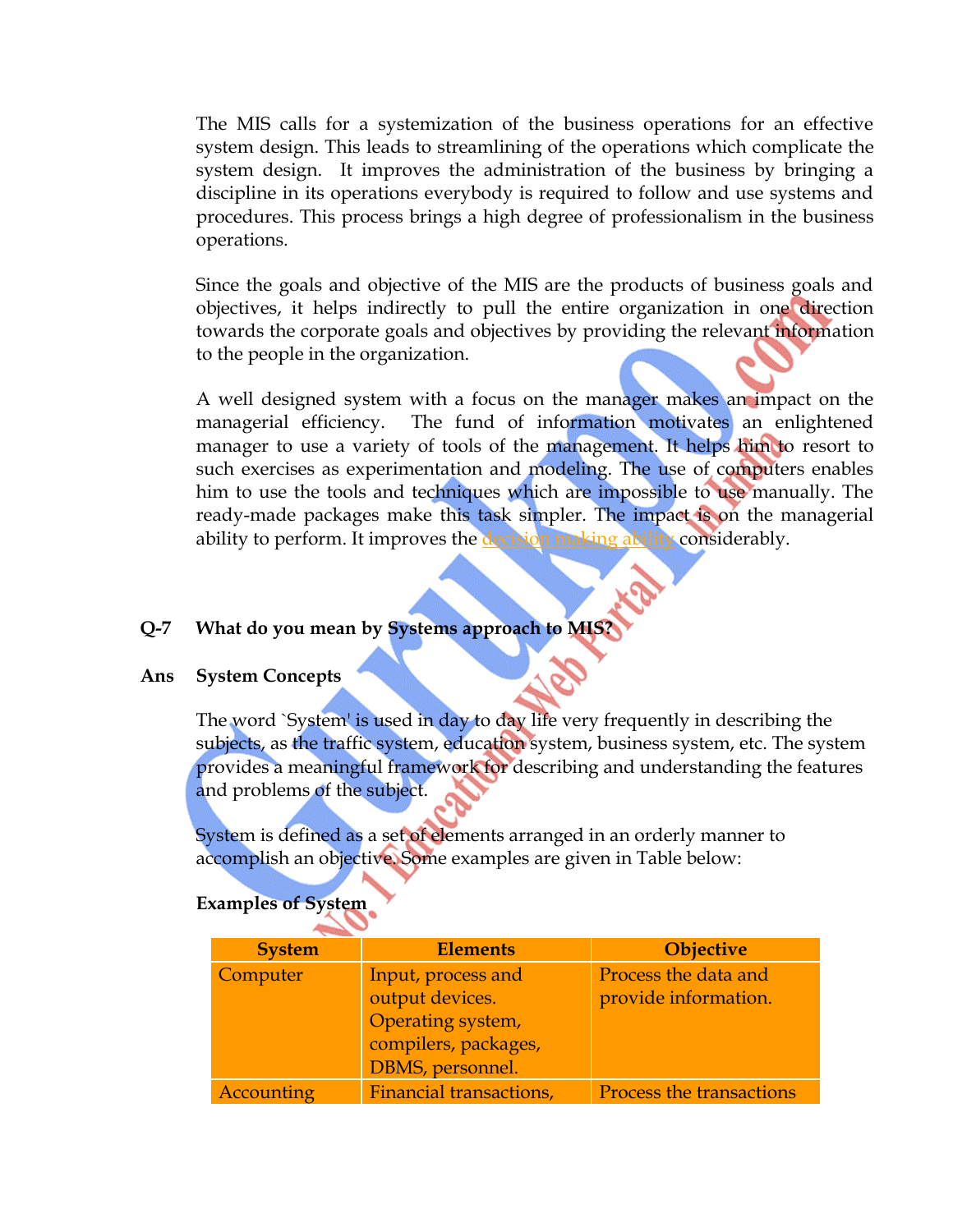|                 | accounting principles  | and produce monthly     |
|-----------------|------------------------|-------------------------|
|                 | and rules, transaction | books of accounts and   |
|                 | processing methods of  | the information for     |
|                 | accounting.            | financial management.   |
| <b>Business</b> | People, plant and      | Produce goods and       |
| Organization    | machinery, product and | services to achieve the |
|                 | services,              | business objectives of  |
|                 | communications,        | service, turnover and   |
|                 | transport, materials.  | profits.                |

It is to be noted that a system is not a randomly arranged set. It is arranged with some logic governed by rules, regulations, principles and policies. Such an arrangement is also influenced by the objective the system desires to achieve. For example, if a computer system is designed to perform commercial data processing, then the elements will be the data entry devices a CPU, a disk, a memory, application programmes and a printer.

A system may have single input and multiple outputs or may have several inputs and outputs. For example, a business organization system has several inputs and multiple objectives, such as sales, profit, service and growth. The choice of inputs and processing methodology is governed by the objectives set for the system. Any misalignment in this arrangement would lead to a wasteful collection of inputs, and its processing will fail to achieve the desired objective.

All the systems operate in an environment. The environment may influence the system in its design and performance. When a system is designed to achieve certain objective, it automatically sets the boundaries for itself. The understanding of boundaries of the system is essential to bring clarity in explaining the system components and their arrangement.

Since the systems are designed for specific objectives/outputs, the designer provides a filter around the system to control the influence on the system. For example, take a manufacturing system, where the objective is to produce products of desired quality. Since the raw material and the processes are selected with this objective, the quality control systems exercise a control on the quality of incoming raw material and keep a continuous watch on the process parameters to keep the desired quality of production. The quality control system which protects the system from the undesirable influences of the environment.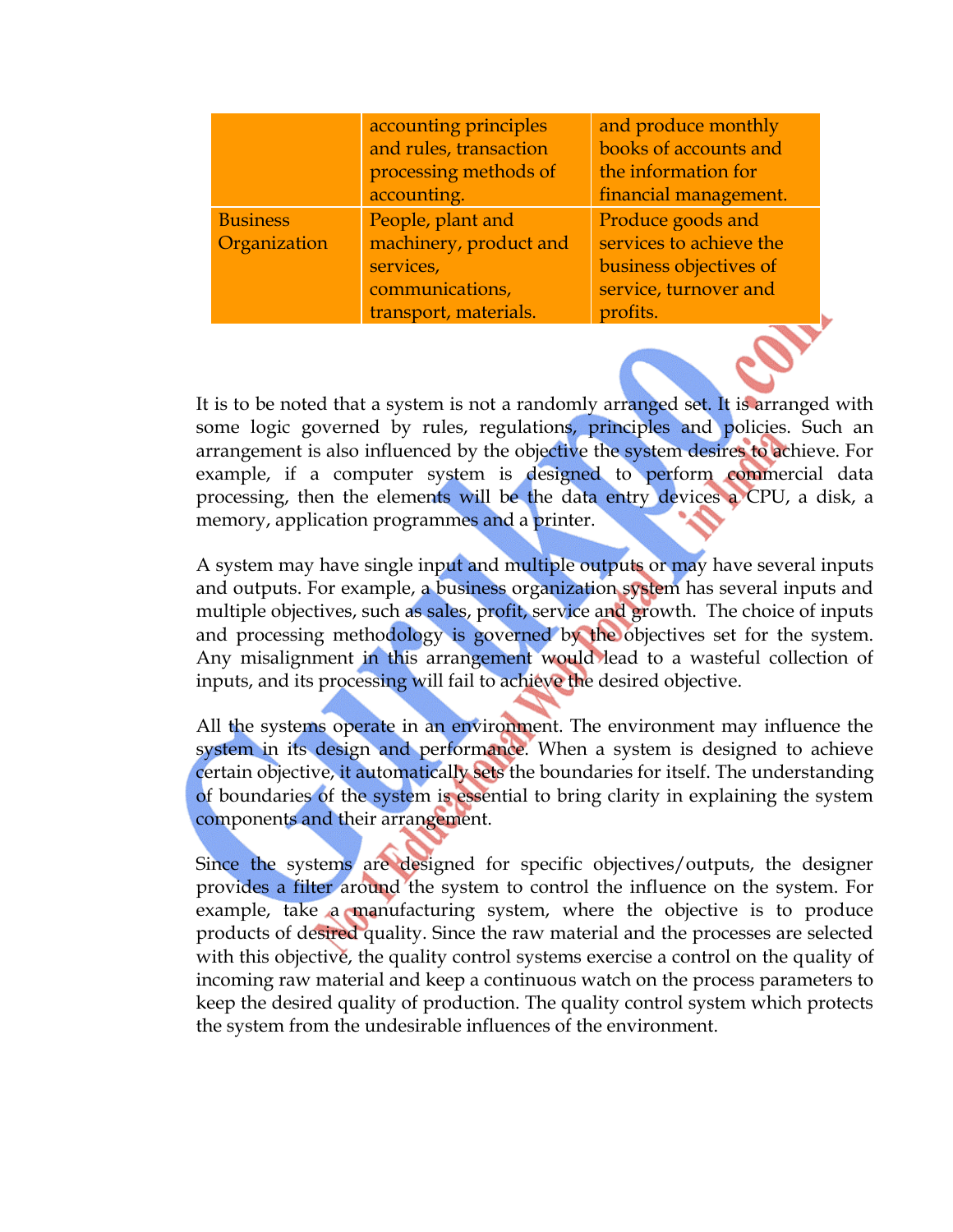The designer of the system, therefore, has to consider the environment and select appropriate inputs, and filtering mechanism to protect the system from the undue or undesirable influences of the environment.

Most of the failures of the systems lie in the area of selection of the inputs and the processes, and not providing the appropriate filtering systems.

### **Multiple Choice Questions** tio<br>C 1 What are Characteristics of MIS : a) Systems Approach b)Need Based c) Management Oriented **d)all of the above** 2 What are Examples of System: a)Computer b)Business Organization c)Accounting **d)All of the above** 3 What are advantages of Computer: a)Speed b)Accuracy c)Reliability **d)All of the above** 4 In 1939, and his assistant, constructed the first electronic digital computer. a) Dr. John V. Atanasoff

- b) Clifford Berry
- **c) Both of the above**
- d) None of the above
- 5 There are <u>types</u> of MIS:-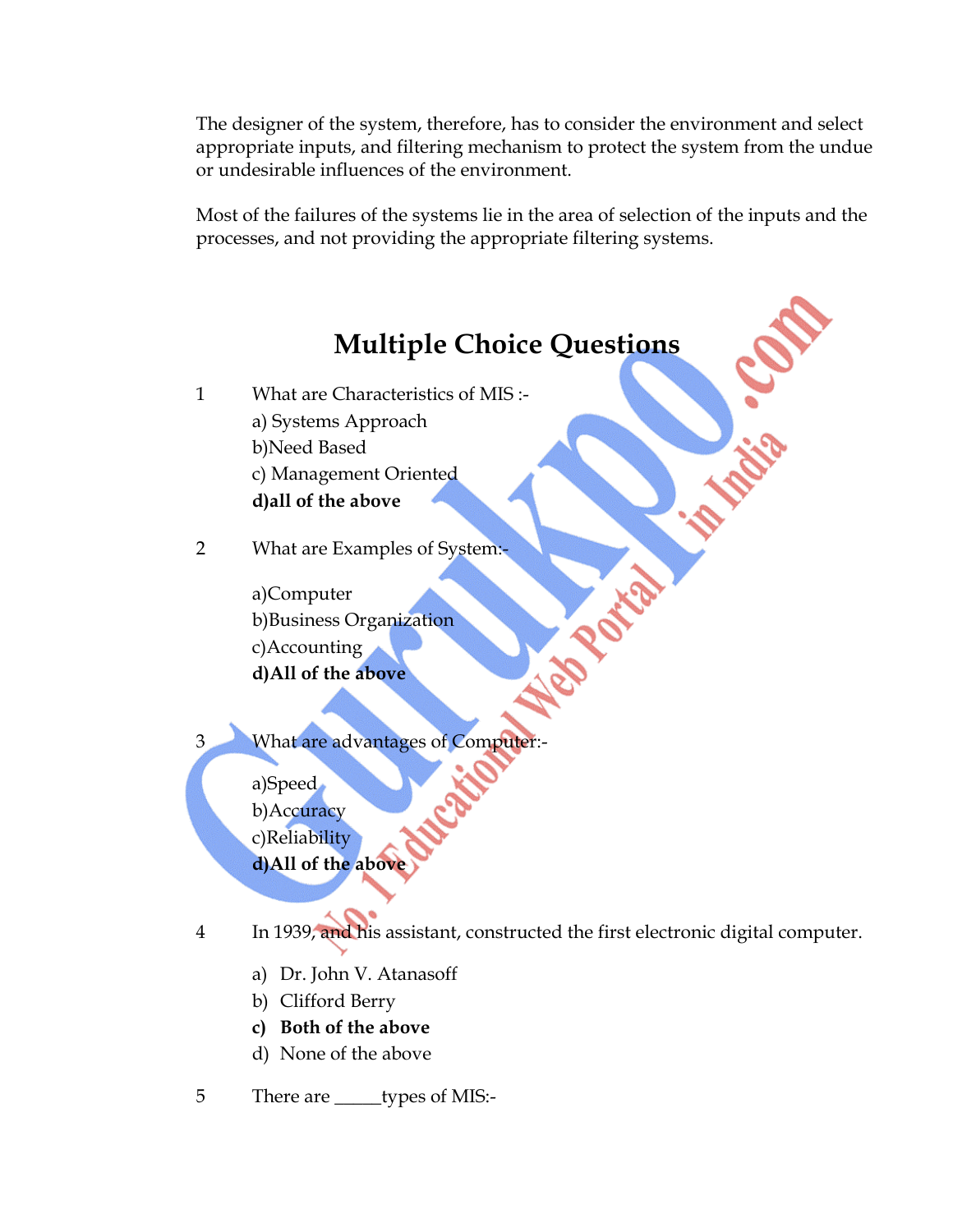a)TPS (Transaction Processing System),

b)DSS (Decision Support Systems

c)ES (Expert Systems),OIS (Operations Information Systems)

**d)All of the above**

dia .C o le distinction du postal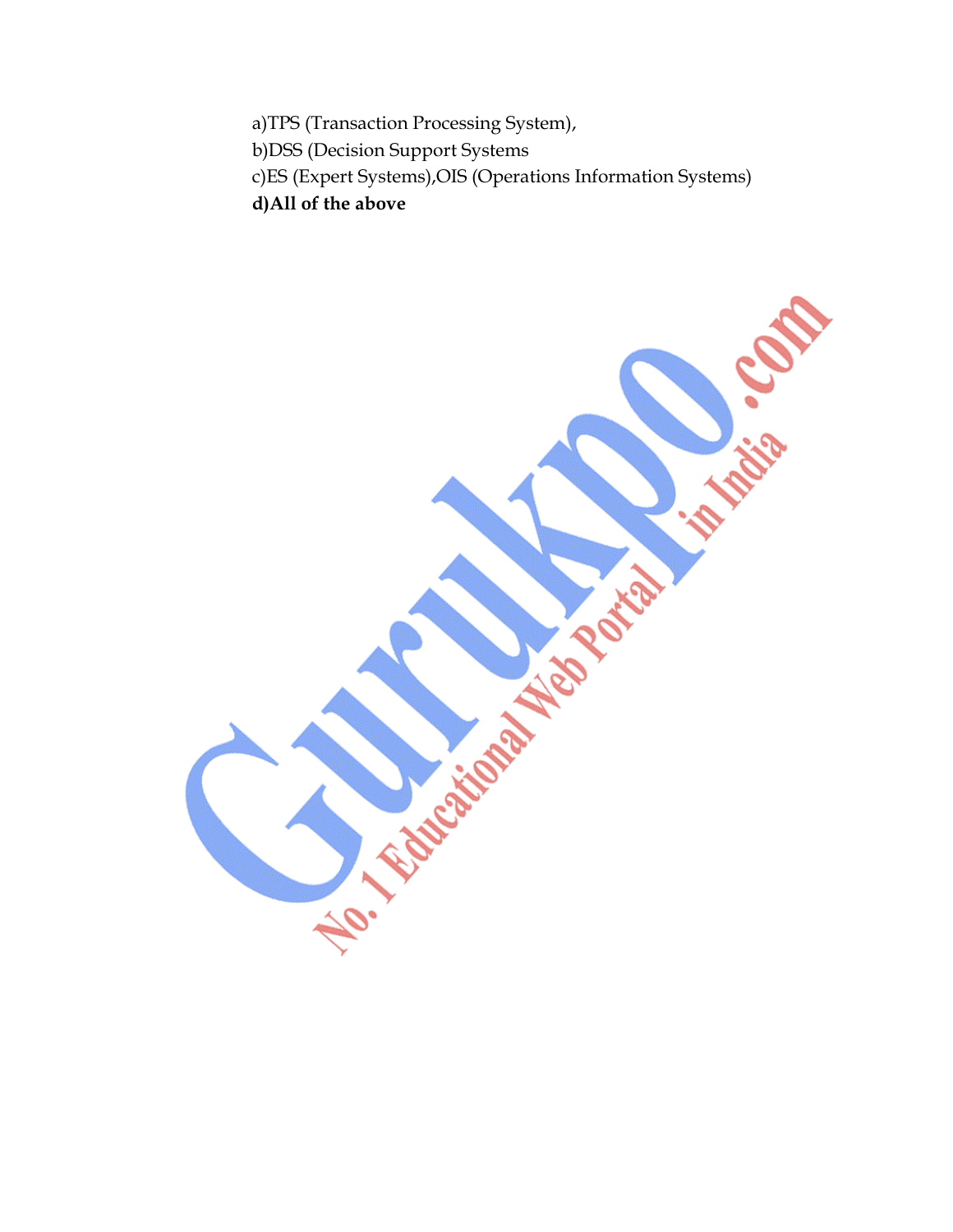# **Information Concepts**

#### **Q-1 What is the meaning of Data and information?State its importance too.**

**Ans Data :** Data is raw facts. Data is like raw material. Data does not interrelate and also it does not help in decision making. Data is defined as groups of non-random symbols in the form of text, images, voice representing quantities, action and objects.

**Information :** Information is the product of data processing. Information is interrelated data. Information is equivalent to finished goods produced after processing the raw material. The information has a value in decision making. Information brings clarity and creates an intelligent human response in the mind.

**According to Davis and Olson : "Information is a data that has been processed** into a form that is meaningful to recipient and is of real or perceived value in the current or the prospective action or decision of recipient."



It is a most critical resource of the organization. Managing the information means managing future. Information is knowledge that one derives from facts placed in the right context with the purpose of reducing uncertainty.

#### **IMPORTANCE OF DATA AND INFORMATION**

**i**) **Timeliness :** Timeliness means that information must reach the recipients within the prescribed timeframes. For effective decision-making, information must reach the decision-maker at the right time, i.e. recipients must get information when they need it. Delays destroys the value of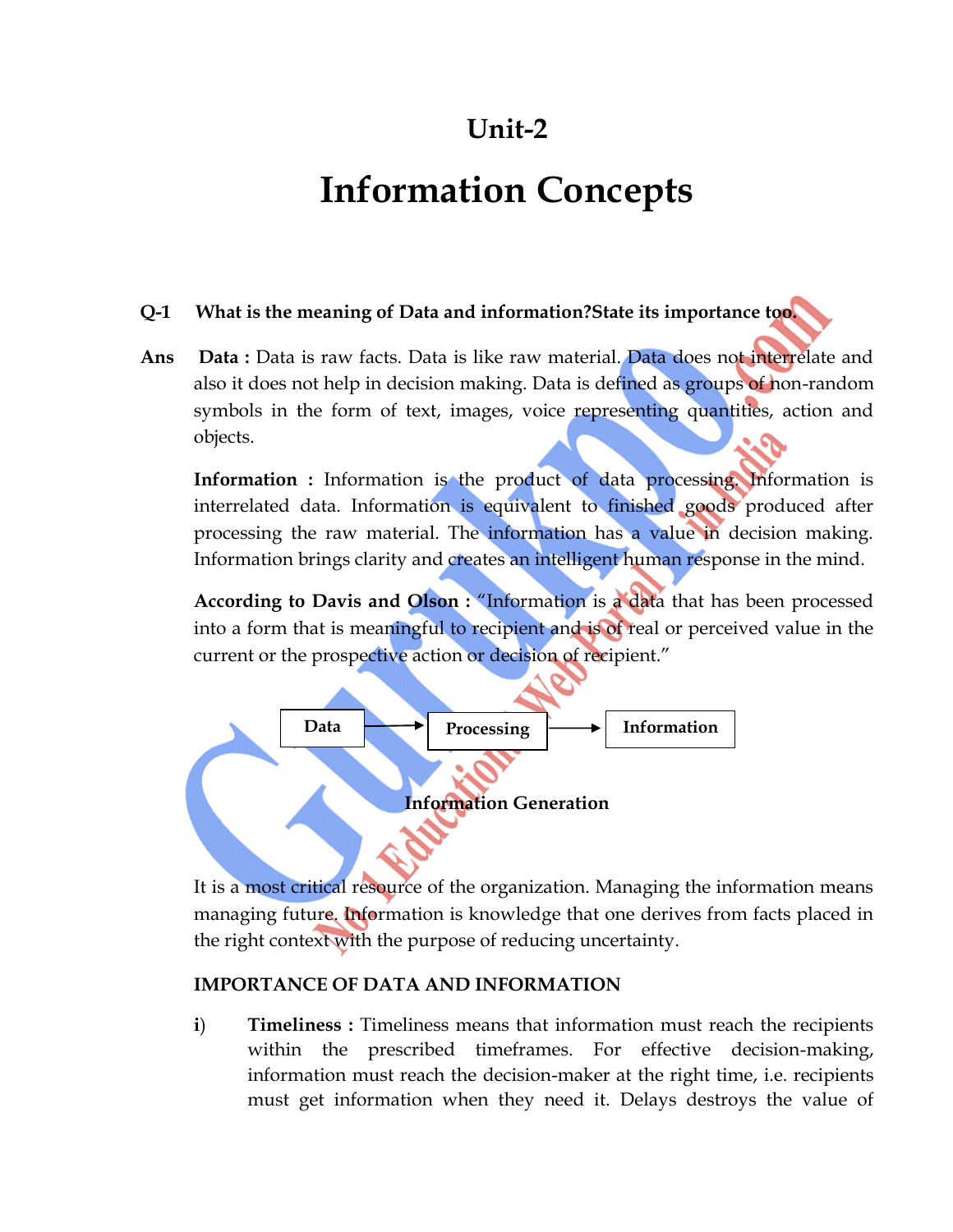information. The characteristic of timeliness, to be effective, should also include up-to-date, i.e. current information.

- ii) **Accuracy :** Information should be accurate. It means that information should be free from mistakes, errors &, clear Accuracy also means that the information is free from bias. Wrong information given to management would result in wrong decisions. As managers decisions are based on the information supplied in MIS reports, all managers need accurate information.
- iii) **Relevance :** Information is said to be relevant if it answers especially for the recipient what, why, where, when, who and why? In other words, the MIS should serve reports to managers which is useful and the information helps them to make decisions..
- iv) **Adequacy :** Adequacy means information must be sufficient in quantity, i.e. MIS must provide reports containing information which is required in the deciding processes of decision-making. The report should not give inadequate or for that matter, more than adequate information, which may create a difficult situation for the decision-maker. Whereas inadequacy of information leads to crises, information overload results in chaos.
- v) **Completeness :** The information which is given to a manager must be complete and should meet all his needs. Incomplete information may result in wrong decisions and thus may prove costly to the organization.

#### **Q-2 What is relevance of information in Decision making?**

#### **Ans Relevance of information in Decision making:-**

The objective of an MIS (Management Information System) is to provide information for decision making on planning, initiating, organizing, and controlling the operations of the subsystems of the form and to provide a synergetic organization in the process. Decision Support System: It is sometimes described as the next evolutionary step after Management Information Systems (MIS) . MIS support decision making in both structured and unstructured problem environments.. It supports decision making at all levels of the organization .IS (Information Systems) are intended to be woven into the fabric of the organizations , not standing alone. IS support all aspects of the decision making process.MIS are made of people, computers, procedures, databases, interactive query facilities and so on. They are intended to be evolutionary/adaptive and easy for people to use. The human intelligence is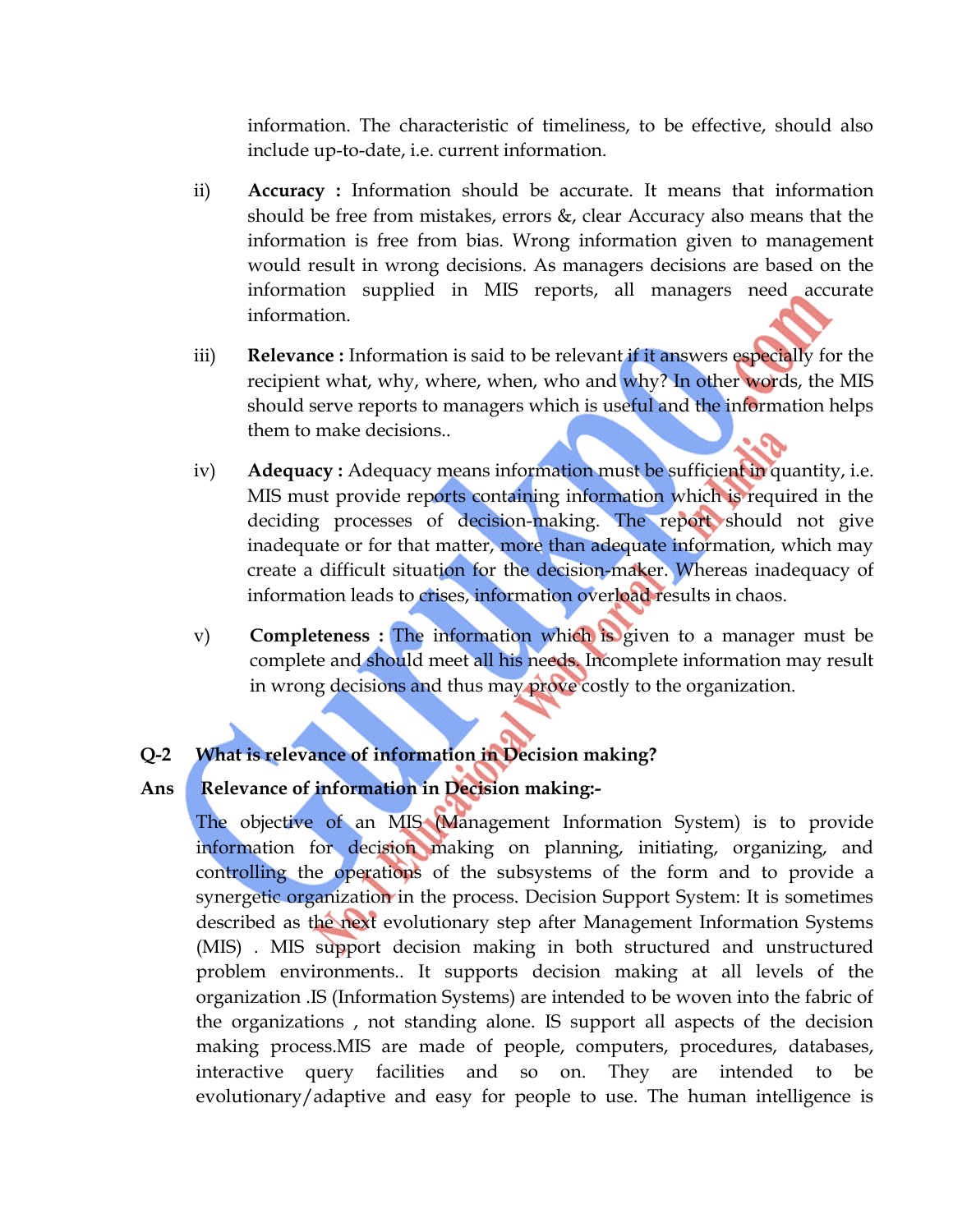closely related with the human experience and decision making skills which is strongly backed by information's. Now a day's in every field of human working right information is considered as the most important resource of good decision making. Every organization runs by the managers of organization, who are making decisions in every step of organizational activities. Due to the importance of information in decision making a separate field has emerged to serve the appropriate information's to managers for effective and good decision making purpose. Serving the suitable information use to pass through a process called management information system as the information is using to make management decisions. Management Information System sounds very much related with technology yes now it is absolutely true but manual procedures of delivering information's to the managers is also available in backdated organizations of the world. Basically the technology based information system is not very old. In past organizations used to use traditional management information system. The main purpose of management information system is to ensure the flow of appropriate information to the appropriate people of organization as well as parties related with organization. So that they can (Internal and external decision makers) can make good decisions for running the organization. The entire process objective is to provide complete, timely, reliable and quality information's to the decision makers. Todays managers depend on information systems for decision making. The managers have handful of data around them but manually they cannot process the data accurately and with in the short period of time available to them due to heavy competition in modern world. Therefore mangers depend on information systems.

- **Q-3 W hat are the sources and types of information?**
- **Ans Classification of Information :** The information can be classified in a number of ways provide to better understanding.

Jhon Dearden of Harvard University classifies information in the following manner **:**

(1) **Action Verses No-Action Information :** The information which induces action is called action **Information**. 'No stock'report calling a purchase action is an action information.

The information which communicates only the status is **No-Action Information**. The stock balance is no-action information.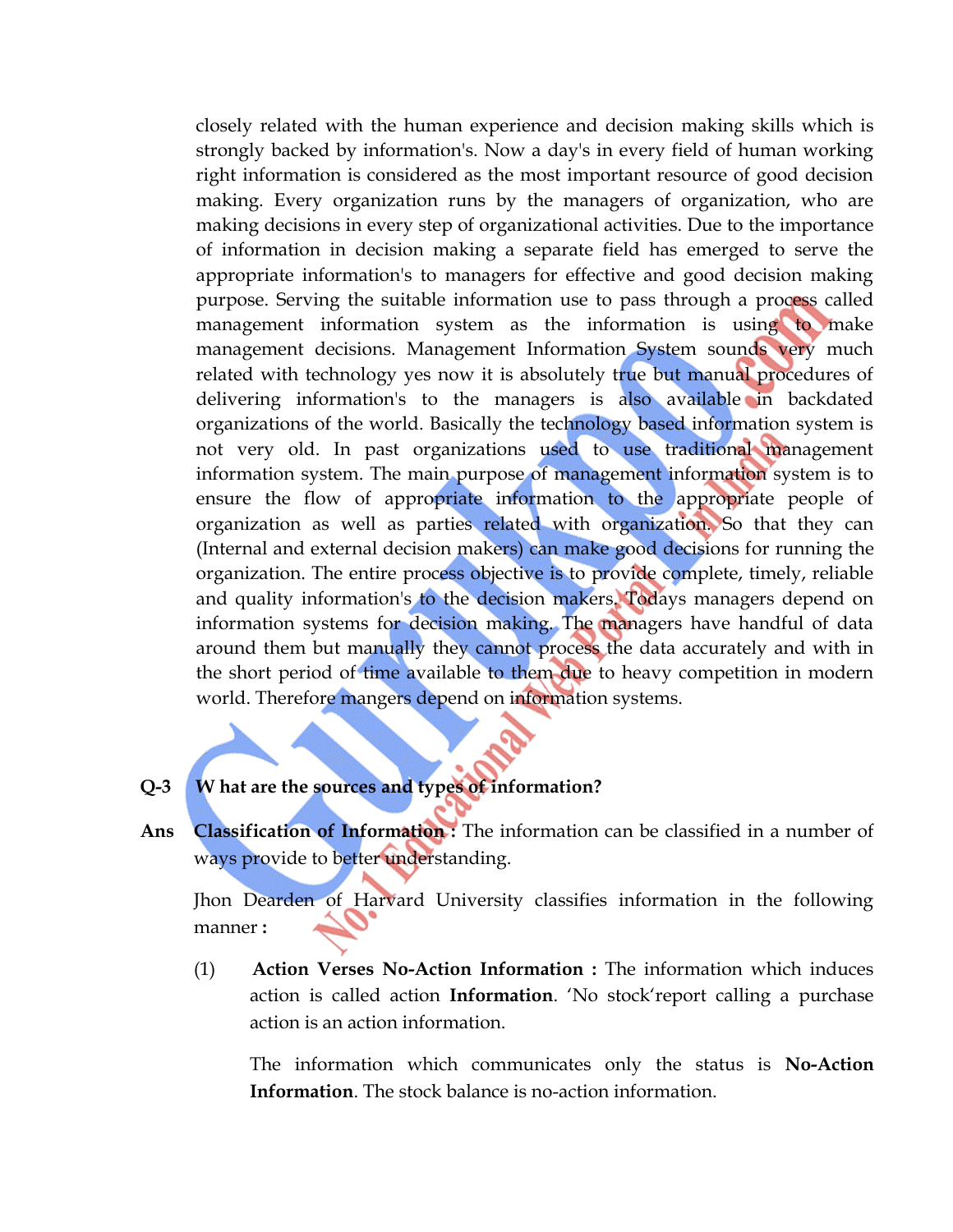- (2) **Recurring Verses No-Recurring Information :** The information generated at regular intervals is **Recurring Information**. The monthly sales reports, the stock statement, the trial balance, etc are recurring information. The financial analysis or the report on the market research study is **norecurring** information.
- (3) **Internal and external information :** The information generated through the internal sources of the organization is termed as **Internal Information**, while the information generated through the govt. reports, the industry survey etc., termed as **External Information**, as the sources of the data are outside the organization.

#### **The information can also be classified, in terms of its application :**

- **Planning Information : Certain standard norms and specifications are used** in planning of any activity. Hence such information is called the **Planning Information**. e. g. Time standard, design standard.
- **Control Information :** Reporting the status of an activity through a feedback mechanism is called the **Controlling Information**. When such information shows a deviation from the goal or the objective, it will induce a decision or an action leading to control.
- **Knowledge Information :** A collection of information through the library records and the research studies to build up a knowledge base as an information is known as **Knowledge Information**.
	- **Organization Information :** When the information is used by everybody in the organization, it is called **Organization Information**. Employee and payroll Information is used by a number of people in an organization.
- **Functional/ Operational Information :** When the information is used in the operation of a business it is called **Functional/Operational Information**.
- **Database Information :** When the information has multiple use and application, it is called as **database information**. Material specification or supplier information is stored for multiple users.

#### **Sources of information**:-

 **Articles, online and in print** – Scholars publish their latest findings in articles, which are published in periodicals (a.k.a. journals.) Articles cover topics that are important, but not broad enough to fill a whole book.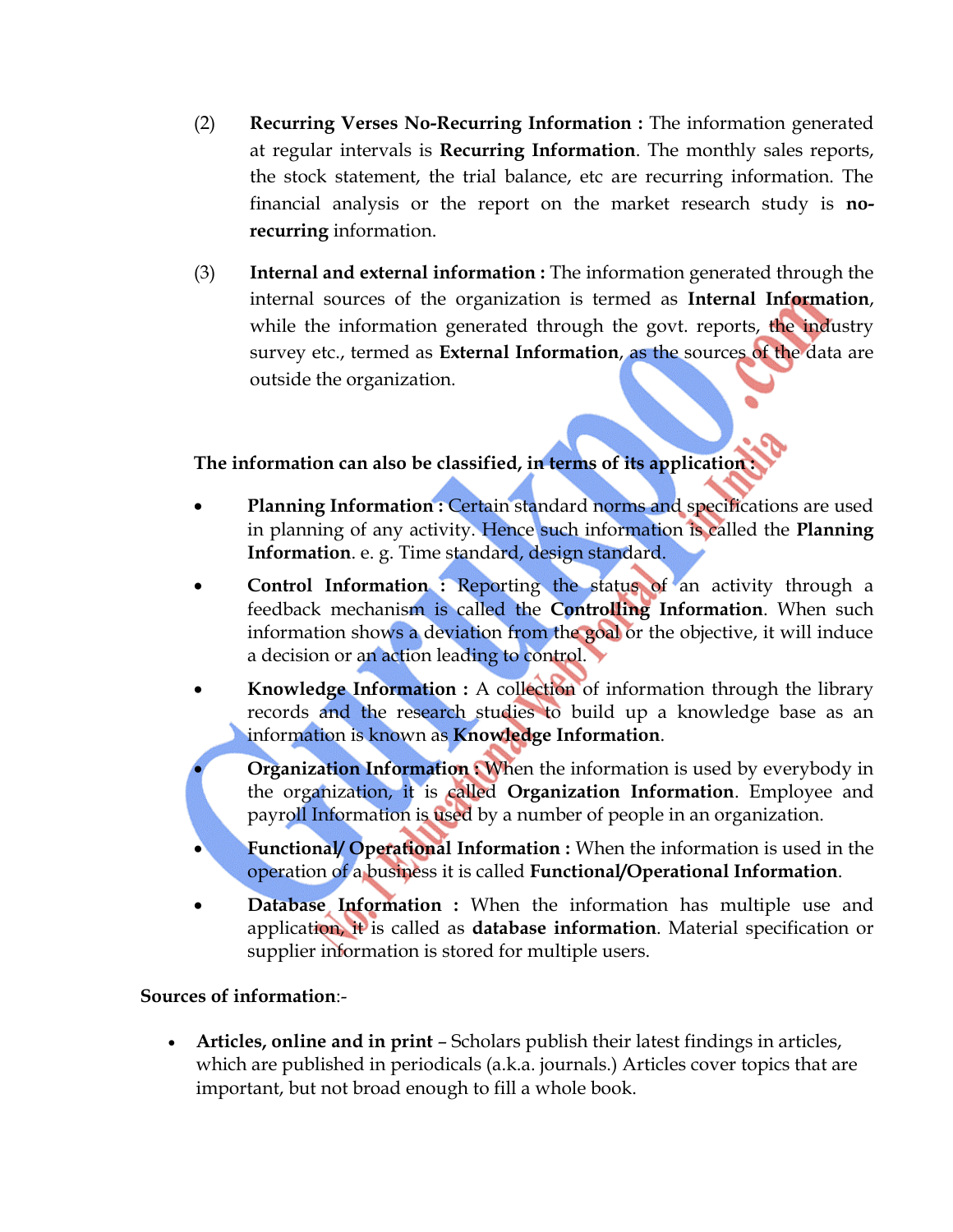- **Newspaper articles, editorials**  Journalists (who are usually not subject experts) write articles based on interviews and press releases. Investigative reports, as their name suggests, may also involve some research. Editorials are based on opinions.
- **Books, e-books** Also called **monographs**. Scholars write monographs after they've done many years of study on a topic and have a lot to say about it. The information isn't as recent as the information in articles, but it's usually much more in-depth.
- **Dissertations, theses** Graduate students write these at the conclusion of their graduate studies. A dissertation or thesis has to be original research, so it is very cutting edge when it comes out. Also, because the topics are obscure, a dissertation or thesis may be the only source that actually talks about that topic in that way.
- **Conference proceedings** Scholars get together and present their latest research to one another. It's less formal than a published article, and it's not peer reviewed, but the information may be newer and may not yet be available in articles or books.
- **Web sites** Government agencies, organizations and companies make reports, white papers, articles and data available on the web. Libraries, archives and museums digitize primary sources – documents, scanned images, audio and video recordings and photographs of artifacts.
- **Microform** Many libraries have microfilm or microfiche archives of primary sources such as old newspapers and census records.
- **Images** Available in online archives and databases like ArtSTOR. Images may also be photocopied out of art books and print journals, or printed from microfilm machines.
- **Video** Documentaries and other kinds of films may be used as primary sources for your research and are available in a variety of formats, such as reel-to-reel, VHS, DVD, streaming online video and online video recordings.
- **Audio** Audiobooks, music and spoken art forms may be used as primary sources and are available in a variety of formats, such as records, tapes, CDs, streaming online audio and online audio recordings.
- Q-5 **Write a note on cost benefit analysis?**

**Ans**

**Cost - Benefit Analysis :** Since the cost plays an important role in deciding the new system, it must be identified and estimated properly. Benefits of different type can be grouped on the basis of advantages they provide to the management. Benefits of a project include four types: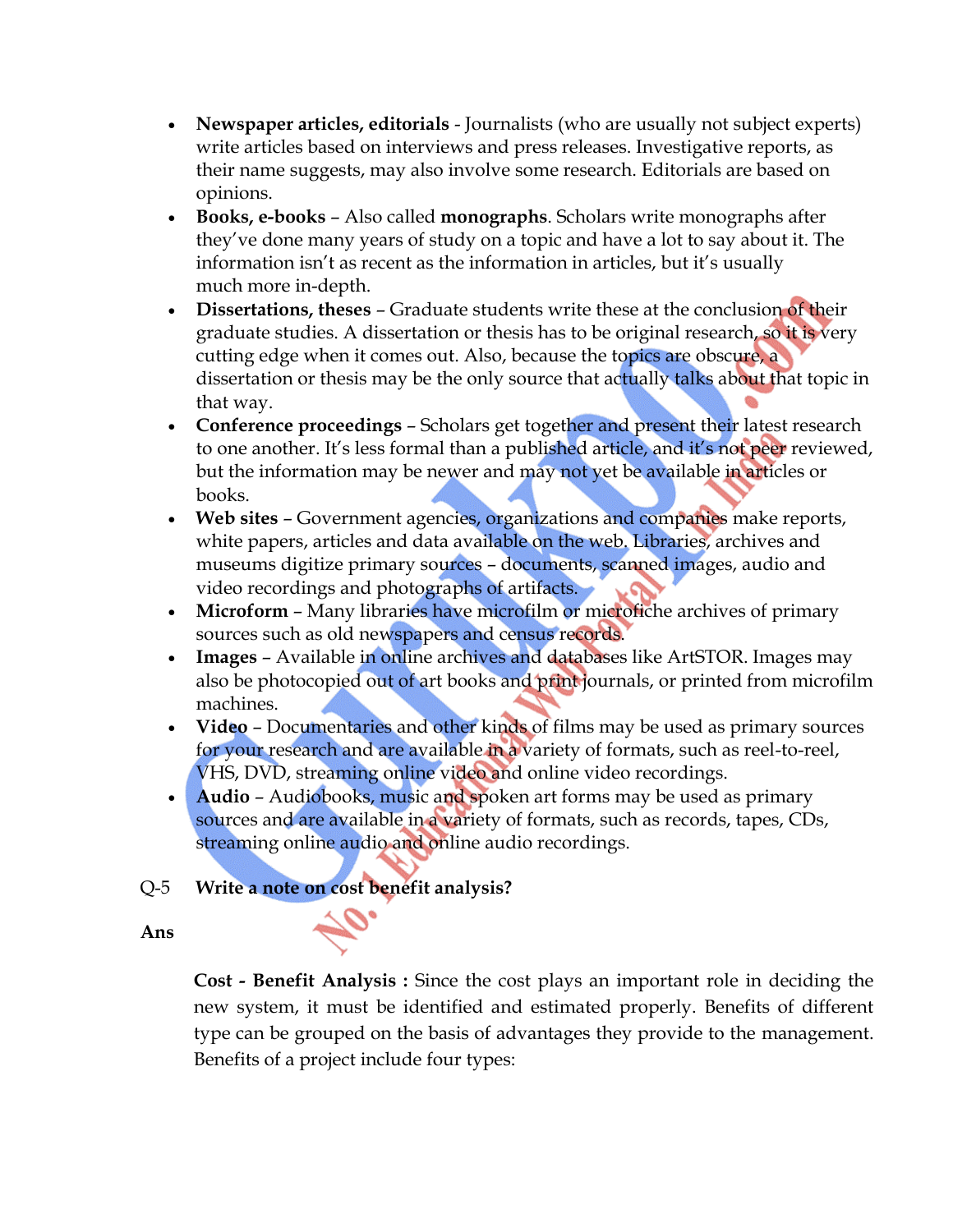**Cost Saving Benefits :** Leads to reductions in administrative and operational costs, example reduction in the clerical staff.

**Cost Avoidance Benefits :** Those which eliminate future administrative and operational costs, example no need to hire additional staff in future to handle administrative activity.

**Improved Service Level Benefits :** Those where the performance of a system is improved by new computer based method, example registering a student in fifteen minutes rather than 30 minutes.

**Improved Information Benefit :** Those where computer based methods lead to better information for decision making. A system that reports most-improved fifty customers, as measured by an increase in sales is an improved-information.

**Categories of Costs and Benefits :** The cost associated with the system are expenses, outlays or losses arising from developing and using the system.

**Costs and Benefits can be classified as follows :**

a) **Tangible or Intangible Costs and Benefits** : Tangible refers to ease with which costs or benefits can be measured. An outlay of cash for any specific item or activity is referred to as a tangible cost.

Costs that are known to exist but their financial value cannot be exactly measured are referred to as intangible costs. The estimation is only an approximation. For example Employee movable problem because of installing new system is an intangible cost.

Tangible benefits such as computer jobs in fewer hours or producing error free reports are quantifiable. Intangible benefits such as more satisfied customers or an improved corporate image because of using new system are not easily quantified.

b) **Direct and Indirect Costs & Benefits :** direct costs are those which are directly associated with a system. They are applied directly to operator.

Direct benefits also can be especially attributable to a given project. For example, a new system that can process 30 percent more transaction per day is a direct benefit.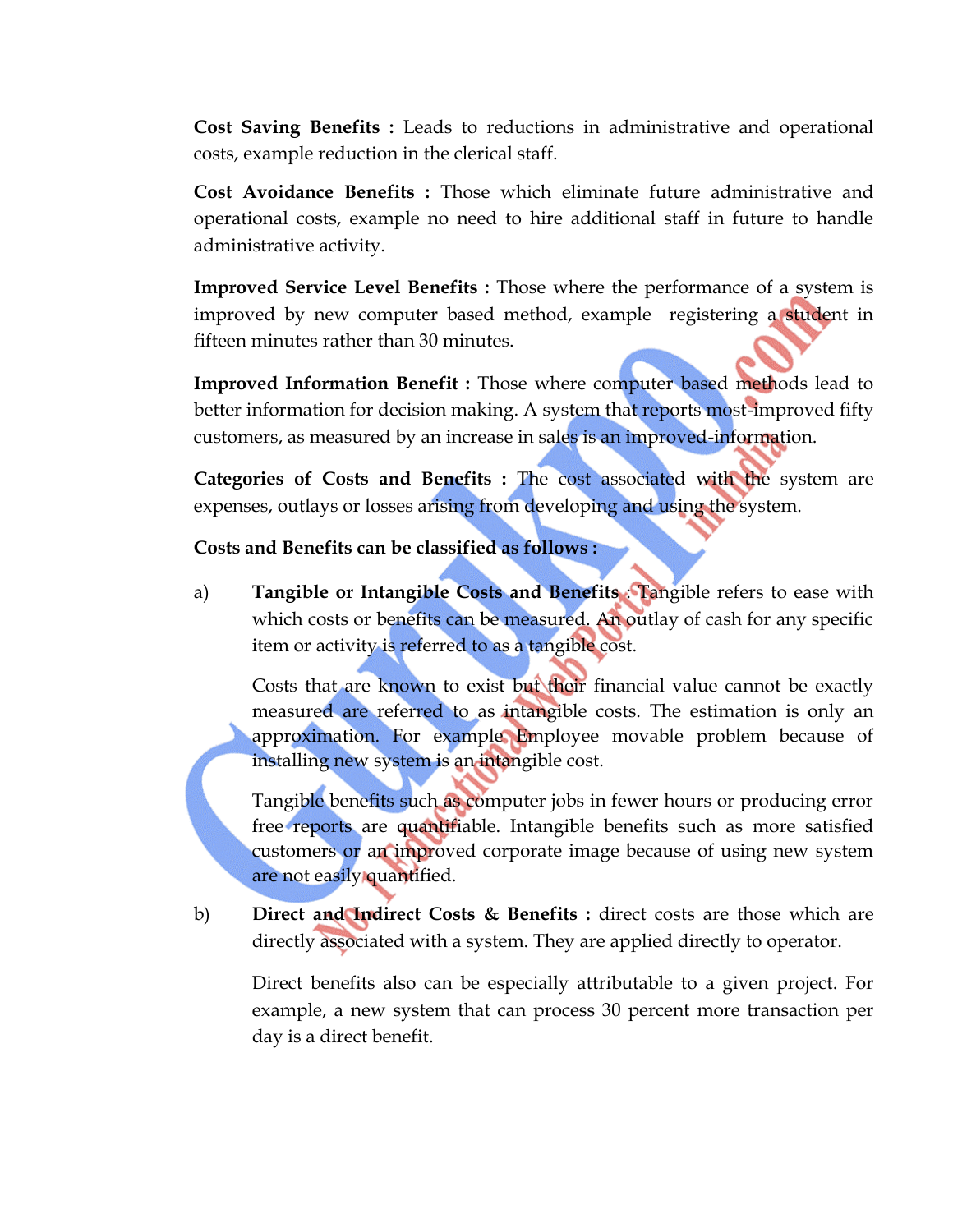Indirect costs are not directly associated with a specific activity in the system. They are often referred to as overhead expenses, e.g. cost of space to install a system, maintenance of computer center, light are tangible costs but it is difficult to calculate the proportion of each attribute to a specific activity such as a report.

Indirect benefits are realized as a by-product of another system, e.g. a system that takes sales calls on customer provides an indirect marketing benefit by giving additional information about competition.

**c) Fixed or Variable Costs & Benefits :** Some costs and benefits remain constant, regardless of how a system is used. Fixed are considered as sunk costs. For e.g. the purchase of equipment for a computer center is called as fixed cost as it remains constant whether equipment is being used extensively or not.

Variable costs are incurred on a regular basis they are generally proportional to work volume and continue as long as the system is in operation. For example the cost of computer forms varies in proportion to amount of processing.

Fixed benefits also remain constant. By using a new system, if 20 % of staff members are reduced, we can call it a fixed benefit. Variable benefits, on the other hand, are realized on a regular basis. For example the library information system that saves two minutes in providing information about a particular book whether it is issued or not, to the borrower compared with the manual system. The amount of time saved varies with the information given to the number of borrowers.

**Cost Benefit Analysis :** We define cost benefit analysis as -

- a) The method by which we find and estimate the value of gross benefits of a new system specification
- b) The method by which we find and determine the increased costs associated with the above mentioned gross benefits.
- c) The subtraction of these operating costs and associated gross benefits to arrive at total benefits.
- d) Those methods by which we find and estimate the monetary values of the development costs that produce the above mentioned benefits.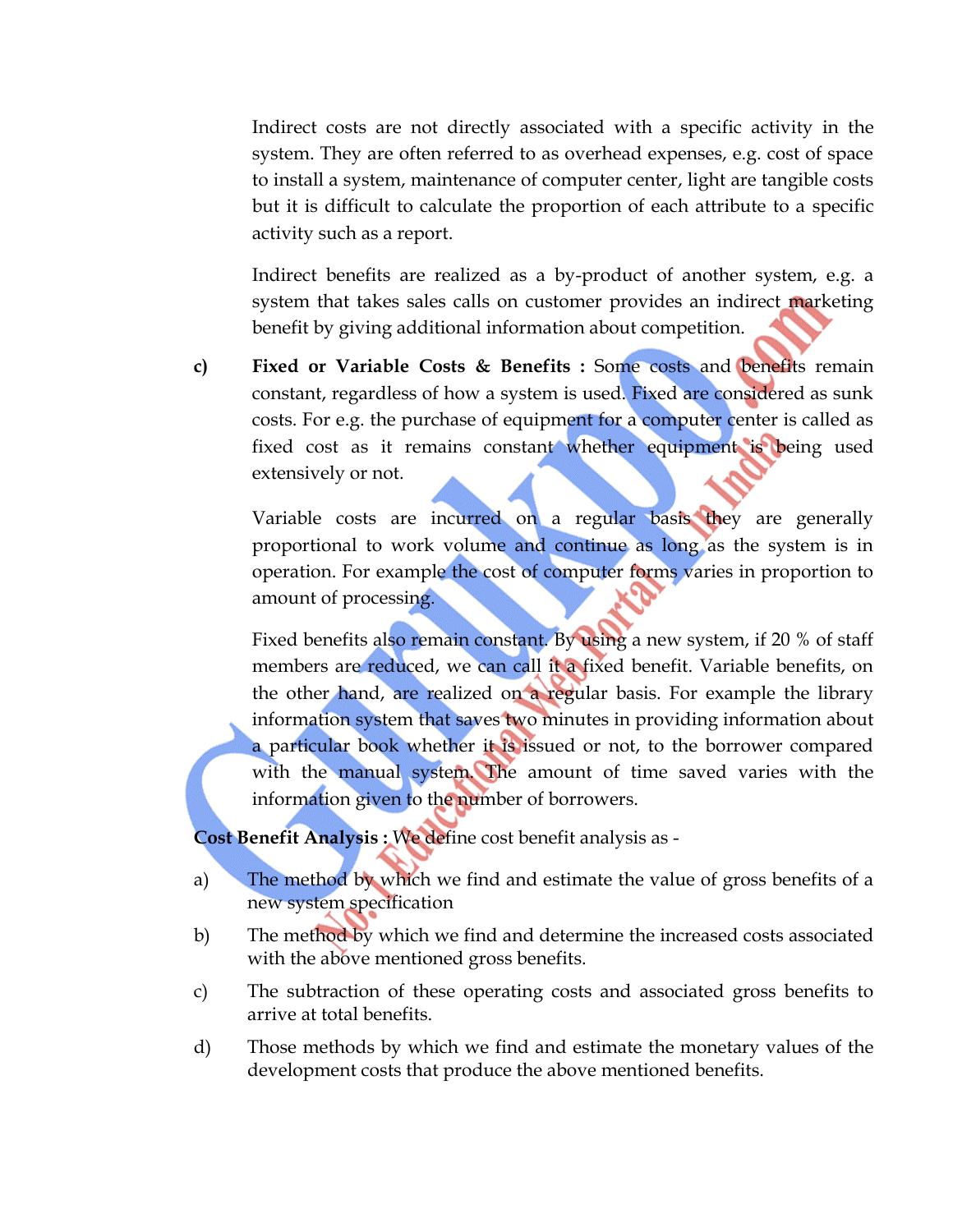e) Those methods by which we show the time-phased relationship between new benefits and development costs as they are related to each cash flow, payback on investments, and time in process taking into operation.

#### **Q-6 What are quantitative aspects of MIS?**

- **Ans** Following tools are used for system analysis **:**
	- (1) **Entity – Relationship Diagrams :** The object-relationship pair can be represented graphically using an ER diagram. An entity represents an object. Examples: a computer, an employee, a song, a mathematical theorem. Entities are represented as rectangles.

A relationship captures how two or more entities are related to one another. Examples: an *owns* relationship between a company and a computer, a *supervises* relationship between an employee and a department, a *performs* relationship between an artist and a song. Relationships are represented as diamonds, connected by lines to each of the entities in the relationship.

Entities and relationships can both have attributes. Examples: an employee entity might have an employee ID number attribute; the *proved* relationship may have a *date* attribute. Attributes are represented as ellipses connected to their entity by a line.



**A simple E-R diagram**

The following E-R diagram gives the attributes as well -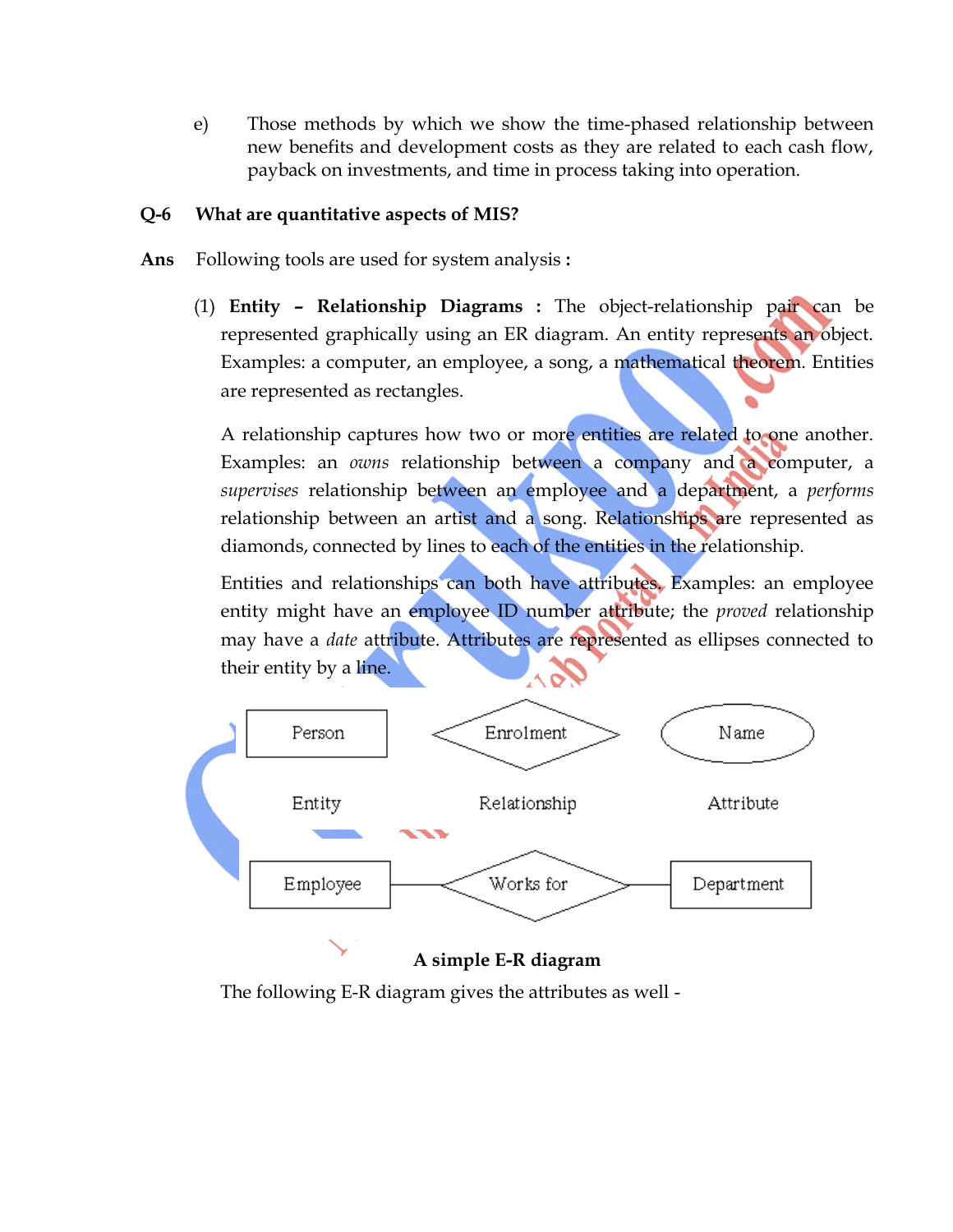

**An E-R diagram with attributes**

(2) **Structured English : Structured English, as the name implies, is "English with** structure." That is, it is a subset of the full English language with some major restrictions on the kind of sentences that can be used and the manner in which sentences can be put together. It is also known by such names as PDL (Program Design Language) and PSL (Problem Statement Language or Problem Specification Language). Its purpose is to strike a reasonable balance between the precision of a formal programming language and the casual informality and readability of the English language.

In Structured English you can use simple verbs from a small set of actionoriented verbs such as:

GET (or ACCEPT or READ)

PUT (or DISPLAY or WRITE)

FIND (or SEARCH or LOCATE)

ADD

**SUBTRACT** 

MULTIPLY

DIVIDE

Most organizations find that 40 to 50 verbs are sufficient to describe any policy in any process specification.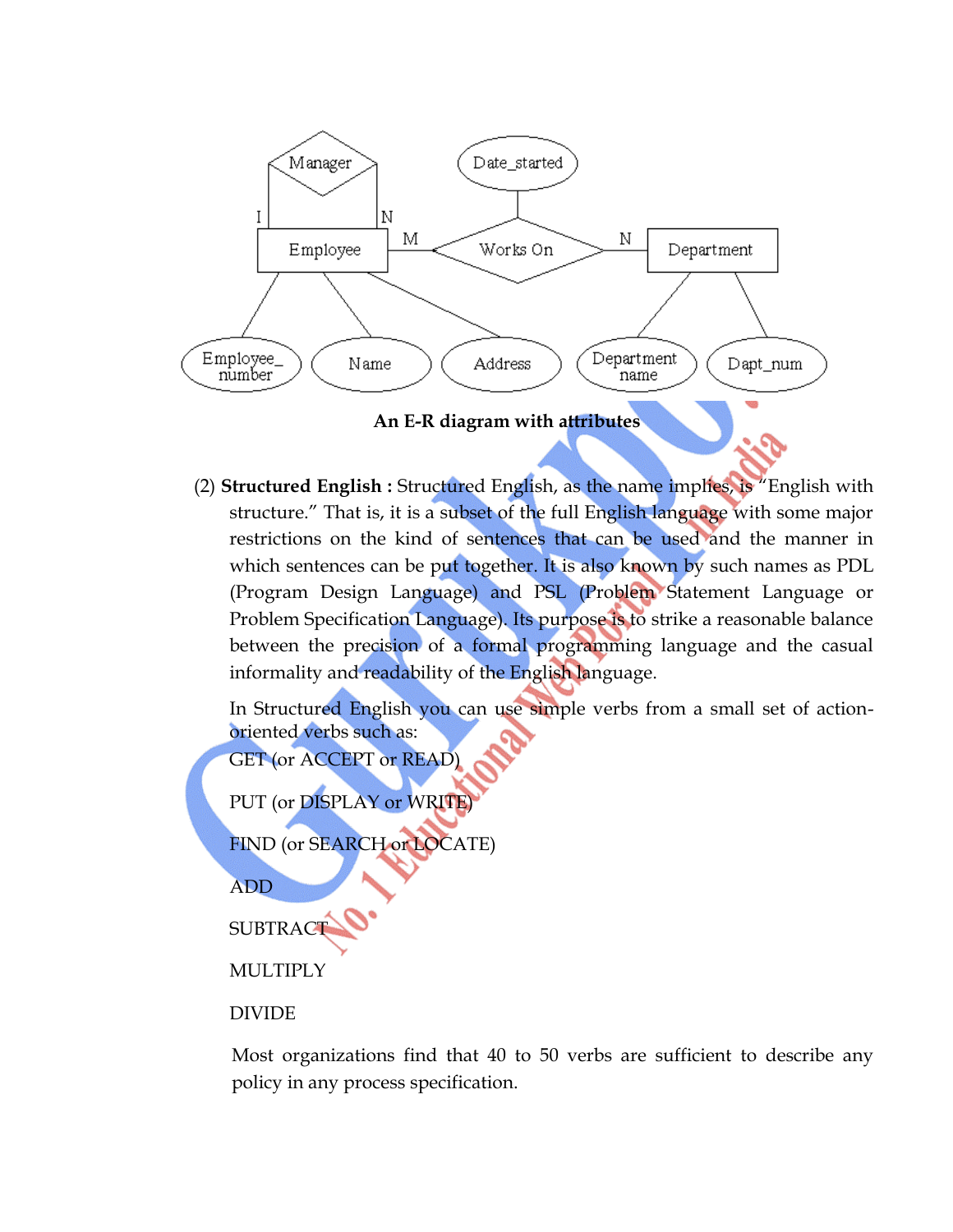(3) **Decision Tables :** There are situations where structured English is not appropriate for writing process specifications. This is particularly true if the process must produce some output or take some actions based on complex decisions. If the decisions are based on several different variables (e.g., input data elements), and if those variables can take on many different values, then the logic expressed by structured English or pre/post conditions is likely to be so complex that the user won't understand it. A decision table is likely to be the preferred approach.

As shown in Figure, a decision table is created by listing all the relevant variables (sometimes known as conditions or inputs) and all the relevant actions on the left side of the table; note that the variables and actions have been conveniently separated by a heavy horizontal line. In this example, each variable is a logical variable, meaning that it can take on the value of true or false.

In many applications, it is easy (and preferable) to express the variables as binary (true-false) variables, but decision tables can also be built from multivalued variables; for example, one could build a decision table with a variable called "customer-age" whose relevant values are "less than 10," "between 10 and 30," and "greater than 30."

|                     |   |   |   | 1 2 3 4 5 6 7 8 |   |   |   |     |  |
|---------------------|---|---|---|-----------------|---|---|---|-----|--|
| Age $> 21$          |   |   |   |                 | N | N | N | N   |  |
| Sex                 | м | м | F | F               | м | м | F | l F |  |
| Weight $> 150$      |   |   |   | N               | Y | N |   | N   |  |
| <b>Medication 1</b> |   |   |   |                 |   |   |   |     |  |
| <b>Medication 2</b> |   |   |   |                 |   |   |   |     |  |
| <b>Medication 3</b> |   |   |   |                 |   |   |   |     |  |
| No medication       |   |   |   |                 |   |   |   |     |  |

#### **A Typical Decision Table**

Next, every possible combination of values of the variables is listed in a separate column; each column is typically called a *rule*. A rule describes the action (or actions) that should be carried out for a specific combination of values of the variables. At least one action needs to be specified for each rule (i.e., for each vertical column in the decision table).

(4) **Data Dictionary :** A data dictionary is a structured repository of data, about data. In other words it is set of precise and accurate definitions of all DFDs, data elements and data structures.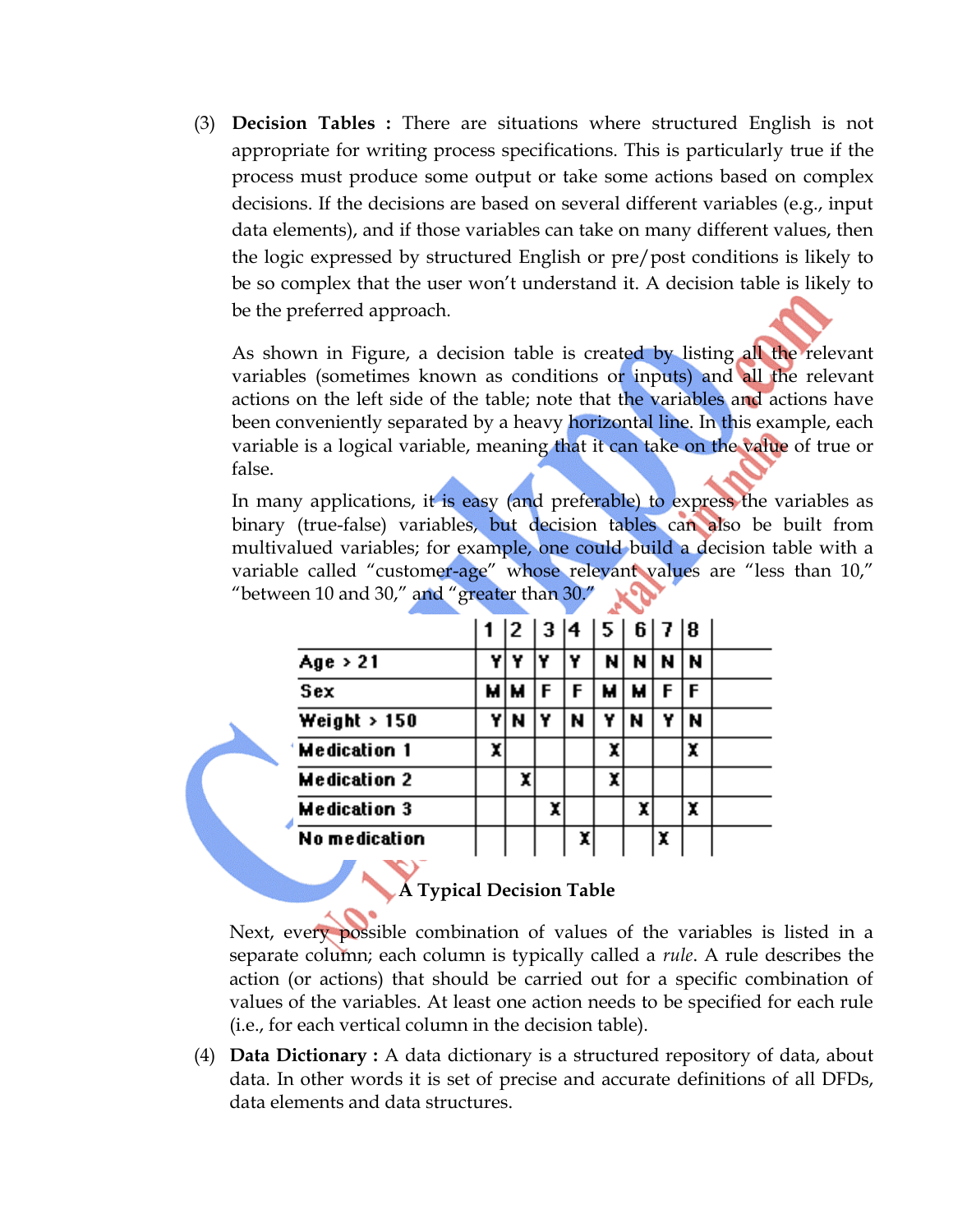There are three main items present in a data dictionary **:**

- i) **Data Item :** It is the smallest unit of data and cannot be decomposed further.
- ii) **Data Structures :** It is a group of elements handled as a unit. A data structure contains a number of data elements as its fields,
- iii) **Data Flows and Data Stored :** Data flows are nothing but data structure in motion where the data stores are data structures at rest.

**Data Dictionary Notation :** There are many common notational schemes used by systems analyst. The one shown below is the more common, and it uses a number of simple symbols:

= is composed of

+ and

( ) optional (may be present or absent)

{ } iteration

[] select one of several alternative choices

\*\* comment

@ identifier (key field) for a store

| separates alternative choices in the [ ] construct

As an example, we might define name as follows :

**name** = **courtesy-title** + **first-name** + (**middle-name**) + **last-name**

**courtesy-title** = [Mr. | Miss | Mrs. | Ms. | Dr. | Professor]

**first-name** = {**legal-character**}

**middle-name** = {**legal-character**}

**last-name** = {**legal-character**}

**legal-character** = [A-Z|a-z|0-9|'|-| | ]

(5) **Decision Tree :** Decision trees are graphical representation methods of representing sequences of logical decisions. When initial decision guided the next, when and then next one. This can be done with Decision Tree.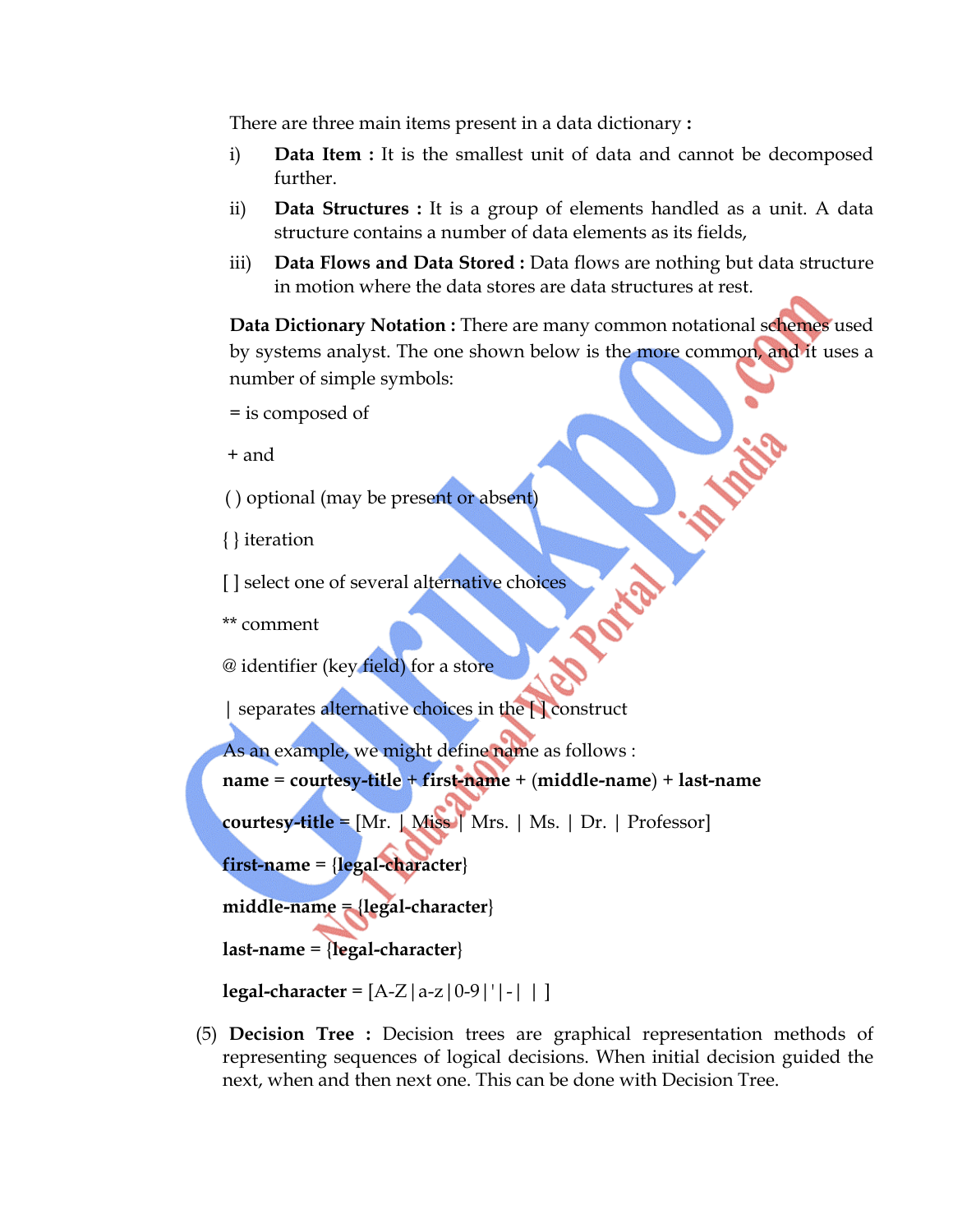In decision analysis, a **decision tree** (or tree diagram) is a decision support tool that uses a graph or model of decisions and their possible consequences, including chance event outcomes, resource costs, and utility. A decision tree is used to identify the strategy most likely to reach a goal. Another use of trees is as descriptive means for calculating conditional probabilities.



(6) **Flow Charts :** The flowchart is a means of graphical representation of the flow of data through an information processing system, the operations performed within the system and the sequence in which they are performed. A programmer prefers to draw a flowchart prior to writing a computer program. As in the case of the drawing of a blueprint, the flowchart is drawn according to defined rules and using standard flowchart symbols.

*"A flowchart is a diagrammatic representation that illustrates the sequence of operations to be performed to get the solution of a problem. "*

**Guidelines for Drawing a Flow Chart : Flowcharts are usually drawn using** some standard symbols; however, some special symbols can also be developed when required. Some standard symbols, which are frequently, required for flowchart for many computer programs are as follows :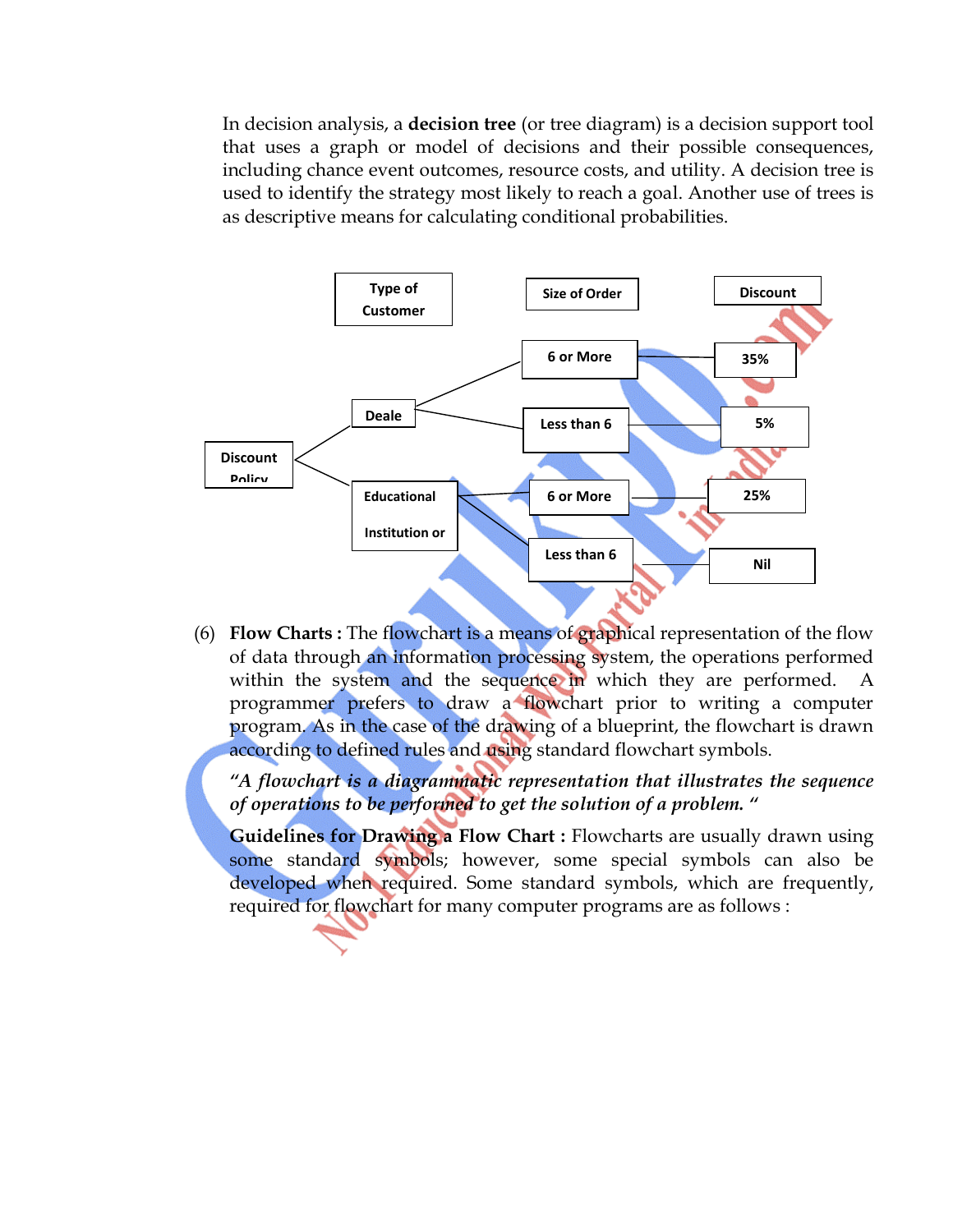Start or end of the program



iii) **Proper Documentation :** Program flowcharts serve as a good program documentation, which is needed for various purposes.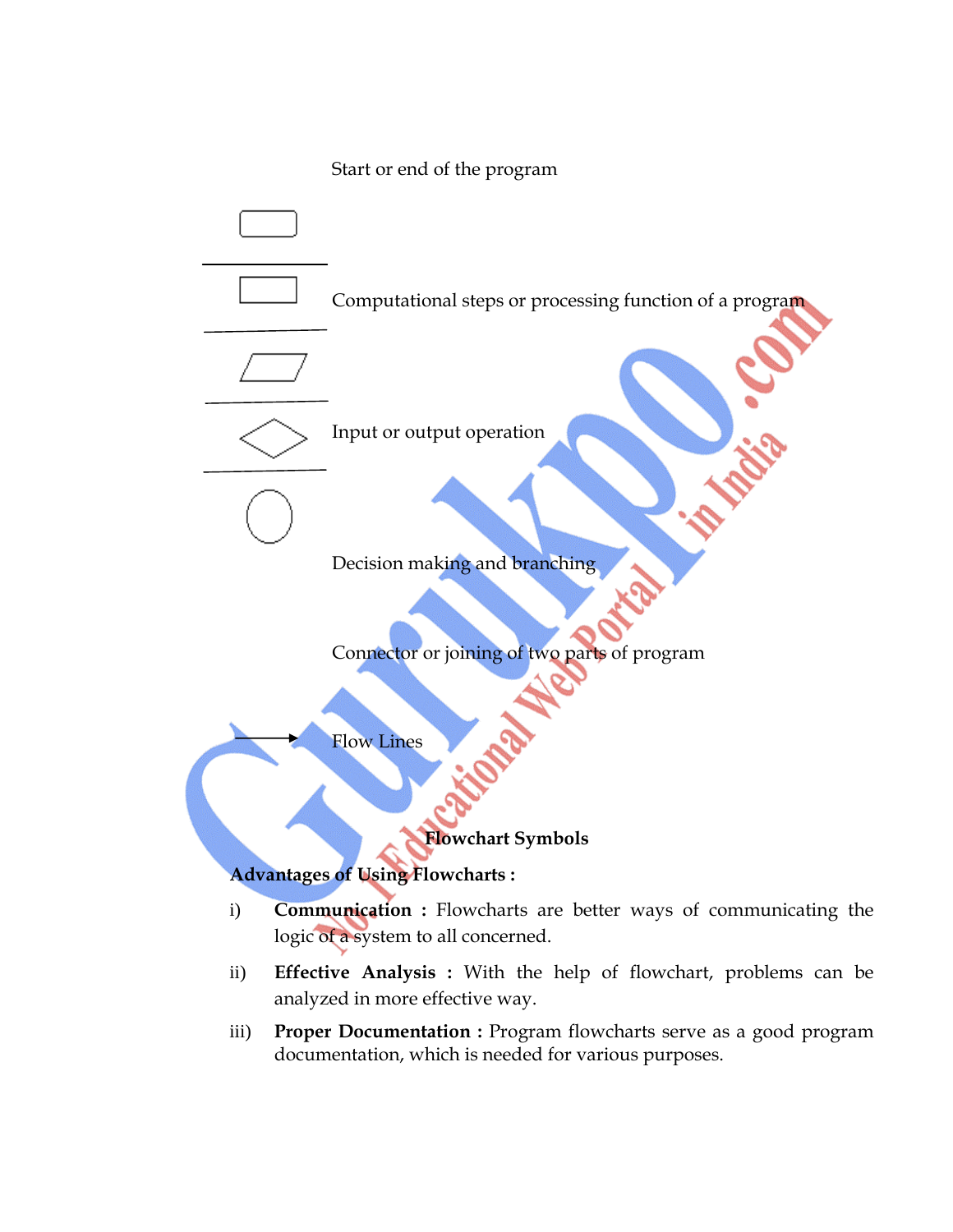- iv) **Efficient Coding :** The flowcharts act as a guide or blueprint during the systems analysis and program development phase.
- v) **Proper Debugging :** The flowchart helps in debugging process.
- vi) **Efficient Program Maintenance :** The maintenance of operating program becomes easy with the help of flowchart. It helps the programmer to put efforts more efficiently on that part.

#### **Limitations of Using Flowcharts :**

- i) **Complex Logic :** Sometimes, the program logic is quite complicated. In that case, flowchart becomes complex and clumsy.
- ii) **Alterations and Modifications :** If alterations are required the flowchart may require re-drawing completely.
- iii) **Reproduction :** As the flowchart symbols cannot be typed, reproduction of flowchart becomes a problem.
- iv) The essentials of what is done can easily be lost in the technical details of how it is done.
- (7) **Data Flow Diagram :** DFD is graphical modeling tool for structured analysis. The dataflow diagram is a modeling tool that allows us to picture a system as a network of functional processes, connected to one another by "pipelines" and "holding tanks" of data. Following terms are used as synonyms for dataflow diagram **:**
	- Bubble Chart
	- DFD (the abbreviation we will use throughout this book)
		- Bubble Diagram
		- Process Model (or Business Process Model)
	- Business Flow Model
	- Work Flow Diagram
	- Function Model
	- A picture of what's going on around here

The dataflow diagram is one of the most commonly used systems-modeling tool, particularly for operational systems in which the *functions* of the system are of paramount importance and more complex than the data that the system manipulates.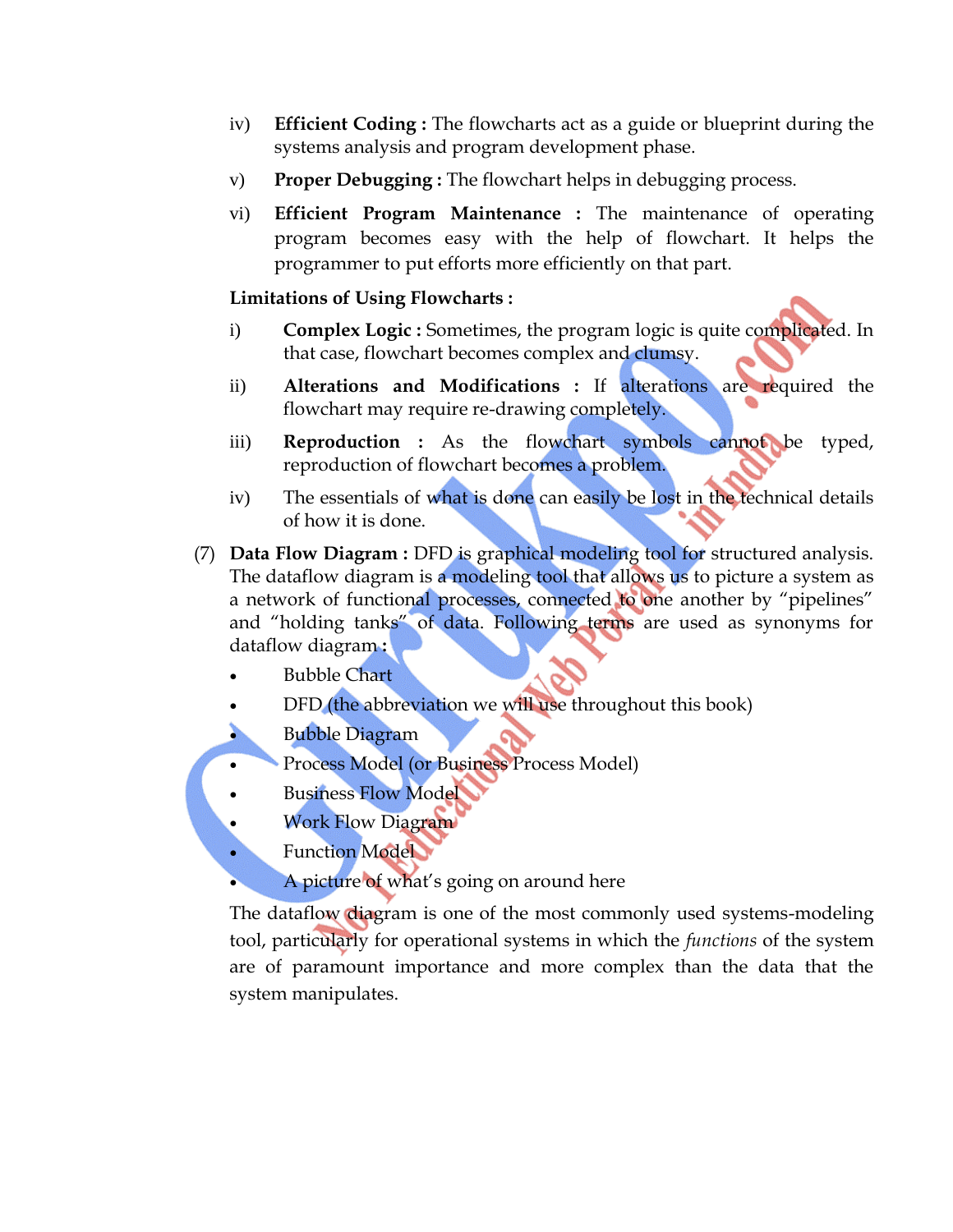**The Components of a DFD :** Following diagram shows a typical DFD for a small system. Before we examine its components in detail, notice several things: -



A Typical DFD has following features **:**

- It hardly needs to be explained at all;
	- The diagram fits easily onto one page.

The diagram has been drawn by a computer.

**The Process :** The first component of the DFD is known as a process. Common synonyms are a bubble, a function, or a transformation. The process shows a part of the system that transforms inputs into outputs; that is, it shows how one or more inputs are changed into outputs. The process is represented graphically as a circle, oval or a rectangle with rounded edges, or rectangle,



**Process**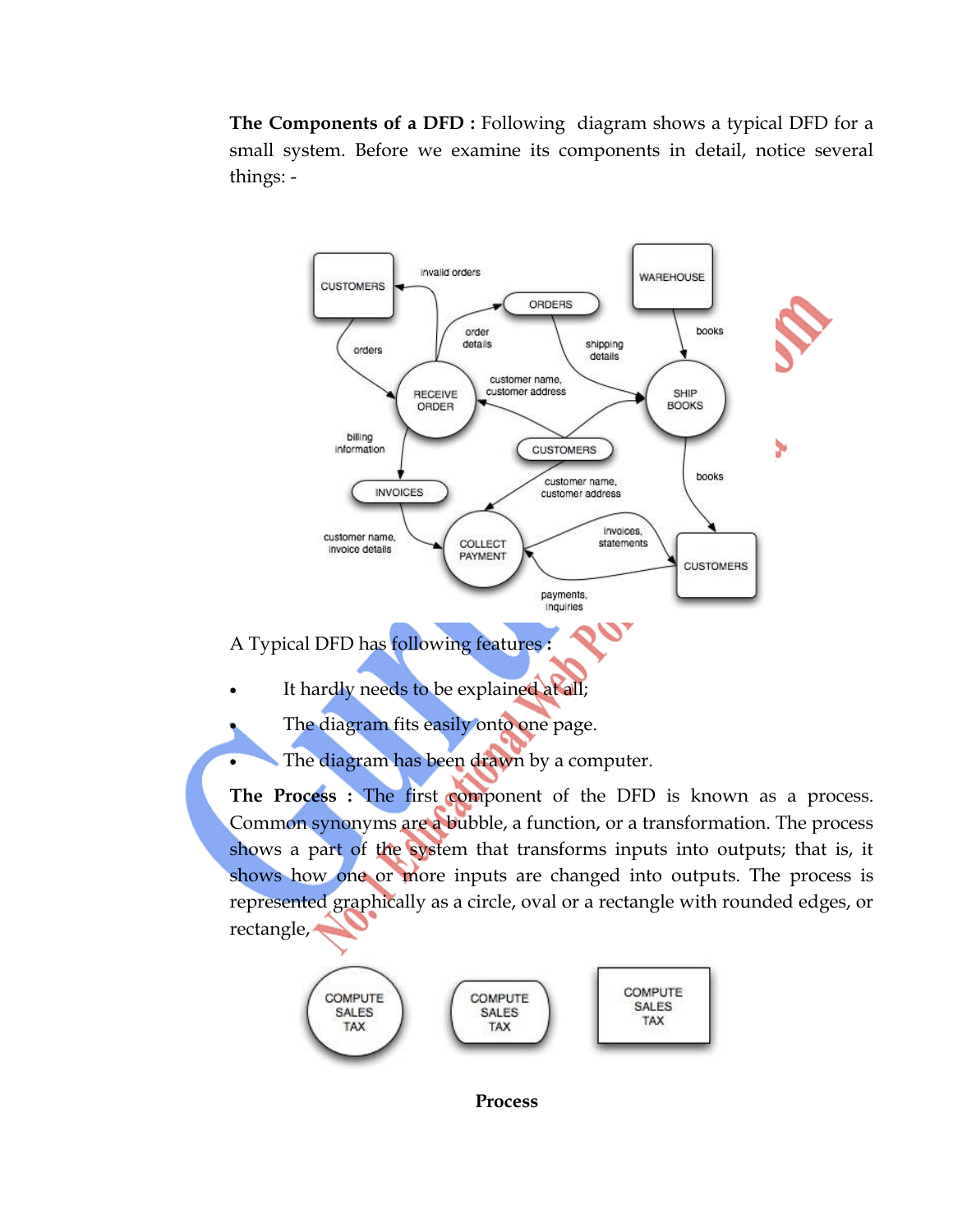**The Flow :** A *flow* is represented graphically by an arrow into or out of a process; The flow is used to describe the movement of chunks, or packets of information from one part of the system to another part. Thus, the flows represent data in motion, whereas the stores represent data at rest.

**CUSTOMER INQUIRY** 

An example of a flow :

The name represents the meaning of the packet that moves along the flow. A corollary of this is that the flow carries only one type of packet, as indicated by the flow name. It is sometimes useful to consolidate several elementary dataflows into a consolidated flow.

**The Store :** The store is used to model a collection of data packets at rest. The notation for a store is two parallel lines or a rectangle open with one side.; Typically, the name chosen to identify the store is the plural of the name of the packets that are carried by flows into and out of the store.



#### **Graphical Representation of a Store**

We can to exclude the issues and model only the *essential* requirements of the system.

As we have seen in the examples thus far, stores are connected by flows to processes. Thus, the context in which a store is shown in a DFD is one (or both) of the following :

- A flow from a store
- A flow to a store

In most cases, the flows will be labeled. While some of the procedural questions can thus be answered by looking carefully at the labels attached to a flow, not all the details will be evident.

A flow from store is often described as a read.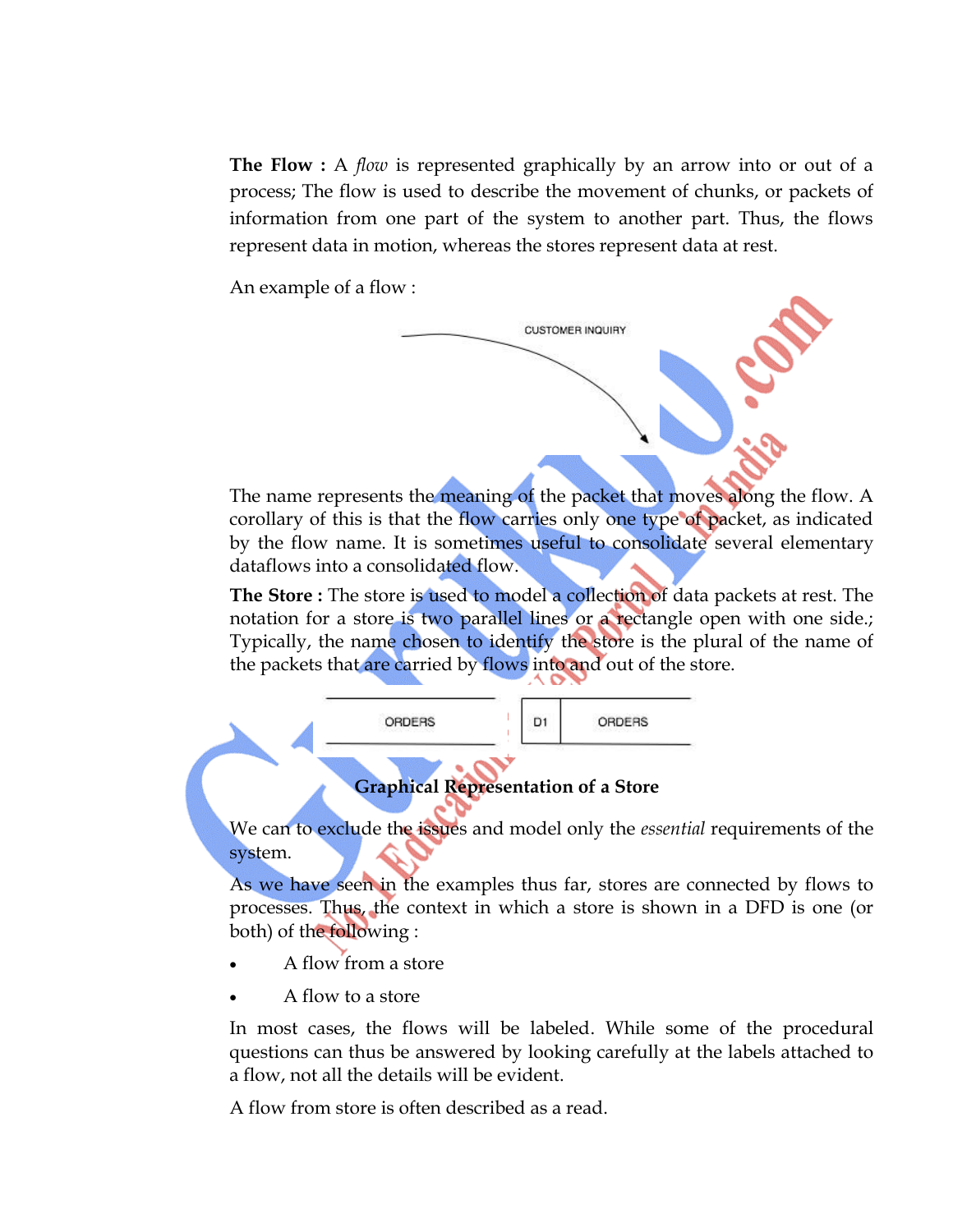A flow to a store is often described as a write, an update, or possibly a delete.

In all these cases, it is evident that the store is changed as a result of the flow entering the store. It is the process (or processes) connected to the other end of the flow that is responsible for making the change to the store.

**The Terminator :** The next component of the DFD is a *terminator*; it is graphically represented as a rectangle, Terminators represent external entities with which the system communicates. Typically, a terminator is a person or a group of people, for example, an outside organization or government agency, or a group or department that is *within* the same company or organization, but *outside* the control of the system being modeled. In some cases, a terminator may be another system, for example, some other computer system with which your system will communicate.



#### **Graphical representation of a terminator**;

**Guidelines for constructing DFDs :** The guidelines include the following **:**

- i) **Choosing Meaningful Names for Processes, Flows, Stores and Terminators :** As we have already seen, a process in a DFD may represent a *function* that is being carried out, or it may indicate how the function is being carried out, by identifying the person, group, or mechanism involved. A good discipline to use for process names is a verb and an object.
- ii) **Number the Processes :** As a convenient way of referencing the processes in a DFD, most systems analysts number each bubble. It doesn't matter much how you go about doing this — left to right, top to bottom, or any other convenient pattern will do -- *as long as you are consistent in how you apply the numbers*.
- iii) **Avoid Overly Complex DFDs :** The purpose of a DFD is to accurately model the functions that a system has to carry out and the interactions between those functions. But another purpose of the DFD is to be read and understood, not only by the systems analyst who constructed the model, but by the users who are the experts in the subject matter. This means that the DFD should be readily understood, easily absorbed, and pleasing to the eye.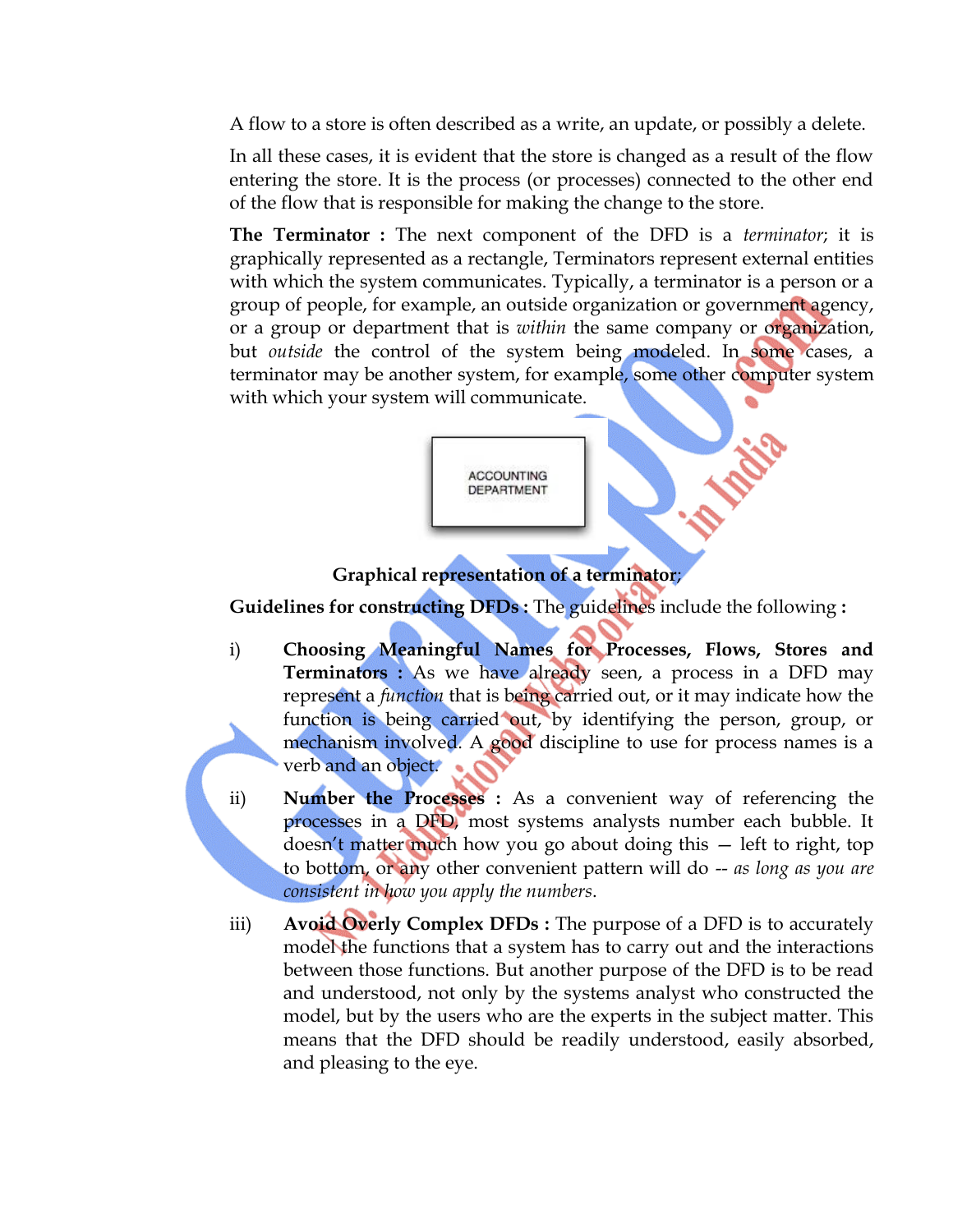v) **Redraw the DFD As Many Times As Necessary :** In a real-world systems analysis project, DFD will have to be drawn, redrawn, and redrawn again, often as many as ten times or more, before it is (1) technically correct, (2) acceptable to the user, and (3) neatly enough drawn that you wouldn't be embarrassed to show it to the board of directors in your organization.

#### **Q-6 How can we asses information?**

#### **Ans Different methods of information collection are:-**

Several methods are available for the collection of data. The choice of method will have an impact on the quality of information. Similarly the design of data collection method also decides the quality of data and information.

Mandath R.

Following are the **methods** of **Information** collection **:**

- i) Observation
- ii) Experiment
- iii) Survey
- iv) Subjective Estimation
- v) Transaction Processing
- vi) Purchase from Outside
- vii) Publication
- viii) Government Agencies

# **Multiple Choice Questions**

1 What are the sources of information: a)Books, e-books b)Articles, online and in print c)Newspaper articles, editorials **d)All of the above**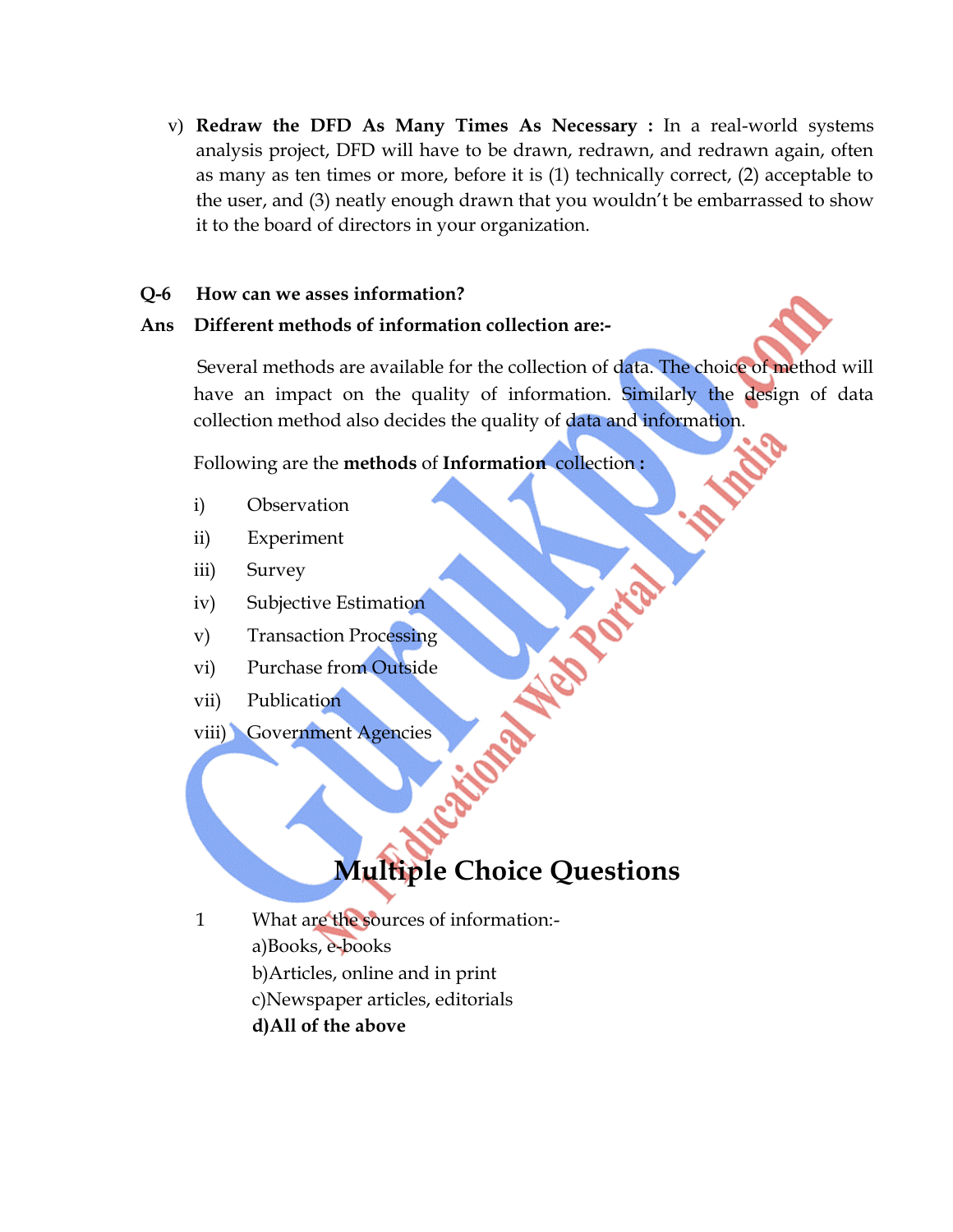- 2 Featuresof a Typical DFD are: a)It hardly needs to be explained at all; b)The diagram fits easily onto one page. c)The diagram has been drawn by a computer. **d)All of the above**
- 3 What are the synonyms for dataflow diagram: a)Bubble Chart b)DFD (the abbreviation we will use throughout this book) c)Bubble Diagram **d)All of the above**
- 4 What are the methods of Information collection **:** a)Observation b)Experiment c)Survey **d)All of the above**

#### 5 A DFD should be:-

- a) Technically correct
- b) Acceptable to the user, and
- c) Neatly enough drawn that you wouldn't be embarrassed to show it to the board of directors in your organization.

#### **d)All of the above**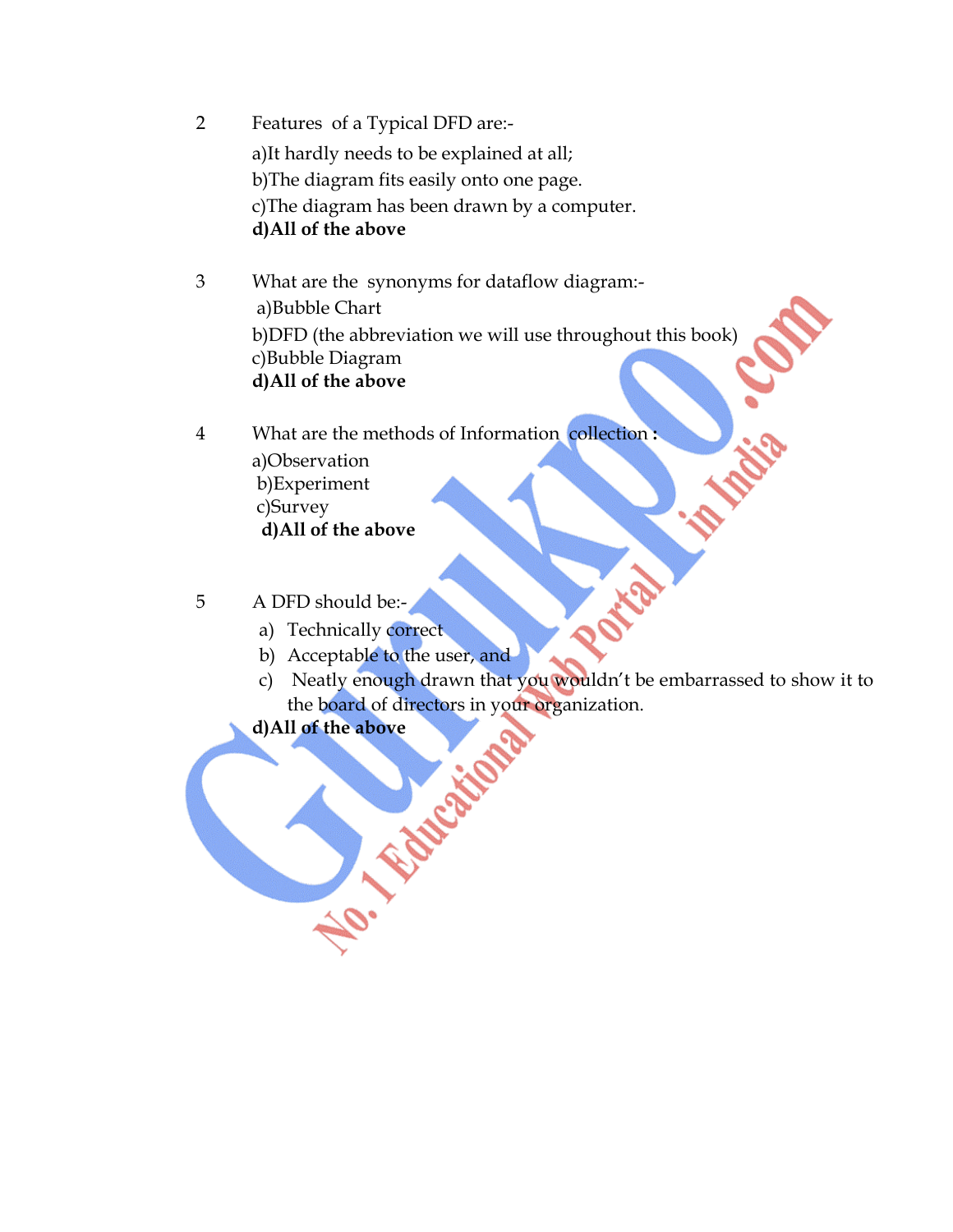### **Unit-3**

# **Information Systems for Decision Making**

#### **Q.1 What do you understand by Decision Making? Discuss the nature and characteristics of Decision?**

- **Ans.:** The word "decision "is derived from the Latin word "decido". Which means "A decision, therefore is
	- A Settlement
	- A fixed intuition to bringing to a conclusive result
	- A judgment
	- A resolution

**Decision :** A decision is the choice out of several options made by the decision maker to achieve some objective in a given situation.

**Business Decision : Business decisions are those which are made in the process of** conducting business to achieve its objective in a given situation.

#### **Characteristic of Business Decision Making :**

- a) Sequential in nature.
- b) Exceedingly complex due to risk and trade off.
- c) Influenced by personal values.
- d) Made in institutional setting and business environment.

**Rational Decision Making :** A rational decision is the one which, effectively and efficiently, ensure the achievement of the goal for which the decision is made .In reality there is no right or wrong decision but a rational decision or irrational decision which depends on situation.

#### **Type of Rationality :**

**Objectively :** Maximum the value of the objectives.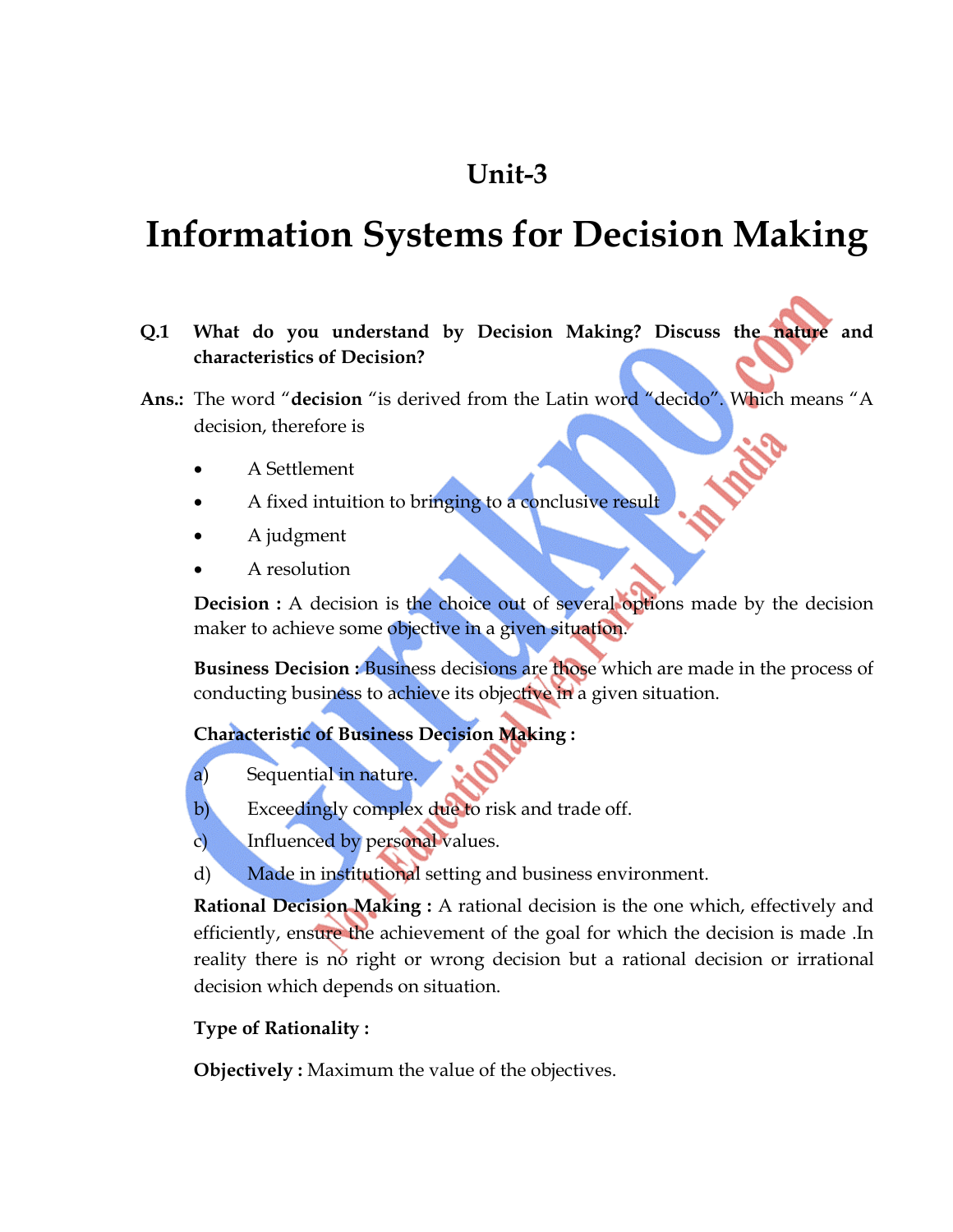**Subjective :** If it is minimize the attainment of value in relation to the knowledge and awareness of subject.

**Consciously :** Extent the process of the decision making is a conscious one

**Organizationally :** degree of the orientation towards the organization.

**Personal:** Rational to the extent is achieve's an individual's personal reason (goals).

**Type of Decision Making System :** There are two types of decision making system on the basis of knowledge about the environment.

(i) **Closed :** If the manager operates in a known environment then it is called closed decision making system.

#### **Conditions :**

- a) Manager knows the set of decision alternative and know their outcome in term of values.
- b) Manager has a model, by which decision alternatives can be generated, tested and ranked.
- c) The manager can choose one of them, based on some goal or objective.
- (ii) **Open :** If the manager operates in unknown environment then it is called open decision making.

#### **Conditions :**

- a) Manager does not know all alternatives.
- b) Outcome is not known.
- c) No methods or models are used.
- d) Decide objective or goal; select one where his aspirates or desire are met best.

**Types of Decision :** Types of decision are based on the degree of knowledge about the out come of the events which are yet to take place.

**Certainty :** If the manager has full knowledge of event or outcome then it is a situation of certainty.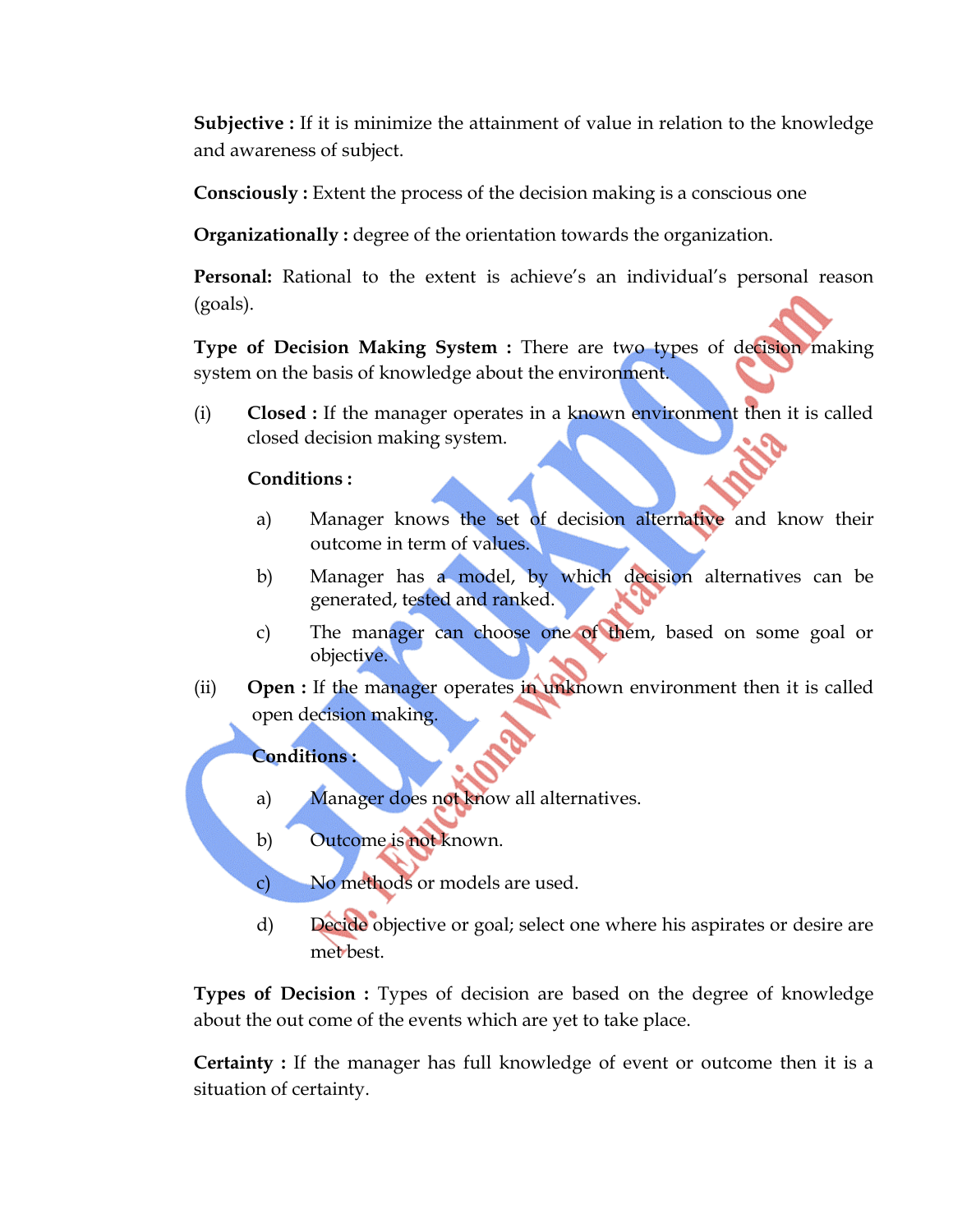**Risk :** If the manager has partial knowledge or probabilistic knowledge then it is decision under risk.

**Uncertainty :** If the manager does not have any knowledge, it is decision making under uncertainty

MIS converts the uncertainty to risk and risk to certainty. The decision at the low level management is certain, at middle level of the management the decision is under risk and at the top level management the decision is in under uncertain.

**Nature of decision :** Decision making is a complex task. To resolve the complexity the nature of decision are of two types :

#### **Programmed and Non-Programmed Decision :**

- a) If a decision can be based on a rule, methods or even guidelines, it is called the programmed decision.
- b) A decision which can not be made by using a rule or model is the nonprogrammed decision.

#### **Q.2 What is DSS? What is the purpose of Decision Support System in MIS**.

Ans.: Decision Support System refers to a class of systems which support in the process of decision making and does not always give a decision it self.

Decision Support Systems (DSS) are a specific class of computerized information system that supports business and organizational decision-making activities. A properly designed DSS is an interactive software-based system intended to help decision makers compile useful information from raw data, documents, personal knowledge, and/or business models to identify and solve problems and make decisions

DSS is an application of Hebert Simon model, as discussed, the model has three phases **:**

- i) Intelligence
- ii) Design
- iii) Choice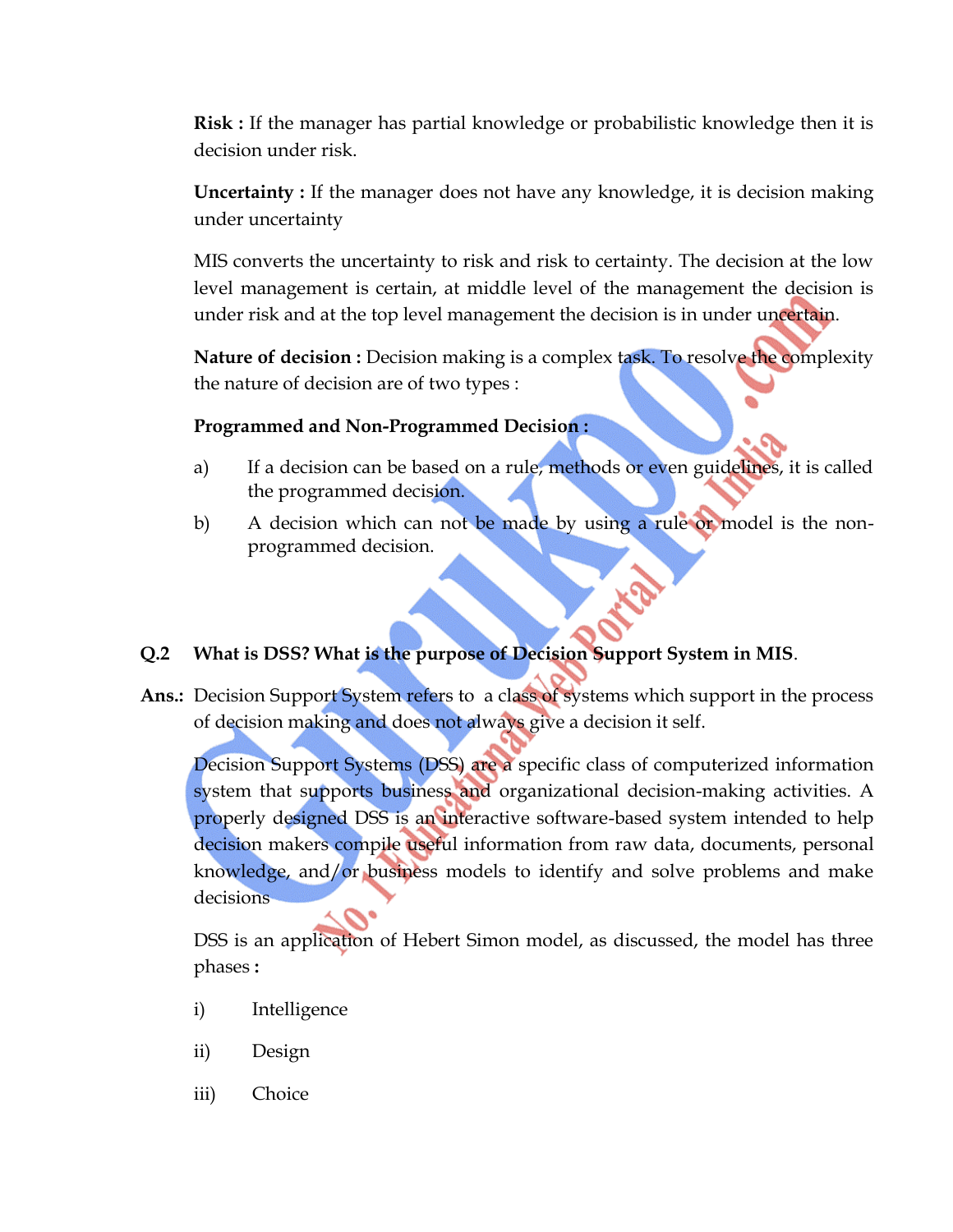The DSS basically helps in the information system in the intelligence phase where the objective is to identify the problem and then go to the design phase for solution. The choice of selection criteria varies from problem to problem.

It is therefore, required to go through these phases again and again till satisfactory solution is found.

In the following three phase cycle, you may use inquiry, analysis, and models and accounting system to come to rational solution.

These systems are helpful where the decision maker calls for complex manipulation of data and use of several methods to reach an acceptable solution using different analysis approach. The decision support system helps in making a decision and also in performance analysis. DSS can be built around the rule in case of programmable decision situation. The rules are not fixed or predetermined and requires every time the user to go through the decision making cycle as indicated in Herbert Simon model.

#### **Attributes :**

- i) DSS should be adaptable and flexible.
- ii) DSS should be interactive and provide ease of use.
- iii) Effectiveness balanced with efficiency (benefit must exceed cost).
- iv) Complete control by decision-makers.
- v) Ease of development by (modification to suit needs and changing environment) end users.
- vi) Support modeling and analysis.
- vii) Data access.
- viii) Standalone, integration and Web-based

#### **DSS Characteristics :**

- i) Support for decision makers in semi structured and unstructured problems.
- ii) Support managers at all levels.
- iii) Support individuals and groups.
- iv) Support for interdependent or sequential decisions.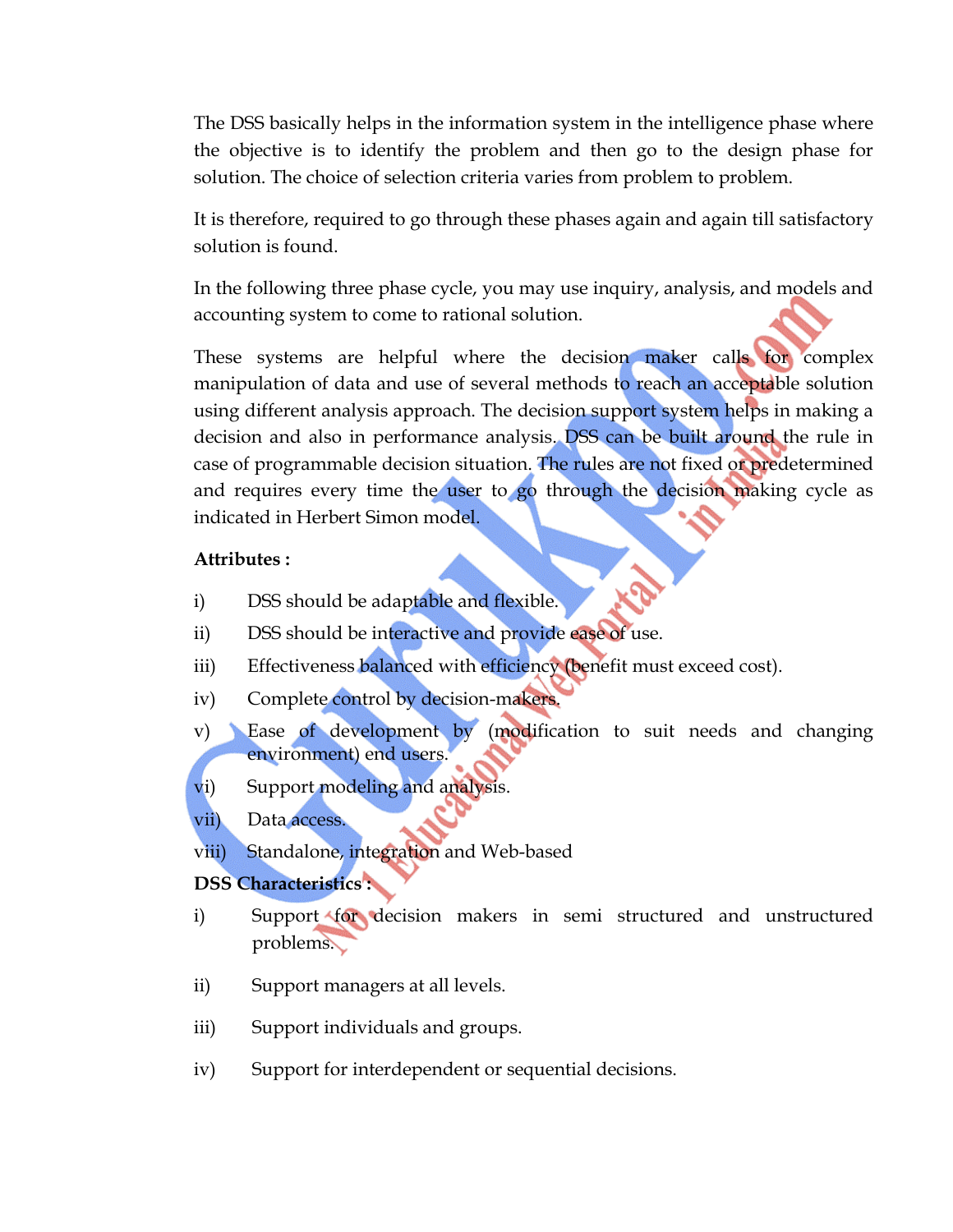- v) Support intelligence, design, choice, and implementation.
- vi) Support variety of decision processes and styles

**Q-3 Discuss in brief the Hebert A. Simon 'Decision Support System Model'. Define the term Intelligence, Design and Choice as Model.**

**OR**



**Intelligence :** In this phase MIS collects the raw data. Further the data is sorted and merged with other data and computation are made, examined and presented. In this phase, the attention of the manager is drawn to the entire problem situation, calling for a decision.

**Design :** Manager develops a model of problem situation on which he can generate and test, summarizing the different decision alternatives and test the feasibility of implementation. Assess the value of the decision outcome.

**Choice :** In this phase the manager evolves a selection criterion and selects one alternative as decision based on selection criteria.

In these three phases if the manager fails to reach a decision, he starts the process all over again from intelligence phase where additional data and information is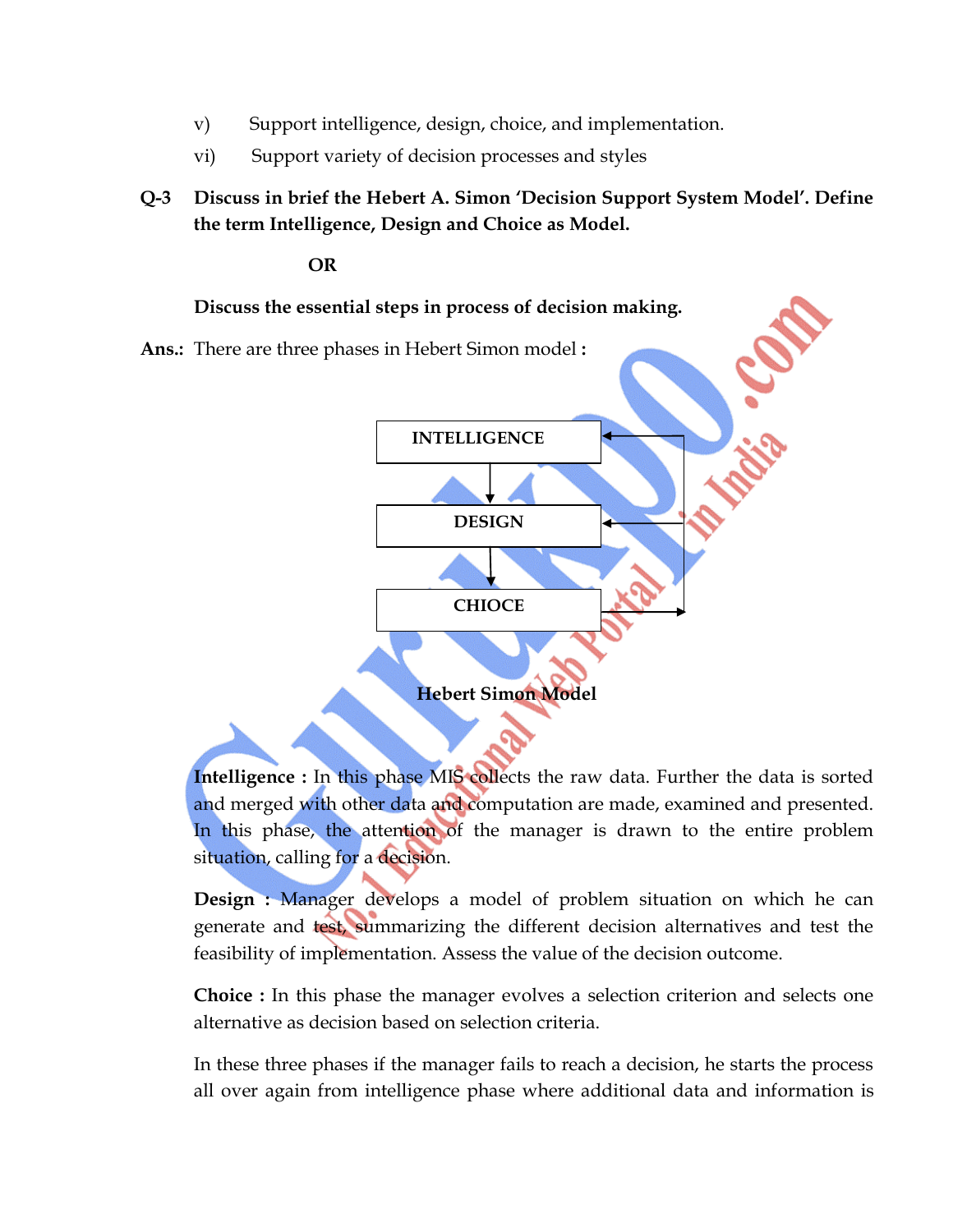collected, the decision making process is refined, the selection criteria is changed and a decision is arrived at.

#### **Q-4 Define organizational decision making and MIS?**

**Ans** [Management Information](http://www.openlearningworld.com/books/Fundamentals%20of%20MIS/STRUCTURE%20AND%20THEORY%20OF%20ORGANISATION/MIS%20-%20Organization.html) Systems (MIS) should be designed, viewing the organization as discussed earlier. MIS design should give due weight age to the human side of the organization and its culture. The task and technology are the physical aspects of the organization which can be ascertained very easily. But culture and people are very difficult to assess from the design point of view. The structure of the five sub-systems should be considered while designing the MIS. MIS design should give reports in line with the organization structure. This means that the main decision makers and the power centers must be recognized in the MIS.

If the organization works on a standardized system where rules, policies, systems and procedures have been laid down, then these become part of the MIS. The processing routines in the MIS incorporate these features as an integral part. This is safe as it has already been approved by the management of the organization. Along with the information, if the decision making responsibilities are also clearly defined and allocated, then the MIS can produce information reports by processing the data and summarizing the results in line with the decision maker's position in the structure.

If the basic model of the organization is modified as a product or a project organization system, then the MIS should focus on the management of product or project where the concerned manager has a composite responsibility of planning and control of the multiple functions. Besides these functions, he has to know the status of the other support functions.

The information should be such that it highlights the trouble spots and shows the interconnection with the other functions. It must summarize all information relating to the span of control of product or project manager. The MIS should be able to cater to the view of the product or the project manager and also of the top management.

If the <u>organization culture</u> provides sufficient incentive for efficiency and results, the MIS should support this culture by providing such information which will aid the promotion of efficiency. If the culture encourages delegation of power and authority, then the MIS should incorporate the decision making rules in the system.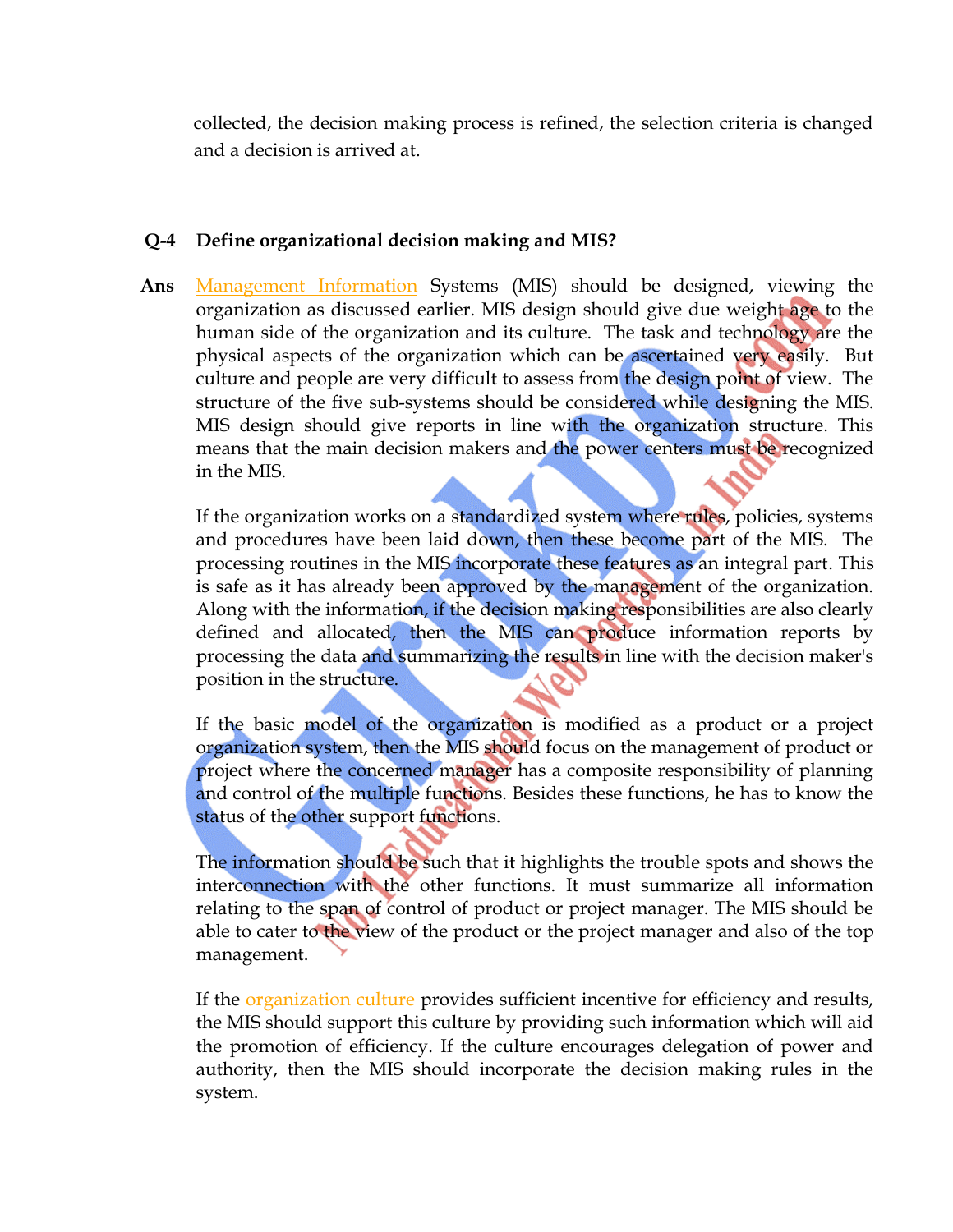The organization system is an open system and MIS should be so designed that it highlights the critical business, operational, technological and environmental changes to the concerned level in the organization, so that the action can be taken to correct the situation. The principle of the feed forward control should be extensively used as a design feature to provide a prior warning to the decision maker.

The design of the MIS, in isolation from organizational factors, is destined to fail as it just does not fit into the structure. Since organization systems in the business differ for various reasons such as the leadership style, the management style, culture and group of people as a body and so on, it is difficult to evolve a standard model of the MIS for a business and / or an industry.

MIS plays a very important role in creating organization behavior which in turn sets the goals for achievement. Technology and people decide the organization structure and style of the management.

### **Multiple Choice Questions**

- **1** What are The three phases in Hebert Simon model **:** a)Intelligence
	- b) Design
	- c) Choice **D) All of the above**
	- A decision, is:-

a)A Settlement b)A fixed intuition to bringing to a conclusive result c) $A$  judgment **d)all of the above**

3 There are \_\_\_\_\_\_types of decision making system on the basis of knowledge about the environment: a)one b)two **c)three**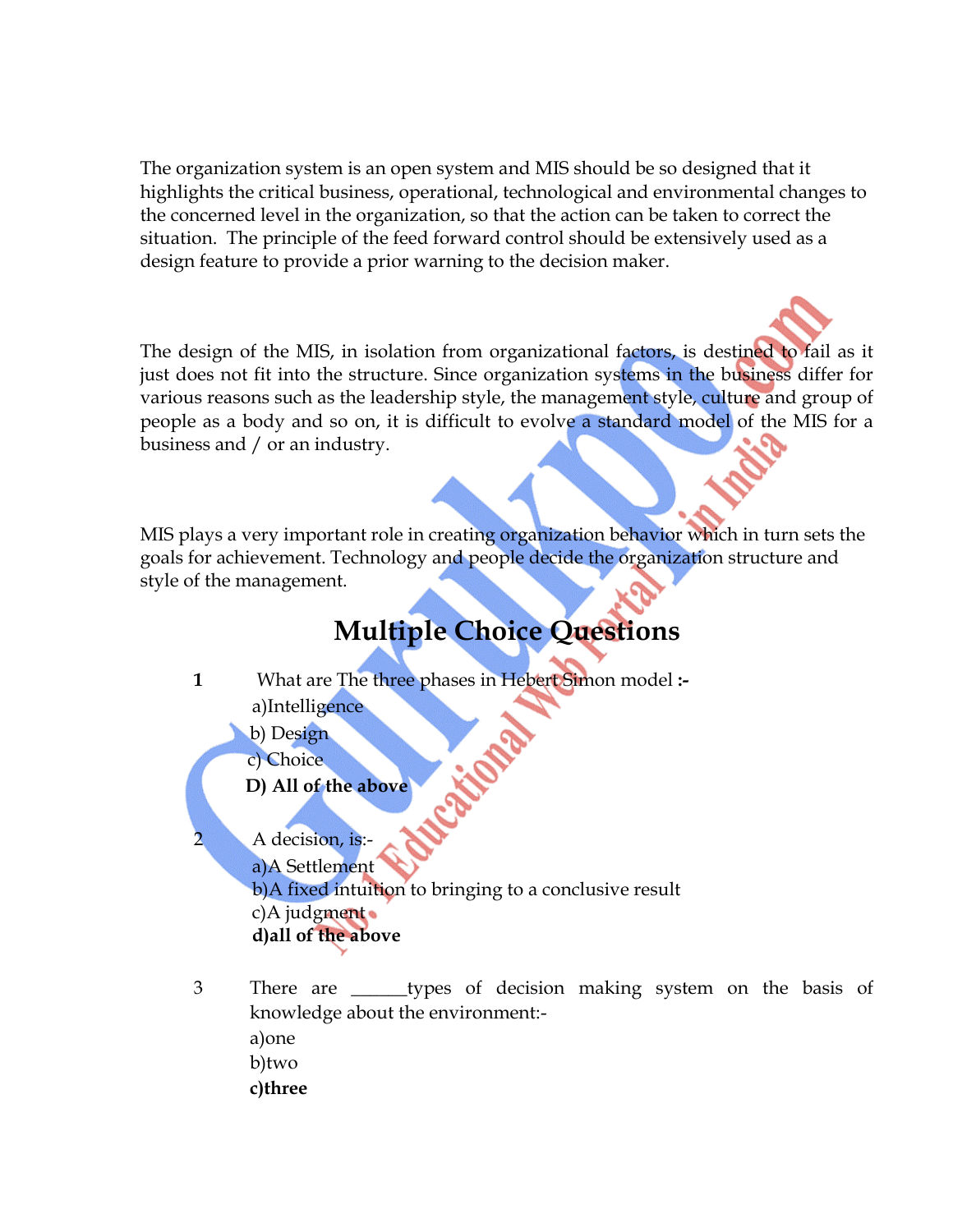d)none of the above

- 4 What are the Types of Rationality **:**
	- **a) Objectively :** Maximum the value of the objectives.
	- **b) Subjective :** If it is minimize the attainment of value in relation to the knowledge and awareness of subject.
	- **c) Consciously :** Extent the process of the decision making is a conscious one.

New York

5 **What are the Attributes of DSS :** a)DSS should be adaptable and flexible. b)DSS should be interactive and provide ease of use. c)Effectiveness balanced with efficiency (benefit must exceed cost). **d)all of the above**

Nucational

**Solution of MCQ's:-**

D,D,C,D,D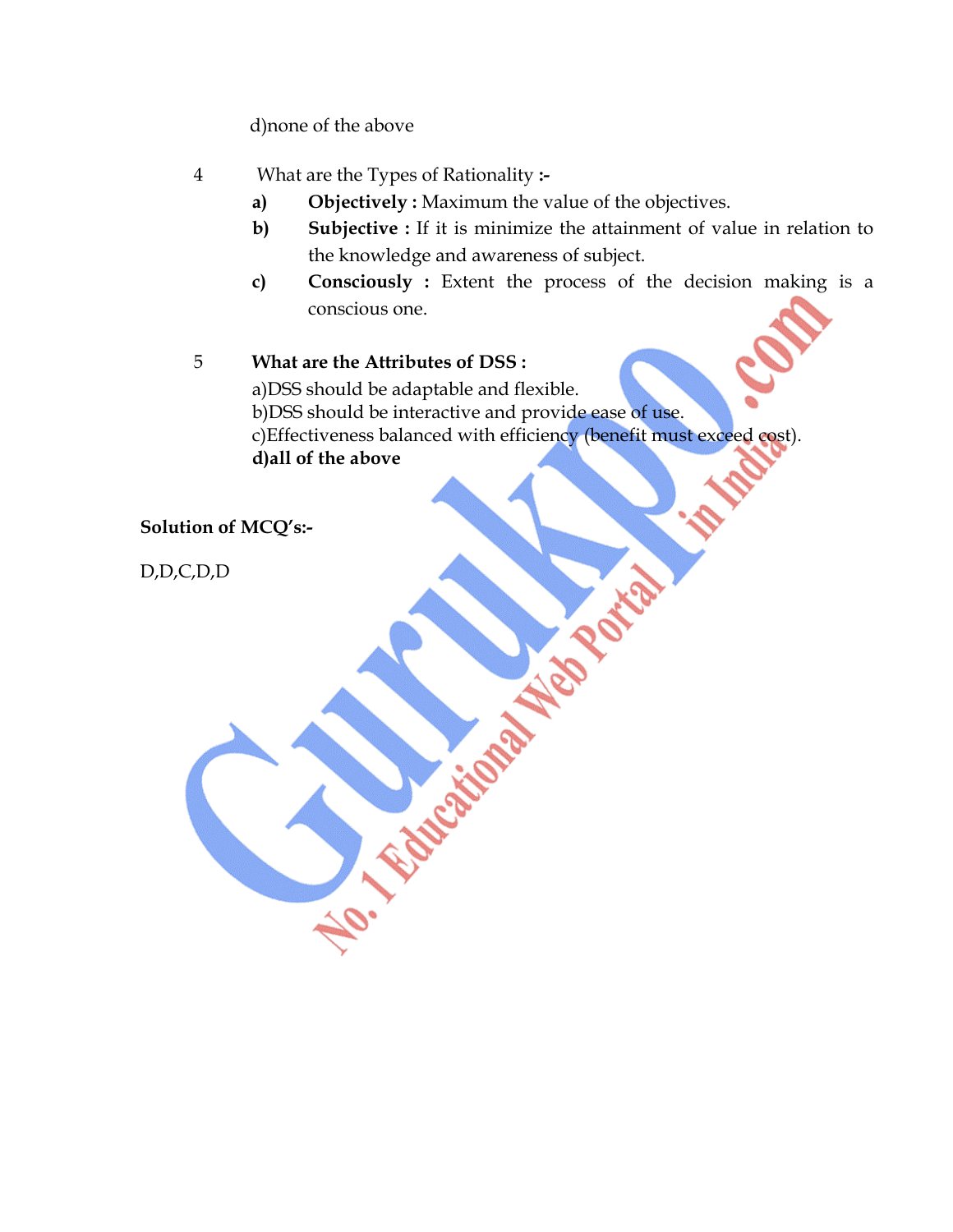### **Unit IV**

# **Network**

#### **Q.1 What do you understand by the term Computer Network?**

#### **OR**

**Define Computer Network. Discuss merits and demerits of using Computer Network?**

#### **OR**

**What is Computer Network? Describe different type of Computer Network?Also Explain LAN VAN.**

Ans.: A network consists of two or more computers or devices that are linked in order to share resources such as printers and CD-ROMs, exchange files, or allow electronic communications. The computers on a network may be linked through cables, telephone lines, radio waves, satellites, or infrared light beams.

The three basic types of networks include **:**

- Local Area Network (LAN)
- Wide Area Network (WAN)
- Metropolitan Area Network (MAN)

Local Area Network : A Local Area Network (LAN) is a network that is confined to a relatively small area. It is generally limited to a geographic area such as a writing lab, school, or building. Rarely are LAN computers more than a mile apart.

For example, a library will have a wired or wireless LAN for users to interconnect local devices e.g., printers and servers. Current LANs are most likely to be based on Ethernet technology.

Wide Area Network: A WAN is a data communications network that covers a relatively broad geographic area i.e. one city to another and one country to another country and that often uses transmission facilities provided by common carriers, such as telephone companies.

Wide Area Networks (WANs) connect larger geographic areas, such as Florida, the United States, or the world. Dedicated transoceanic cabling or satellite uplinks may be used to connect this type of network.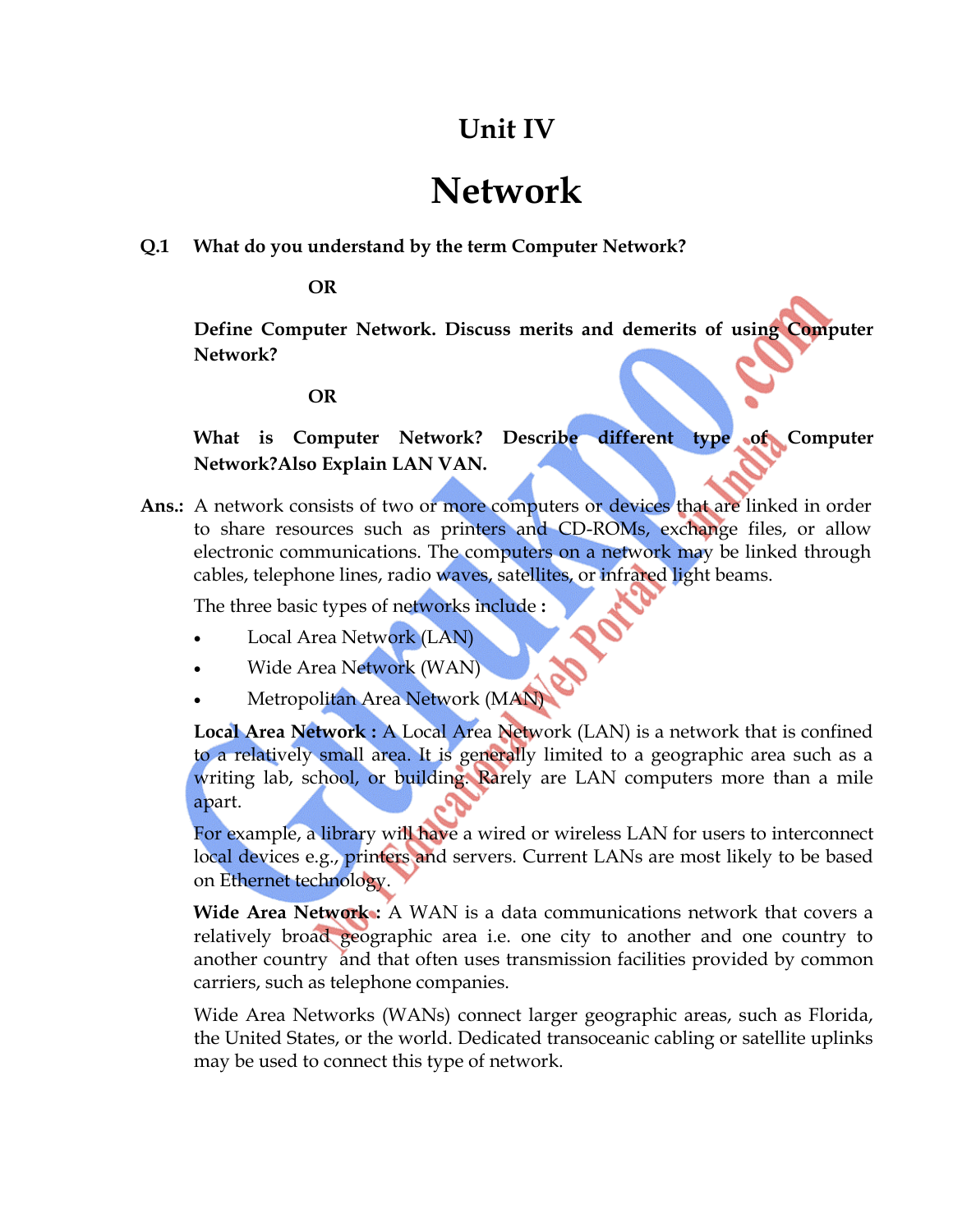Using a WAN, schools in Florida can communicate with places like Tokyo in a matter of minutes, without paying enormous phone bills. A WAN is complicated.

**Metropolitan Area Network (MAN) :** A Metropolitan Area Network is a network that connects two or more Local Area Networks but does not extend beyond the boundaries of the immediate town, city, or metropolitan area. Multiple routers, switches & hubs are connected to create a MAN.

#### **Advantages of Network :**

- **Speed :** Networks provide a very rapid method for sharing and transferring files. Without a network, files are shared by copying them to floppy disks, then carrying or sending the disks from one computer to another. This method of transferring files is very time-consuming.
- **Cost :** Networkable versions of many popular software programs are available at considerable savings when compared to buying individually licensed copies. Besides monetary savings, sharing a program on a network allows for easier upgrading of the program. The changes have to be done only once, on the file server, instead of on all the individual workstations.
- **Security** : Files and programs on a network can be designated as "copy" inhibit," so that you do not have to worry about illegal copying of programs. Also, passwords can be established for specific directories to restrict access to authorized users.
- **Centralized Software Management :** One of the greatest benefits of installing a network at an organization is the fact that all the software can be loaded on one computer. This eliminates the need to spend time and energy in installing updates and tracking files on independent computers throughout the building.
- **Resource Sharing :** Sharing resources is another area in which a network exceeds stand-alone computers. Most organizations cannot afford enough laser printers, fax machines, modems, scanners, and CD-ROM players for each computer. However, if these or similar peripherals are added to a network, they can be shared by many users.

#### **Disadvantages of Network :**

- **Expensive to Install :** Although a network will generally save money over time, the initial cost of installation can be prohibitive. Cables, network cards, and software are expensive, and the installation may require the services of a technician.
- **Requires Administrative Time :** Proper maintenance of a network requires considerable time and expertise. Many organizations have installed a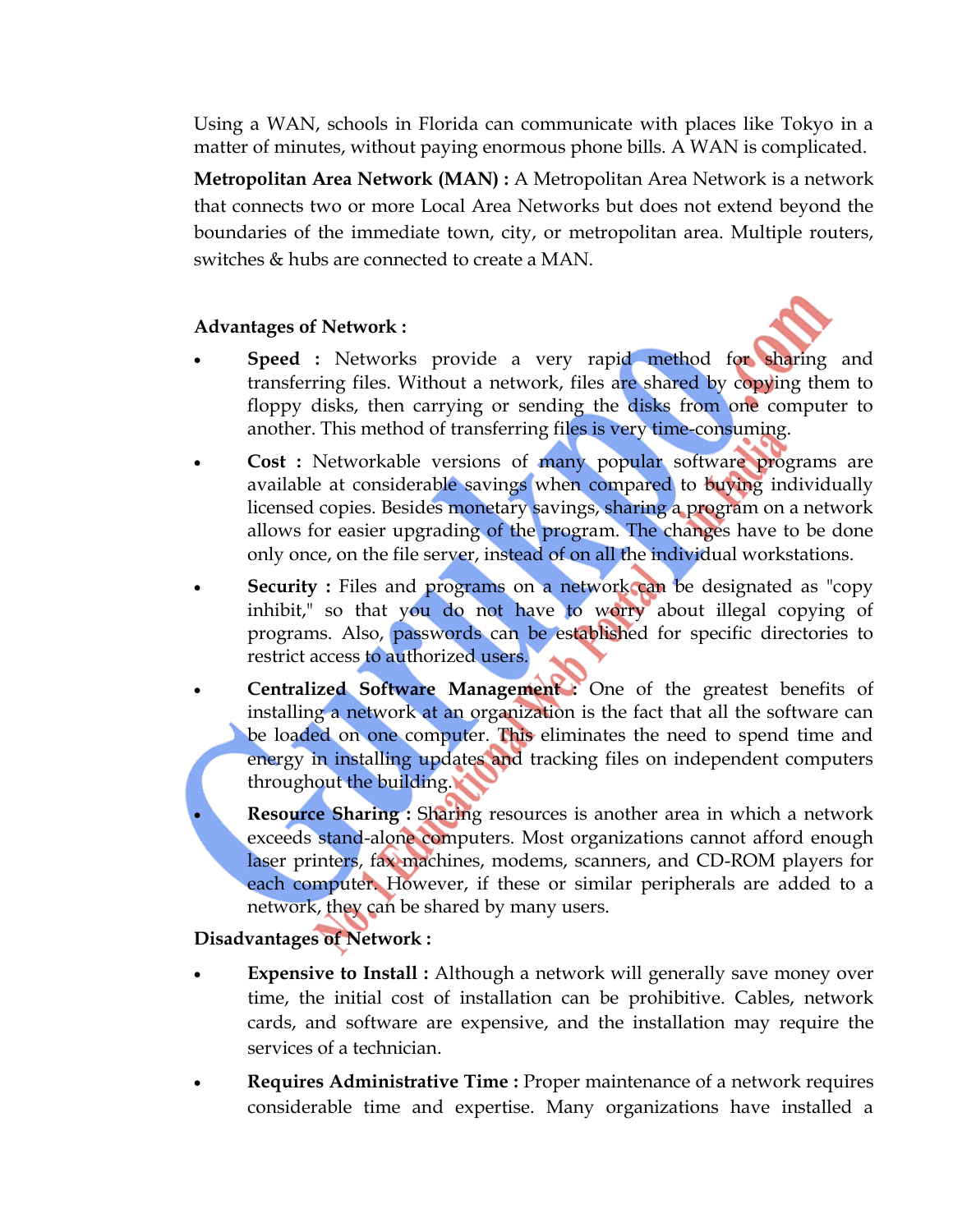network, only to find that they did not budget for the necessary administrative support.

- **File Server May Fail :** Although a file server is no more susceptible to failure than any other computer, when the files server "goes down," the entire network may come to a halt.
- **Cables May Break :** Some of the configurations are designed to minimize the inconvenience of a broken cable; with other configurations, one broken cable can stop the entire network.

#### **Q.2 Discuss the various types of Topologies?**

Ans-2 Ans.: The physical topology of a network refers to the configuration of cables, computers, and other peripherals.

#### **Types of Topologies :**

**Bus :** A linear bus topology consists of a main run of cable with a terminator at each end, All nodes file (server, workstations, and peripherals) are connected to the linear cable. Ethernet and Local Talk networks use a linear bus topology.



#### **Advantages of a Linear Bus Topology :**

- Easy to connect a computer or peripheral to a linear bus.
- Requires less cable length than a star topology.

#### **Disadvantages of a Linear Bus Topology :**

- Entire network shuts down if there is a break in the main cable.
- Terminators are required at both ends of the backbone cable.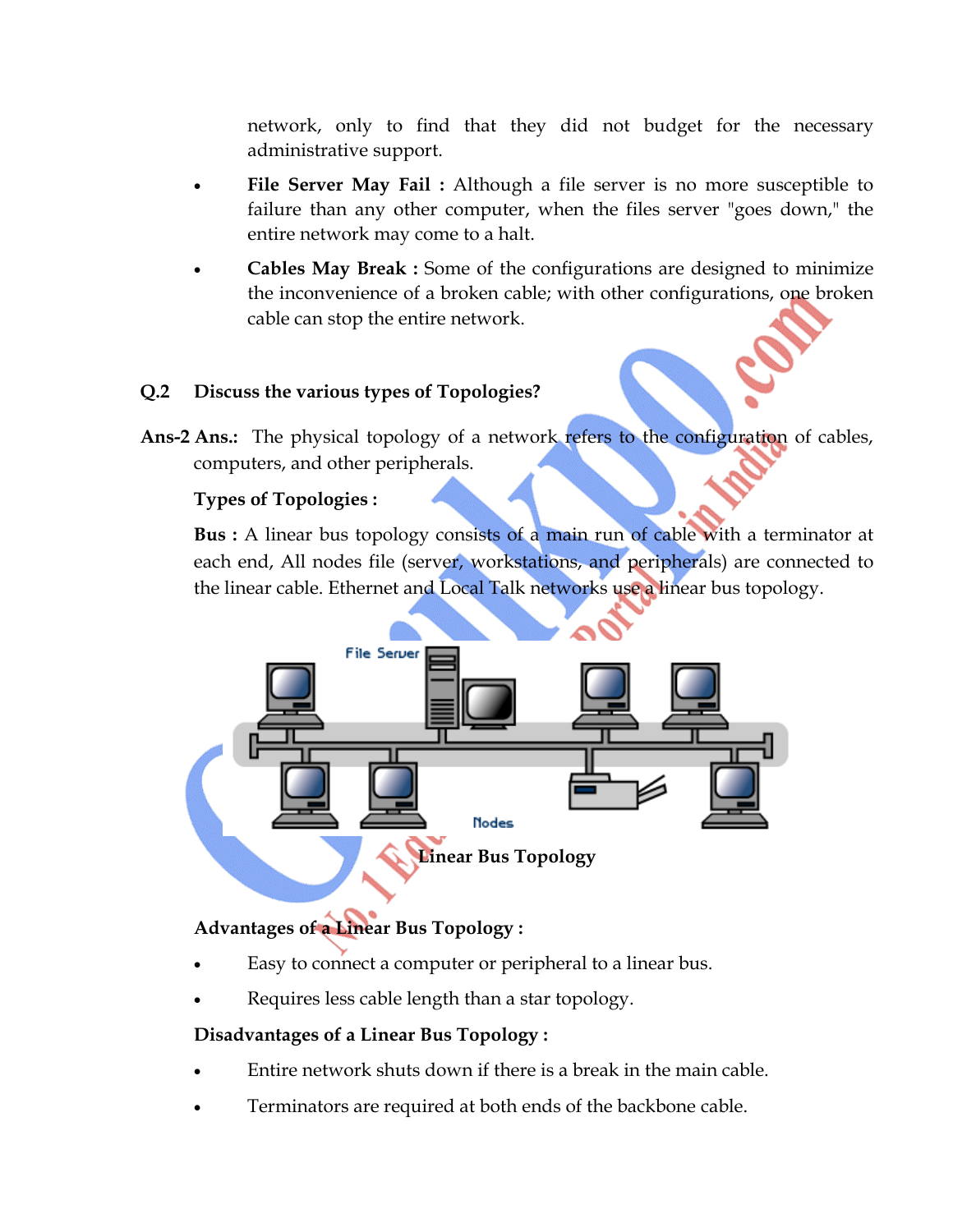- Difficult to identify the problem if the entire network shuts down.
- Not meant to be used as a stand-alone solution in a large building.

**Star :** A Star Topology is designed with each node (file server, workstations, and peripherals) connected directly to a central network hub or concentrator. Data on a star network passes through the hub or concentrator before continuing to its destination. The hub or concentrator manages and controls all functions of the network



#### **Advantages of a Star Topology :**

- Easy to install and wire.
- No disruptions to the network in then connecting or removing devices.
- Easy to detect faults and to remove parts.

**Disadvantages of a Star Topology :**

- Requires more cable length than a linear topology.
- If the hub or concentrator fails, nodes attached are disabled.

 More expensive than linear bus topologies because of the cost of the concentrators.

**Tree :** A tree topology combines characteristics of linear bus and star topologies. It consists of groups of star-configured workstations connected to a linear bus backbone cable . Tree topologies allow for the expansion of an existing network, and enable schools to configure a network to meet their needs.

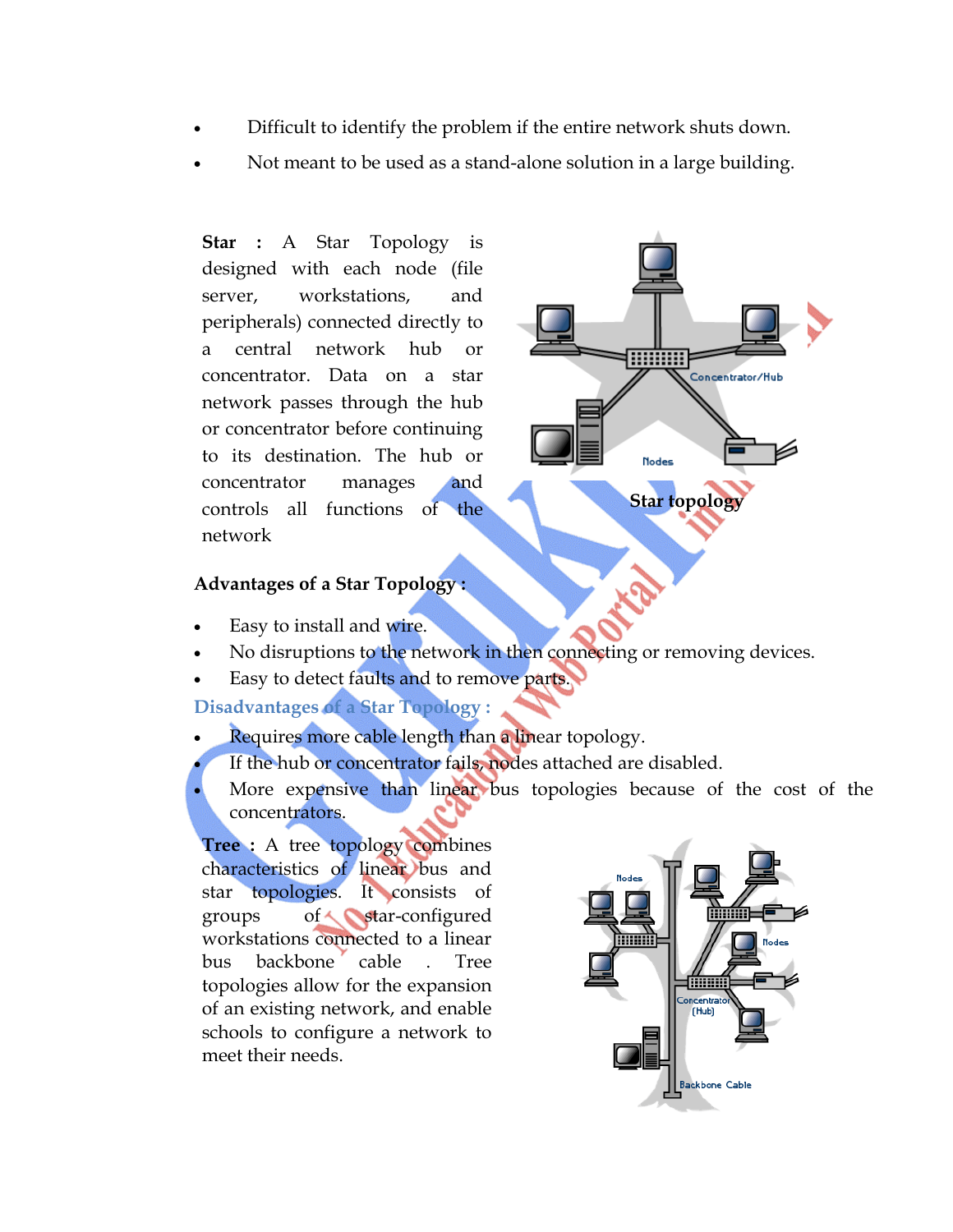#### **Tree Topology**

#### **Advantages of a Tree Topology :**

- Point-to-point wiring for individual segments.
- Supported by several hardware and software vendors.

#### **Disadvantages of a Tree Topology :**

- Overall length of each segment is limited by the type of cabling used.
- If the backbone line breaks, the entire segment goes down.
- More difficult to configure and wire than other topologies.

**Ring Topology :** A **ring network** is a network topology in **which each** node is connected to exactly two other nodes, forming a circular pathway for signals: a ring. Data travels from node to node, with each node handling every data.

#### **Advantages :**

- Very orderly network where every device has access to the token and the opportunity to transmit.
- Performs better than a star topology under heavy network load.
- Does not require network server to manage the connectivity between the computers.

#### **Disadvantages :**

- One malfunctioning workstation or bad port can create problems for the entire network.
- Moves, adds and changes of devices can affect the network.
- Much slower than a bus network under normal load.

#### **Q.3 What do you understand by Data Communication? What are the characteristics of Data Transmission?**

### **OR**

#### **What is Data Communication? Discuss the various modes of Data Transmission.**

**Ans.:** Communication is the process of transferring messages from one place to another place. There are three basic elements of any communication system **:**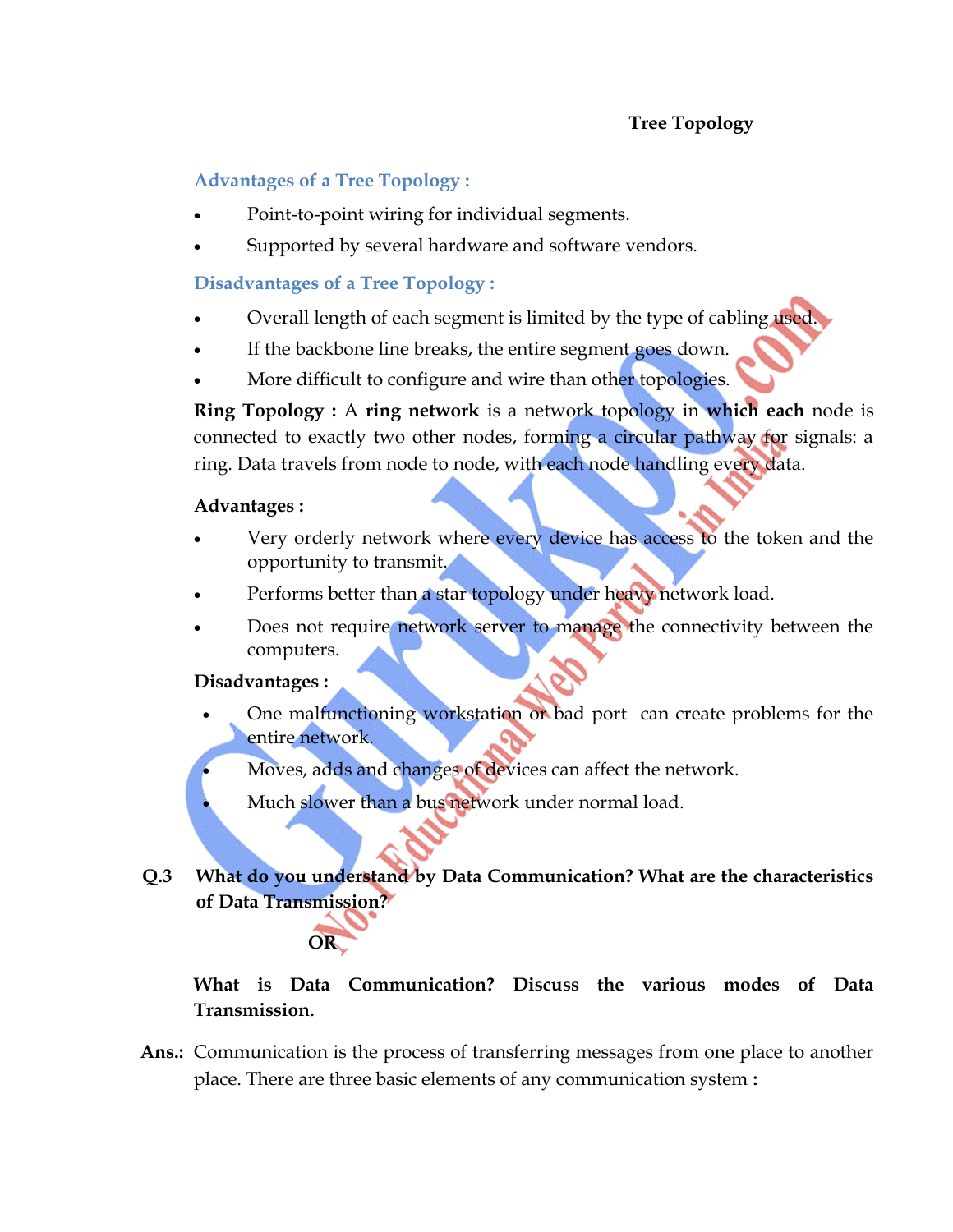- **i) Sender :** Which creates the message to be transmitted**.**
- **ii) Medium :** Which carries the message from one place to another.
- **iii) Receiver :** Which receives the message.

#### **Medium**



**Data Transmission Modes :** There are three ways or modes of data transmission **:**

**Simplex :** Communication can take place in one direction. The devices are connected in a circuit in which there is either send only or receive only mode.

**Half Duplex :** A half duplex system can transmit data in both directions, but only in one direction at a time.

**Full Duplex :** A full duplex system can transmit data simultaneously in both directions on transmission path.



#### **KEY TERMS:-**

**a)Local Area Network :** A Local Area Network (LAN) is a network that is confined to a relatively small area. It is generally limited to a geographic area such as a writing lab, school, or building. Rarely are LAN computers more than a mile apart.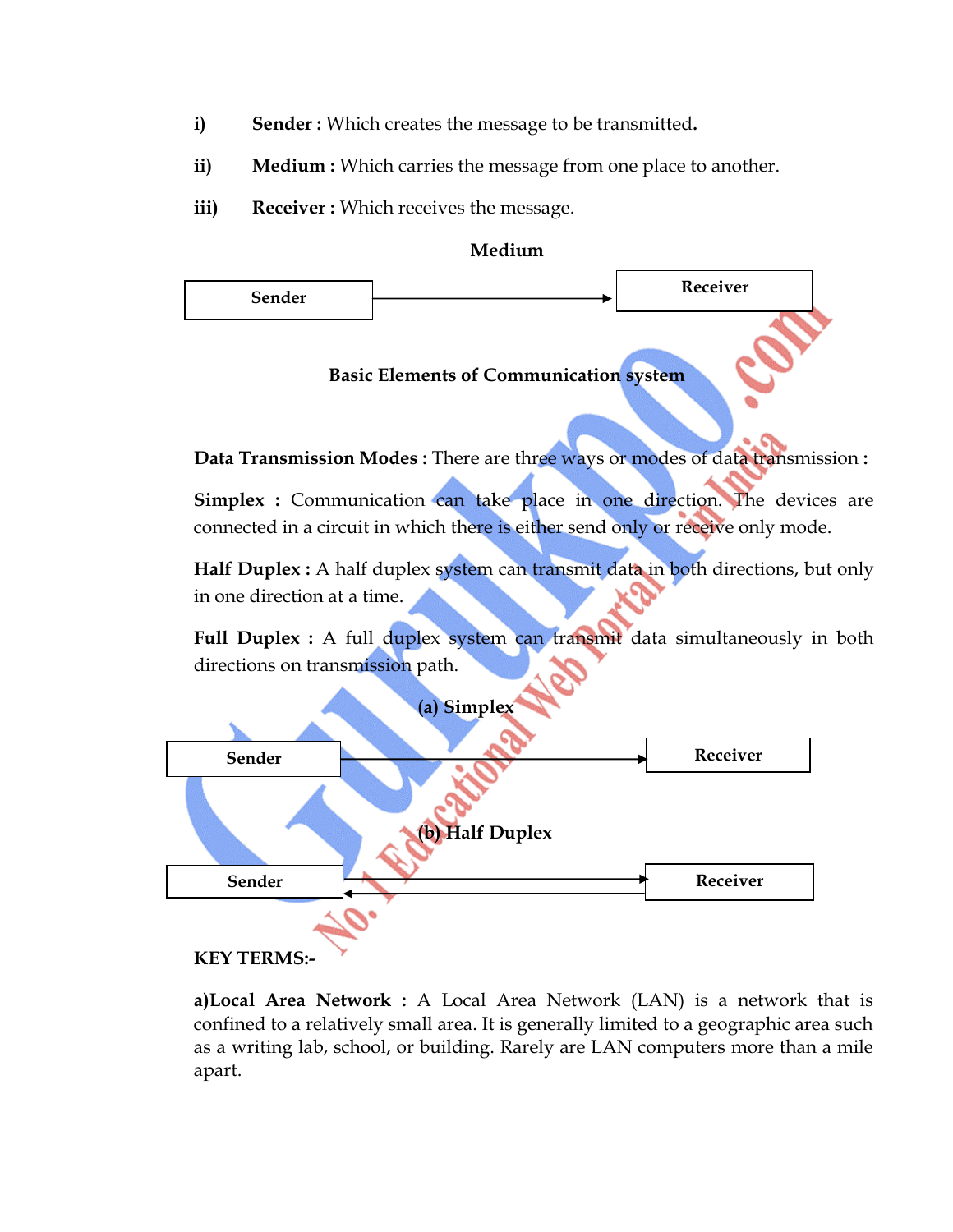**b)Wide Area Network :** A WAN is a data communications network that covers a relatively broad geographic area i.e. one city to another and one country to another country and that often uses transmission facilities provided by common carriers, such as telephone companies.

**c)Metropolitan Area Network (MAN) :** A Metropolitan Area Network is a network that connects two or more Local Area Networks but does not extend beyond the boundaries of the immediate town, city, or metropolitan area. Multiple routers, switches & hubs are connected to create a MAN.

**d) Tree : A tree topology combines characteristics of linear bus and star topologies. It consists of groups of star-configured workstations connected to a linear bus backbone cable.**

**e) Star :** A Star Topology is designed with each node (file server, workstations, and peripherals) connected directly to a central network hub or concentrator. Data on a star network passes through the hub or concentrator before continuing to its destination. The hub or concentrator manages and controls all functions of the network

### **Multiple Choice Questions:-**

1 The three basic types of networks include **:**  a)Local Area Network (LAN) b)Wide Area Network (WAN) c)Metropolitan Area Network (MAN)

**d)All of the above**

2 A Metropolitan Area Network is a network that connects two or more Local Area Networks but does not extend beyond the boundaries of the:-

a)Immediate town

b)City

c)Metropolitan area

**d)All of the above**

3 A Local Area Network (LAN) is a network that is confined to: a)School b)building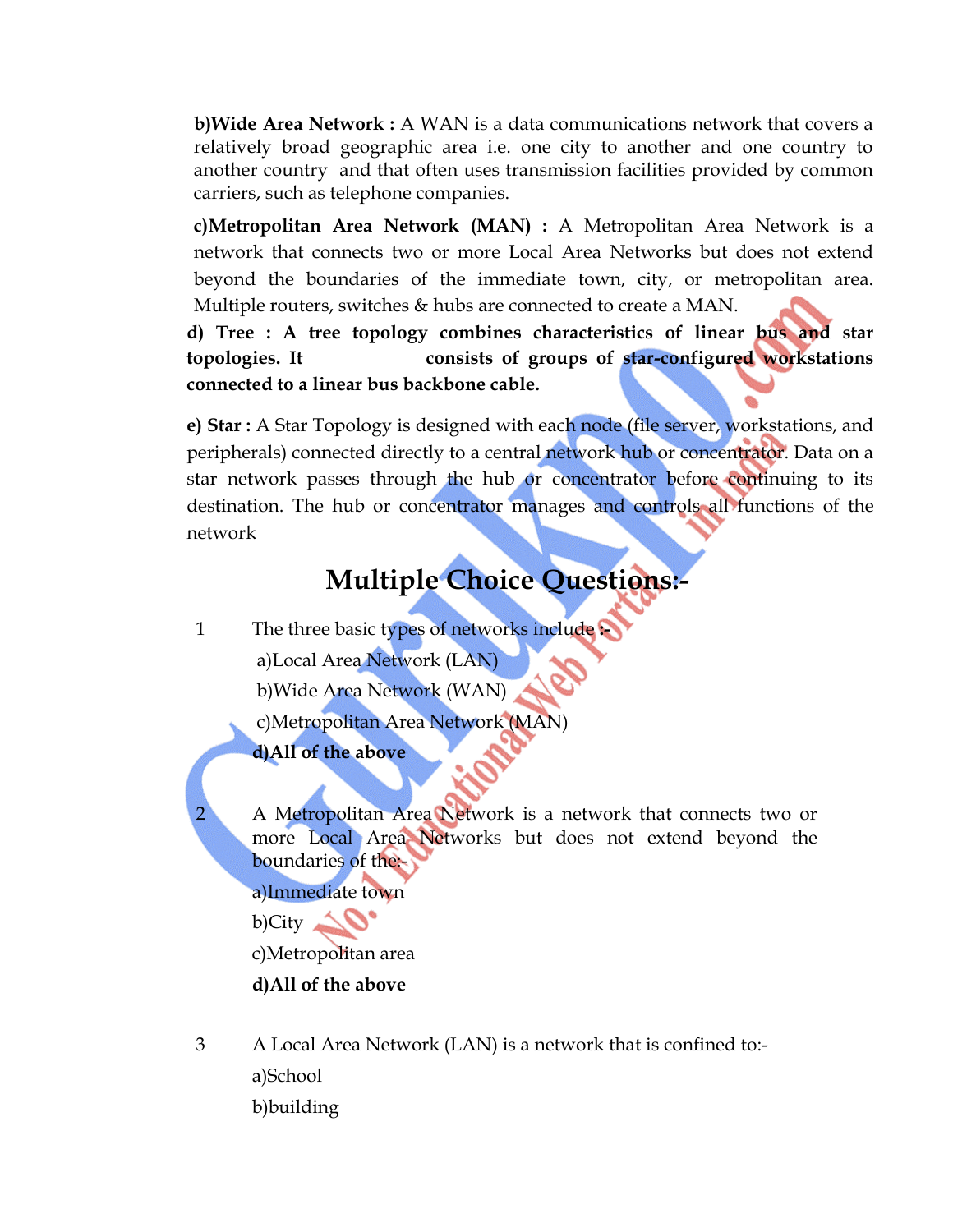c)writing lab **d)all of the above** 4 There are ways or modes of data transmission **:** a)Simplex b)Half Duplex c)Full Duplex **d)all of the above** 5 What are the Advantages of Network : a)Speed tio<br>C b)Cost. c)Security **d)all of the above**

Legislation of the Rockie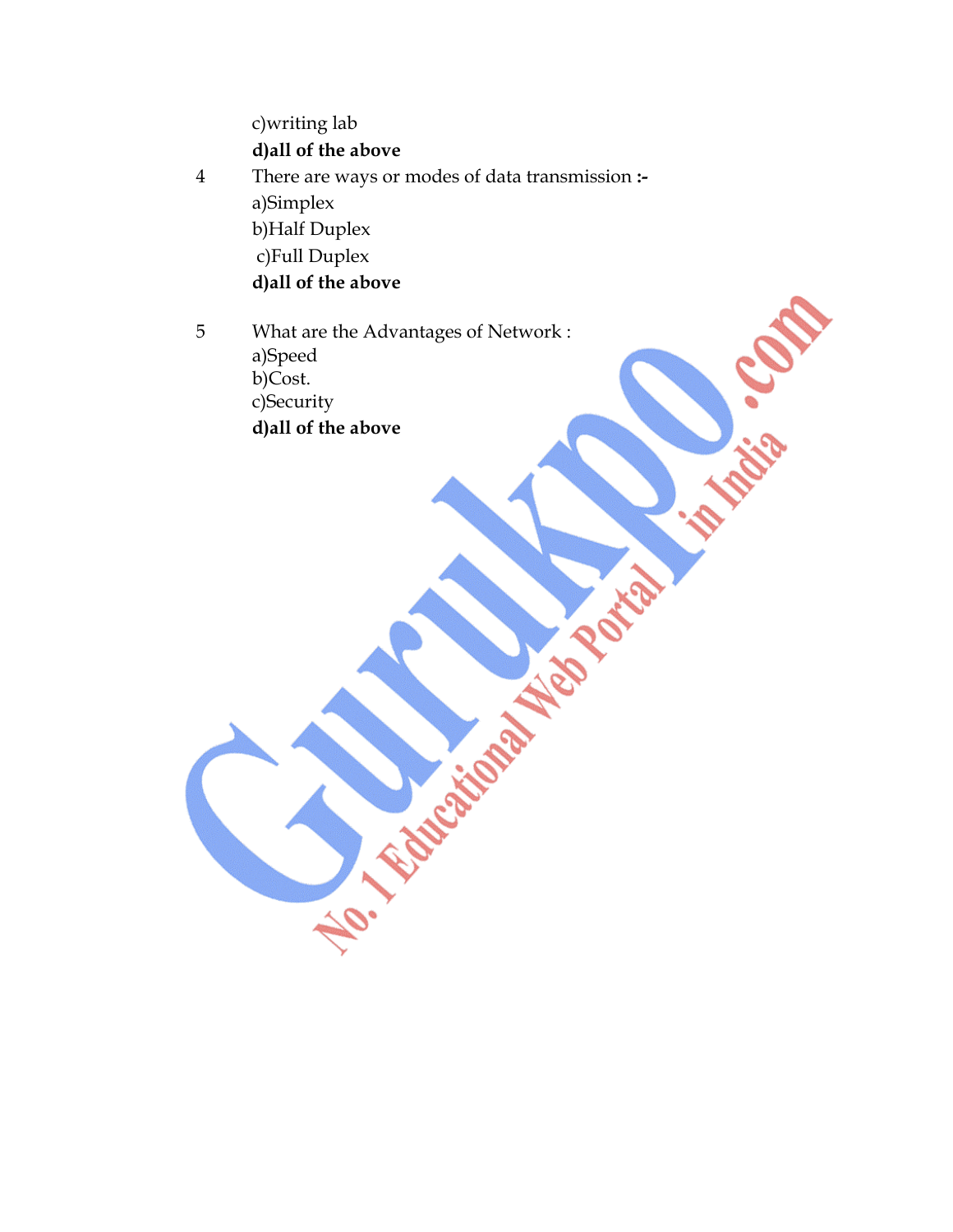#### **Unit-V**

### **MIS in functional areas**

#### **1 Write a short note on production information systems.**

**Ans Production information systems Or MIS for Production Management :** The objective of production management function is to provide manufacturing services to the organization. This involves the manufacturing of products of a certain specified quality and within certain costs in a stipulated time, fulfilling the promises given to the customer.

> The production management function is supported by other functions like production, planning and control, industrial engineering, maintenance and quality control. It has a very strong interface with materials management function. The organization of production management differs according to the types of production i.e. job shop or continuous. It also varies with the production policy of the organization, like whether the production is initiated against a customer order or for stock.

> The system methodology differs with respect to the manufacturing technology the organization has adopted. The goals of the production management are fuller utilization of the manufacturing capacity, minimal rejection, maximum uptime of planst and equipments meeting the delivery promises. The function is of key importance when business strength is in technology and manufacturing, and the market for product and services exist. The function is pegged with the responsibility of managing high investment in plant, equipment and machinery. It also has to control the large labour force at its disposal.

> **Inputs of Production Management Information System :** The production management is conducted through innumerable transaction. They relate to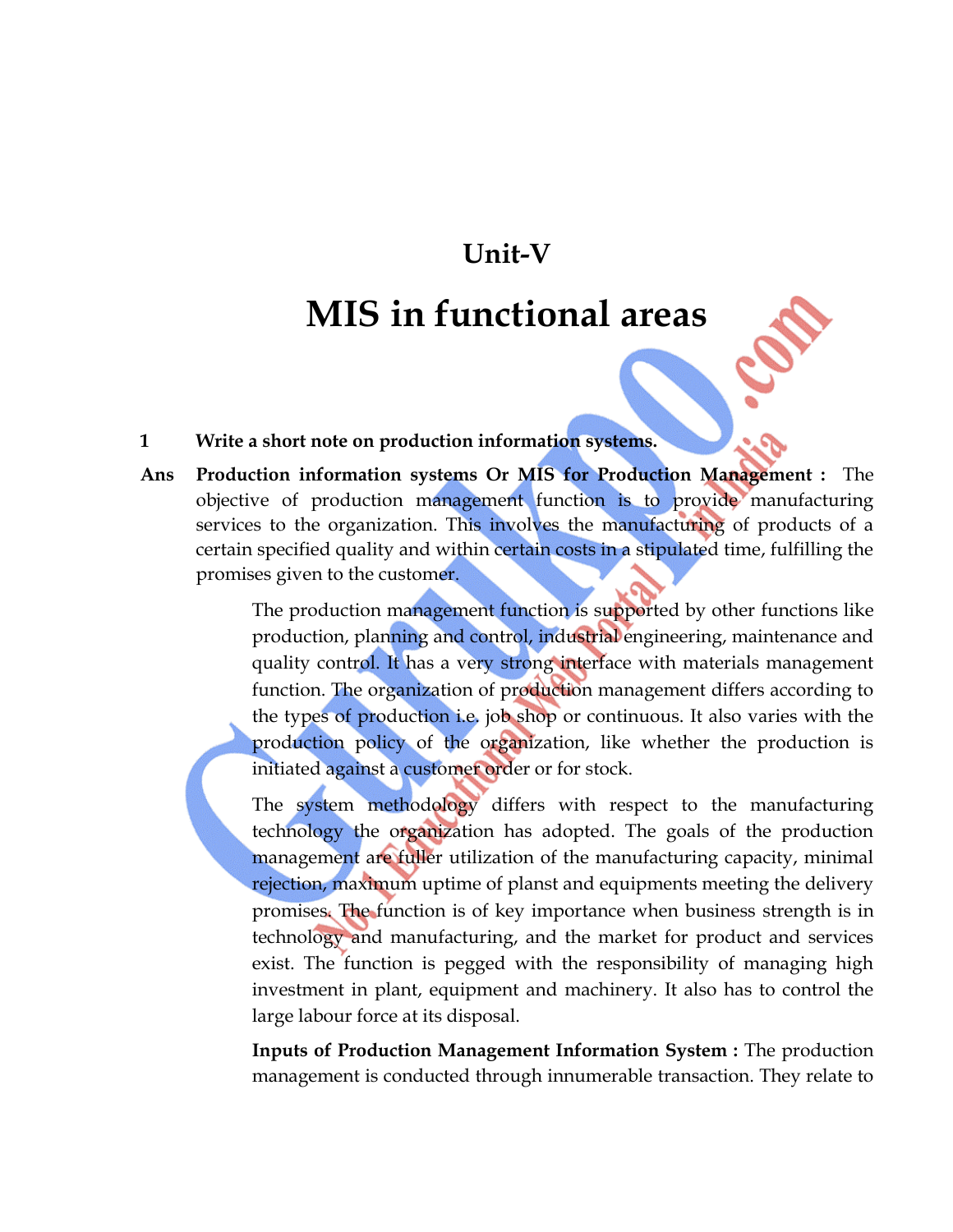planning, issuing and controlling the various task involved in the course of production.

- i) process Planning Sheet
- ii) quality Assurance Rating Form
- iii) Production Schedule
- iv) Process Planning Sheet
- v) Job Cards
- vi) Finished Goods Advice
- vii) Material Requisition
- viii) Customer Order
- ix) Breakdown Advice
- x) Material requirement
- xi) Production Programme

The production management also uses standards and norms extensively developed over a period of time as input in the system. These are generally known as production rate available capacity, labour components, material usage standards, rejection norms etc.

**PART** 

Documents mentioned above are indicative and may be more or less different, depending upon the type of production and nature of production of industry. The input data in each transaction would also vary from industry to industry as would the production methodology adopted by the organization. The system and procedures used by the organization in performing the production function also vary respectively.

**Components of Production Management Information System :** The components of production management information system include:

- a) Sales department to find out what the customer wants and to compare this with what the firm can provide.
- b) Design department to design new requirements and make modifications in established items either to bring them up to date or to make them meet a specific requirement of the customer.
- c) Purchasing department buys the material required at the best possible price and on the most reliable delivery to make the various items either on one off basis for individual job or replenish material held in the stores on maximum and minimum levels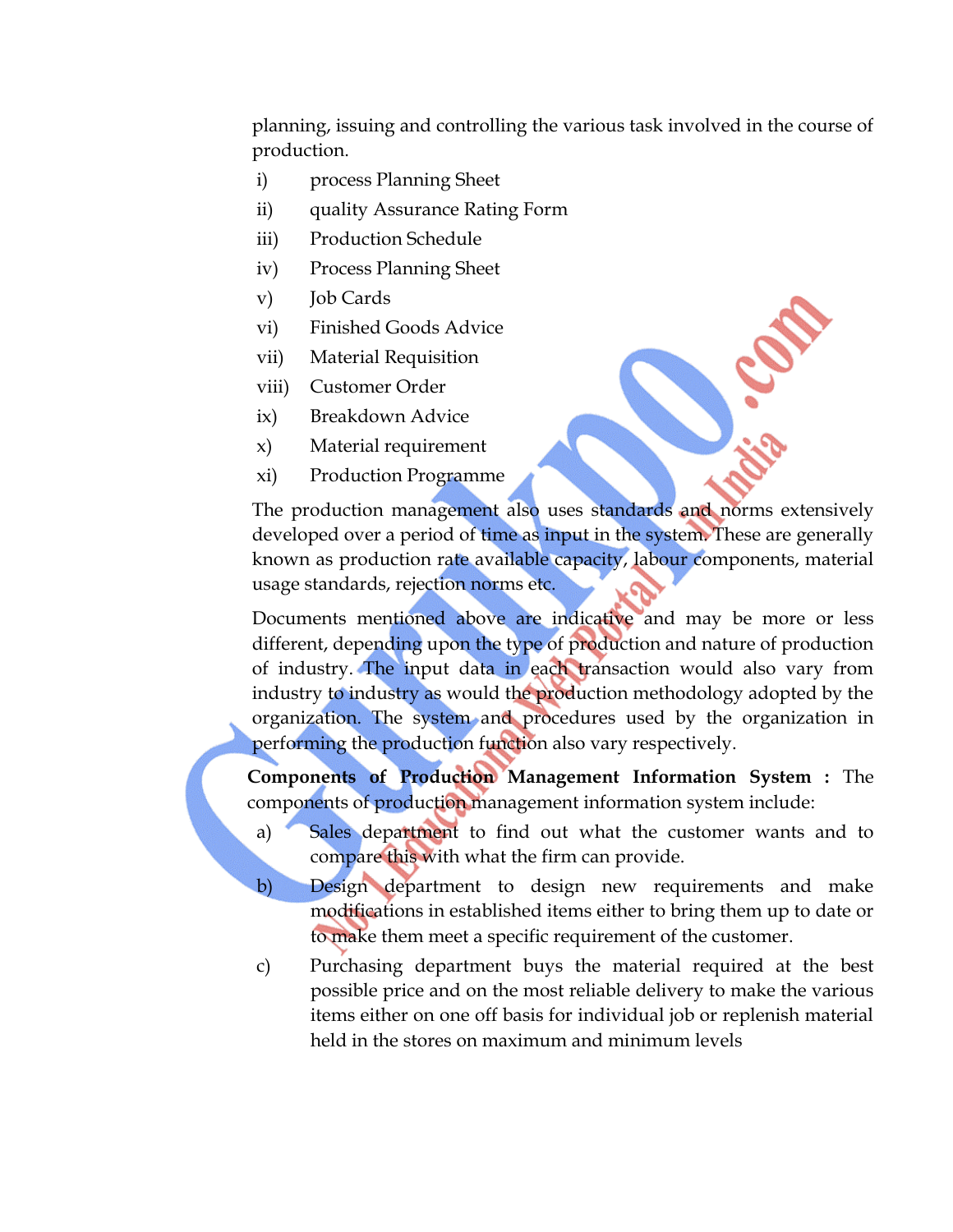d) Manufacturing process sees that the parts are produced as economically as possible for delivery at the time required by the customer and to meet the standards set by the design department.

#### **Q-2 Write a short note on Financial information systems.**

**Ans- Financial information systems or MIS for Financial Management :** Financial management function has a primary objective of meeting the financial needs of the business. The second objective of FM is to meet the statutory compliance by way of declaring the auditing financial result, submitting reports and returns to the govt. and Tax authorities and fulfill the obligations to the shareholders. FM uses variety of tools and techniques like Break Even Analysis, ABC Analysis, Ratio Analysis, Management Accounting and Cost Analysis.

#### **Input Documents :**

- o Receipts from customers, authorities, employees, share holders, financial institution and others.
- o Payment to suppliers, authorities, share holders, financial institutions and others.
- o Data from stock exchange on the shares prices consolidated financial results of the other companies etc.

Transactions are payments and receipts and they are documented through journal vouchers, bills, debit notes, credit notes, receipts and transfer documents.

**Application of Financial Management Information System :** The major application of financial management information system includes financial accounting system, which accounts for the financial transactions of the company and produces financial results for the company. It produces balance sheet for the company where the performance of the company is published in standard format prescribed by the govt. The system is made so comprehensive that it not only collects financial data but also collects data on different matters such as job, department, and division and so on. It forms a basis for certain reports which are required by the top level management. The users of the financial data base are finance managers, cost controller, auditors, material managers, marketing managers, company secretaries and the top management.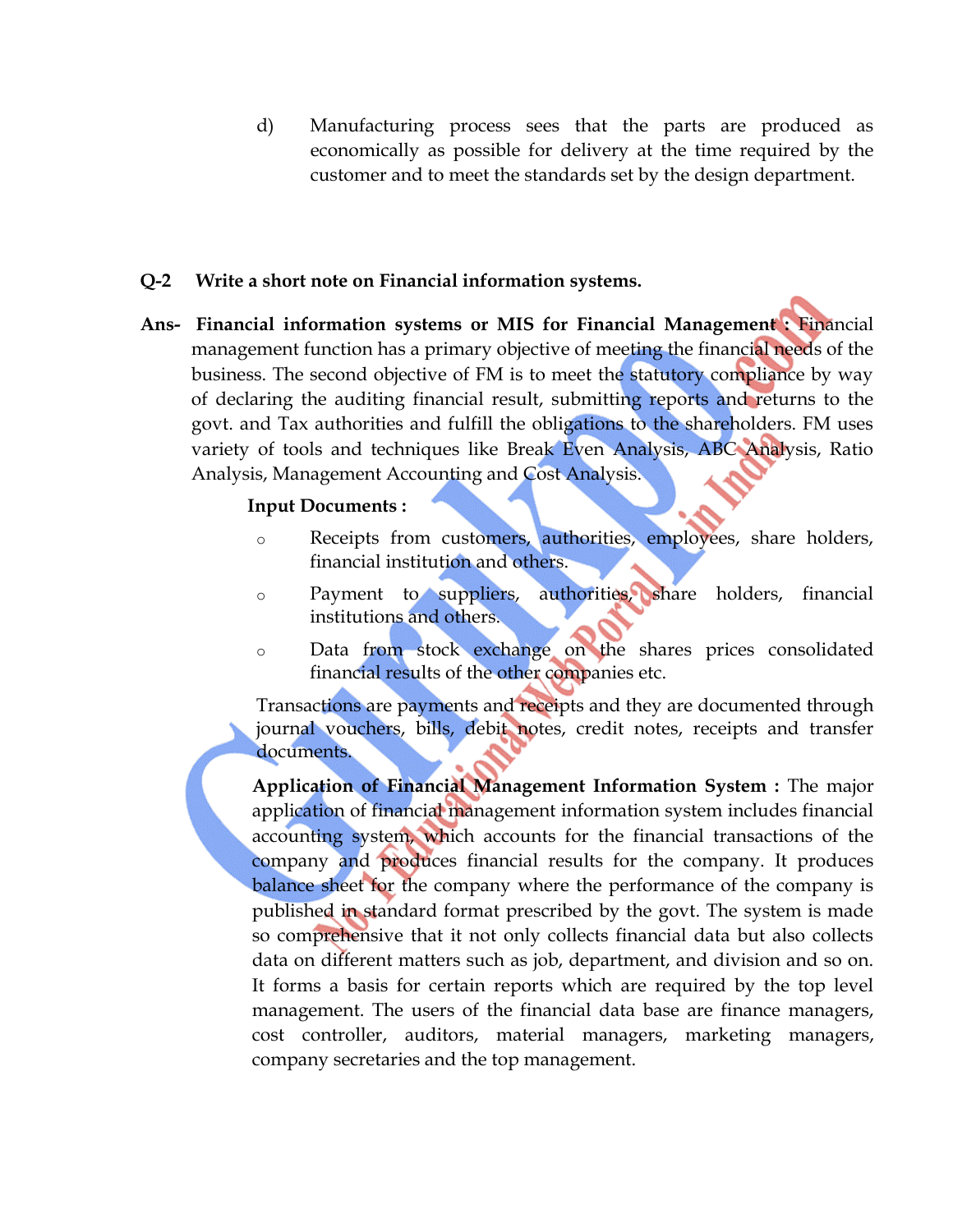**MIS for Marketing :** In order to pursue market opportunities as well as anticipate marketing problem, manager need to collect comprehensive and reliable information. Managers cannot carryout marketing analysis, planning, implementation and control without monitoring and researching customers , competitors, dealers and their sales and cost data. Every firm has many information flows of interest to marketing management. Many companies are studying their executive's information needs and design information system for marketing to meet these needs. Instead of plethora of unrelated data, an MIS combines various inputs and present integrated reports.

**Definition :** Marketing Information System is a continuing and interacting structure of people, equipments and procedures to gather, sort, analyze, evaluate, and distribute pertinent, timely and accurate information for use by marketing decision makers to improve their marketing planning, implementation and control activities.

**Components of Marketing Information System :** As shown in figure below, the box on the left shows components of the marketing environment that manager must monitor. Trends in the marketing environment are picked up and analyzed through four subsystems making up the marketing information system- Internal Accounting System, Marketing Intelligence System, Marketing Research System and Analytical Marketing System.



Internal Accounting System is the most basic information system used by marketing executives. It is the system that reports orders, sales inventory levels, receivable, payable. By analyzing the information, marketing managers can spot important opportunities and problems.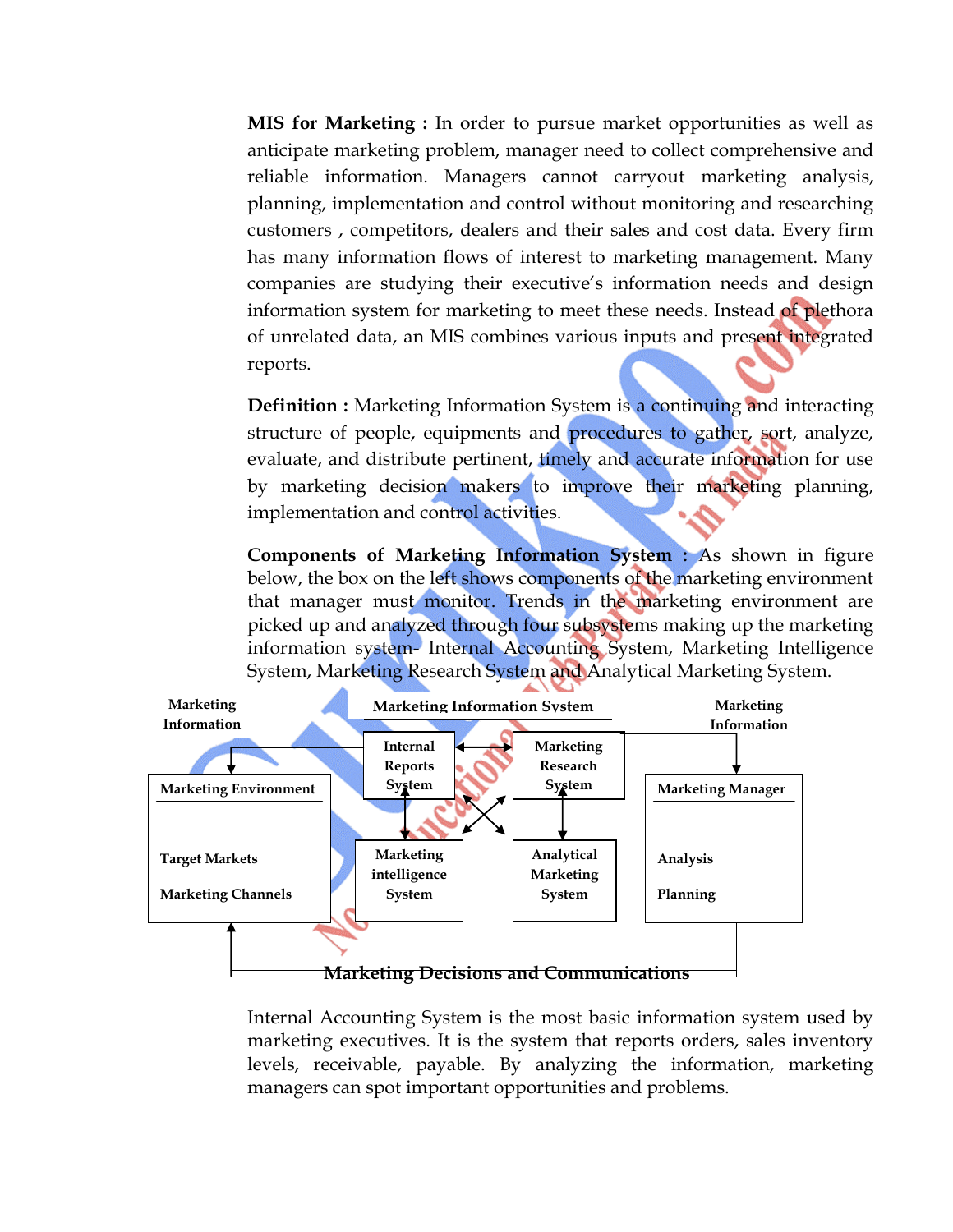- **The Order Shipping Cycle :** Sales representatives, dealers and customers dispatch orders to the firm. The order department prepares multi-copy invoice and sends them to various departments. Out of stock items are back ordered. Shipped items are accompanied and sent to various departments. The company wants to carryout these steps quickly and accurately. The computer is harnessed to expedite the order shipping billing cycle.
- **Improving the Timeliness or Sales Reports :** Marketing executives receive sales reports some times, after the sales have taken place. Many companies complain that sales are not reported fast enough in their company. Marketing information system can improve these things rapidly.
- **Designing a User Oriented Report System :** In designing an advanced sales information system, the company should avoid certain pitfalls.

The marketing information system should represent a cross between what managers think they need, what managers really need and what is economically feasible. Management information system should provide the reports for all marketing departments. Information system can delete the unwanted system from the survey and from other departments and prepare reports which are required by different persons of marketing department.

- **Q3 Write a short note on Human resource information systems.**
- **Ans Human resource information systems. Or MIS for Personnel Management :** Personnel management has the primary objective of providing suitable manpower in number and with certain ability, skills and knowledge, as the business organization demands from time to time. Its goal is to control personnel cost through continuous increase in manpower productivity resorting to the following techniques :
	- a) Motivation through Leadership and Job Enrichment
	- b) Grievance Handling
	- c) Structuring the Organization
	- d) Promotion and Rewards through Performance Appraisal
	- e) HRM through Training and Upgrading the Skills

The information and scope of personnel function have resulted in greater complexity in field. There is need to cope with incredible volume of information and maintaining it. There is need to classify, reclassify and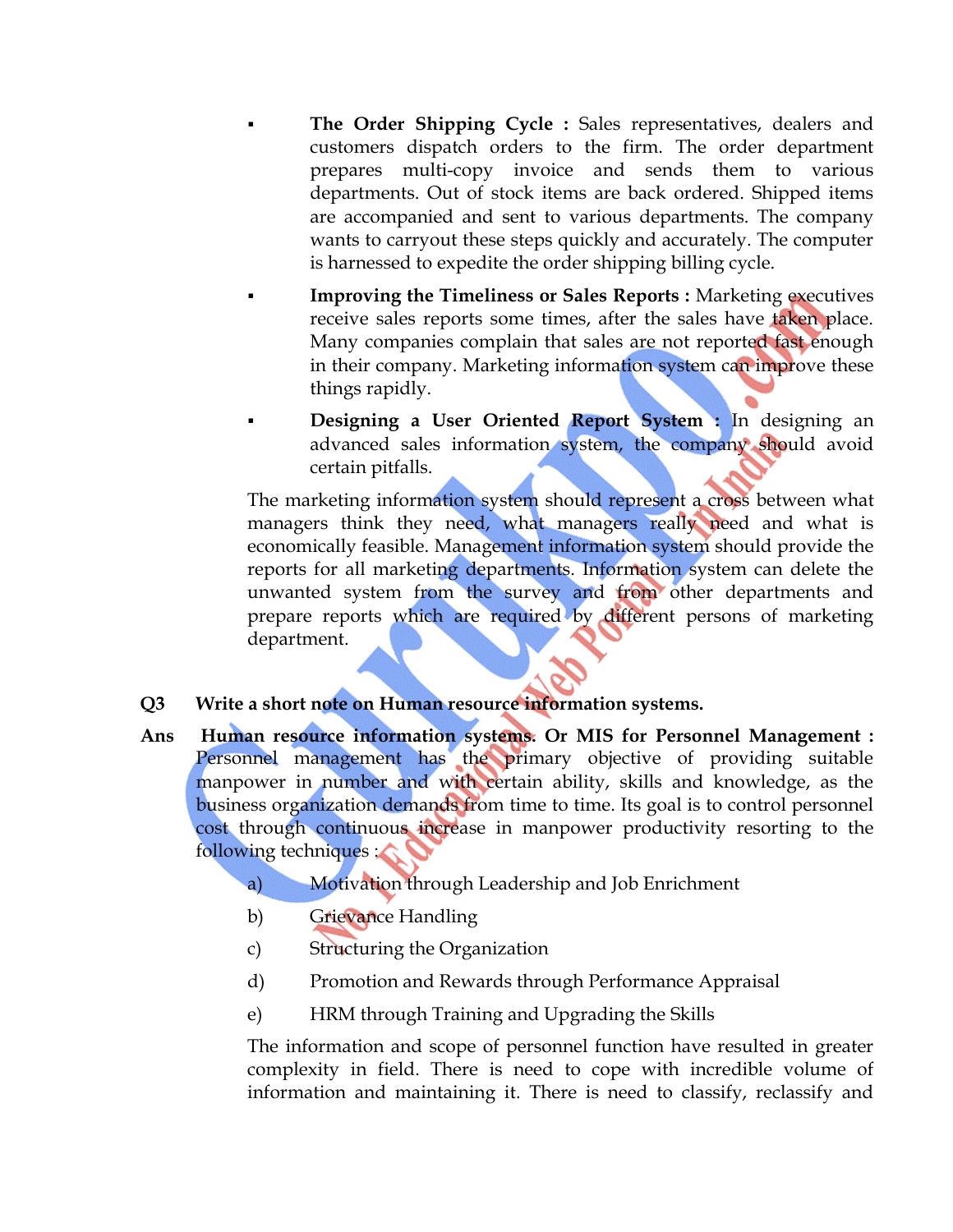cross this information. This can be achieved by computerized personnel system which enables personnel management to manage more efficiently and effectively and to provide more positive services to the organization.

**Input for Personnel Development :** The following documents serve as the input in personnel information system :

- o Productivity Data on the Job
- o Industry Data on Manpower, Skills, Qualification
- o Bio-Data of Self and Family
- o Personnel Application Form
- o Attendance and Leave Record
- o Appraisal Form
- o Appointment Letter
- o Wage/ Agreement
- o Record Sources of Manpower, University, Institutes, and Companies

**Components of Personnel Information :** A computer based personnel information system is designed to support the operational, managerial and decision making functions of the personnel division in an organization. Following are the components of the personnel management information system:

- i) **Establishment Records :** Establishment relates to the setting up of budgets for appropriate staff levels and grades throughout the organization. The system should encompass these budgeted posts and report on variations between actual staff numbers and the budget numbers.
- ii) **Recruitment Records :** Details of all vacancies and applicants should be held by the system. These should show the status of each vacancy and of each applicant and should perform as much as possible of the administrative process. This will generally mean that the system should interface with a word processing system.
- iii) **Personnel Records :** These relate to identification data, current and historical salary and allowances data and various employees attributes such as grades and key dates.
- iv) **Pensions Records :** The system maintains all details of service entitlements of employees, contribution by both the employee and the organization to pension scheme, details of dependents, spouse and children, data required for actuarial purpose to verify the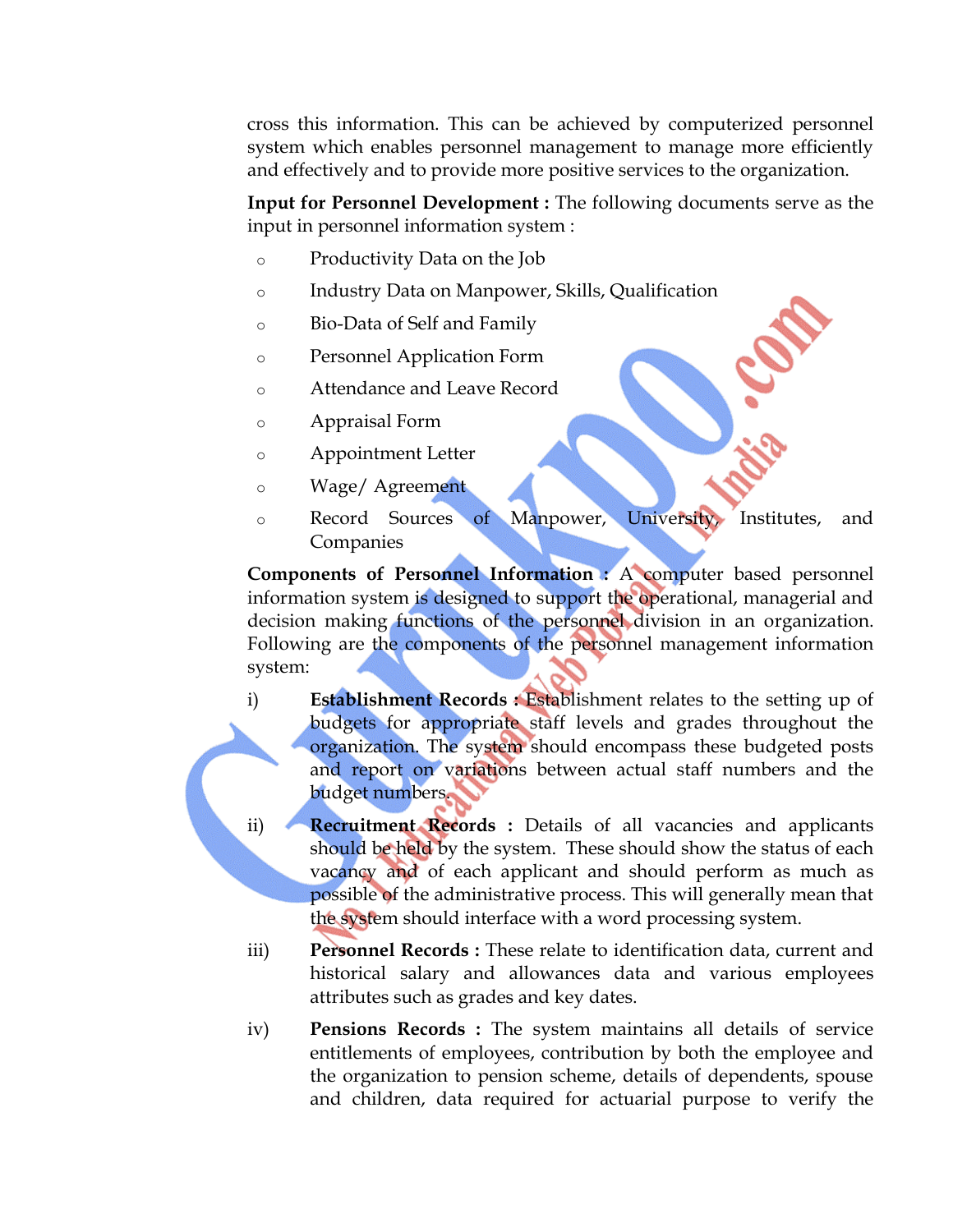viability of the scheme and details and entitlements of employees who have become pensioners.

- v) **Training Records:** These include data relating to each employees qualification, skills and experience. The system would also hold details of internal and external training courses and its relevant details.
- vi) **Absence records:** The system should allow for the recording of various absence types like sick leave, special leave etc. Input of this sub-system should be automatically reflected in the establishment sub-system.
- vii) **Industrial relations records:** The system should hold data to assist management in negotiations and planning for alternative strategies. Much of this would be held for normal administrative purpose. It is the facility to extract the data in meaningful terms, to able to project forward and to test the impact of applying various rules and scenarios.

### **Multiple choice questions:-**

**1** What are the Inputs of Production Management Information System :-

a)process Planning Sheet

b)quality Assurance Rating Form

**c)Production Schedule**

d)all of the above

What are the Inputs for Personnel Development :a)Productivity Data on the Job **b)Industry Data on Manpower, Skills, Qualification** c)Bio-Data of Self and Family.

3 What are the Components of Personnel Information **:** a)Personnel Records b)Recruitment Records c)Establishment Records **d)All of the above.**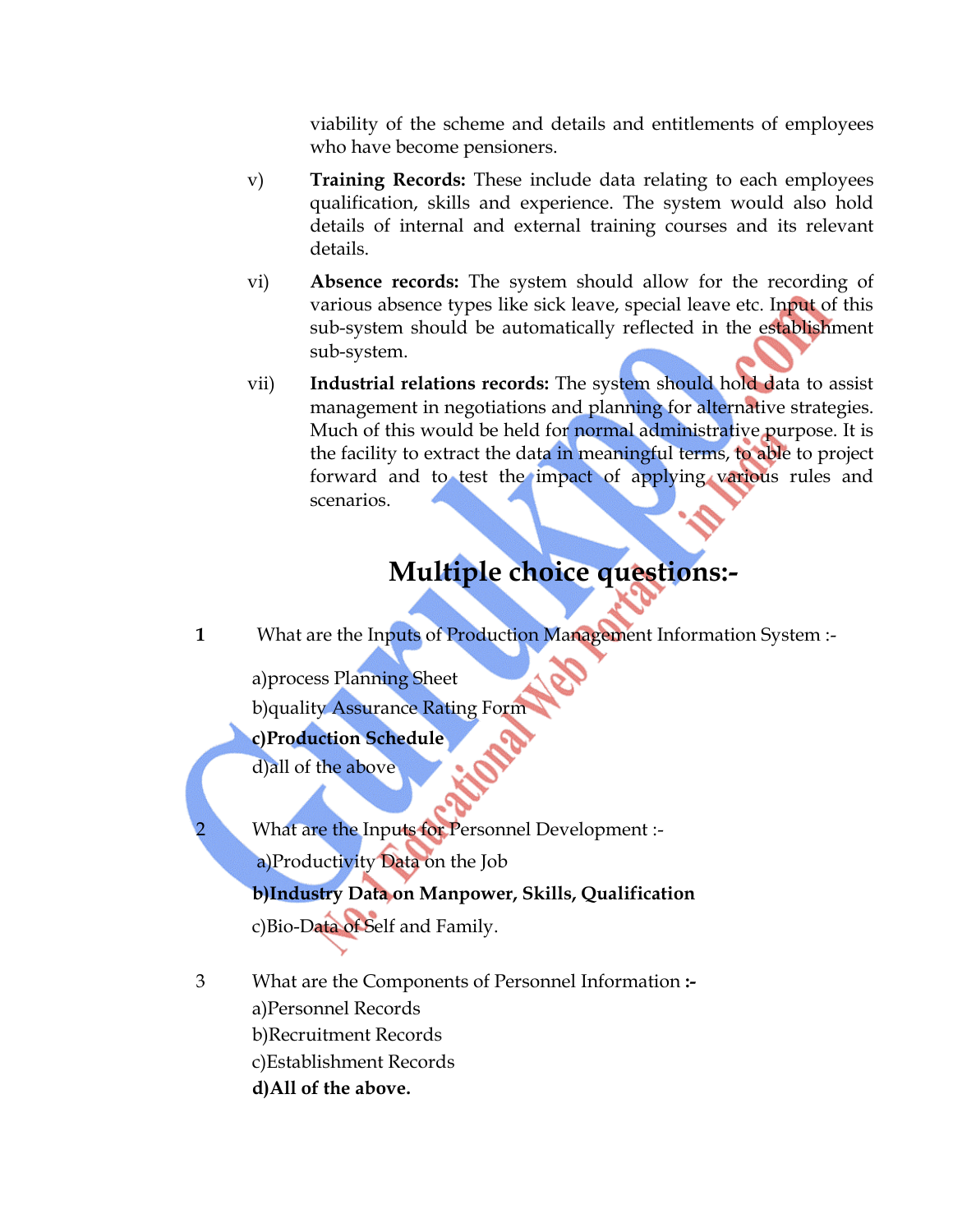4 Who dispatch orders to the firm: a)Sales representatives b) Customers c) Dealers **d)All of the above**

10.

IC Marian Marian

**Disp C.**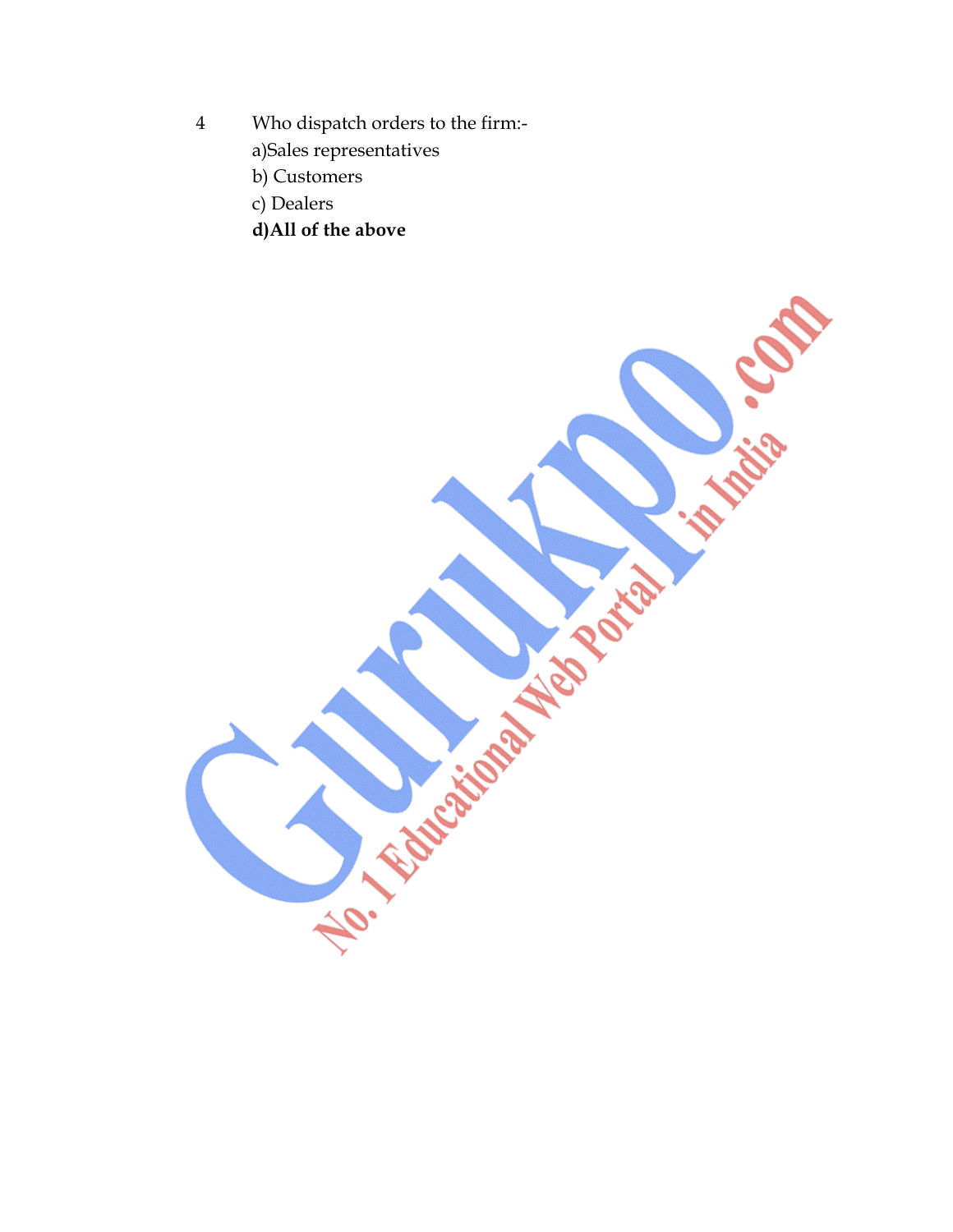# **Key Terms**

*A) MIS* - "MIS' is a planned system of collecting, storing and disseminating data in the form of information needed to carry out the functions of management."

**B)Management** : Management is art of getting things done through and with the people in formally organized groups. The basic functions performed by a manager in an organization are: Planning, controlling, staffing, organizing, and directing.

**C)Information** : Information is considered as valuable component of an organization. Information is data that is processed and is presented in a form which assists decision maker.

**D)System :** A system is defined as a set of elements which are joined together to achieve a common objective. The elements are interrelated and interdependent.

**E)Data Capturing :** MIS capture data from various internal and external sources of organization. Data capturing may be manual or through computer terminals

F) **Data :** Data is raw facts. Data is like raw material. Data does not interrelate and also it does not help in decision making. Data is defined as groups of non-random symbols in the form of text, images, voice representing quantities, action and objects.

**G)Information :** Information is the product of data processing. Information is interrelated data. Information is equivalent to finished goods produced after processing the raw material. The information has a value in decision making. Information brings clarity and creates an intelligent human response in the mind.

**H)Cost - Benefit Analysis :** Since the cost plays an important role in deciding the new system, it must be identified and estimated properly. Benefits of different type can be grouped on the basis of advantages they provide to the management. Benefits of a project include four types: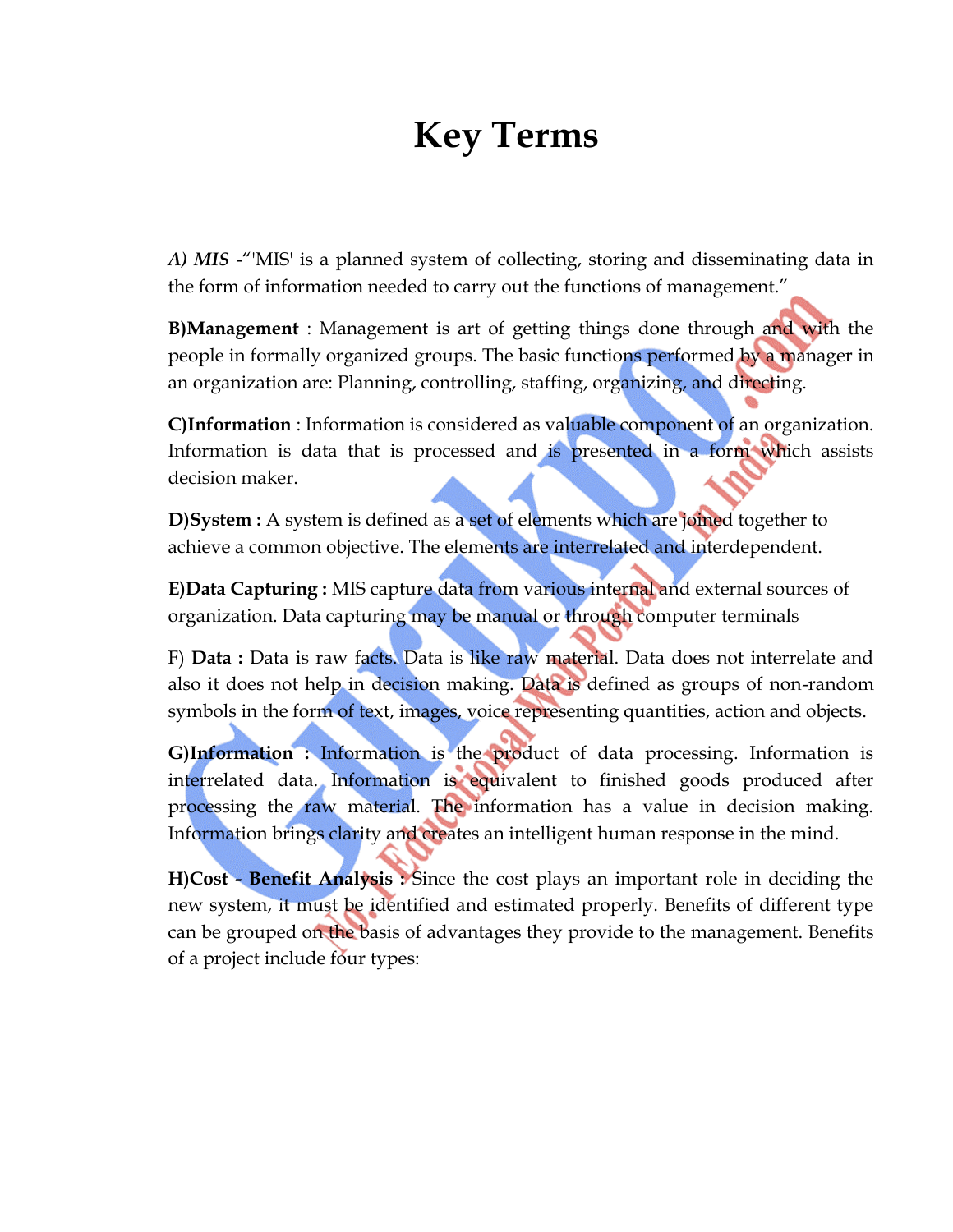I)**Structured English :** Structured English, as the name implies, is "English with structure.‖ That is, it is a subset of the full English language with some major restrictions on the kind of sentences that can be used and the manner in which sentences can be put together. It is also known by such names as PDL (Program Design Language) and PSL (Problem Statement Language or Problem Specification Language). Its purpose is to strike a reasonable balance between the precision of a formal programming language and the casual informality and readability of the English language.

J)**Data Dictionary :** A data dictionary is a structured repository of data, about data. In other words it is set of precise and accurate definitions of all DFDs, data elements and data structures

K)**Decision :** A decision is the choice out of several options made by the decision maker to achieve some objective in a given situation.

**L)Business Decision :** Business decisions are those which are made in the process of conducting business to achieve its objective in a given situation.

**M)Intelligence :** In this phase MIS collects the raw data. Further the data is sorted and merged with other data and computation are made, examined and presented. In this phase, the attention of the manager is drawn to the entire problem situation, calling for a decision.

N) **Risk :** If the manager has partial knowledge or probabilistic knowledge then it is decision under risk.

**O)Uncertainty :** If the manager does not have any knowledge, it is decision making under uncertainty

**P)Choice :** In this phase the manager evolves a selection criterion and selects one alternative as decision based on selection criteria.

**Q)Production information systems Or MIS for Production Management :** The objective of production management function is to provide manufacturing services to the organization. This involves the manufacturing of products of a certain specified quality and within certain costs in a stipulated time, fulfilling the promises given to the customer.

**R)Human resource information systems. Or MIS for Personnel Management :** Personnel management has the primary objective of providing suitable manpower in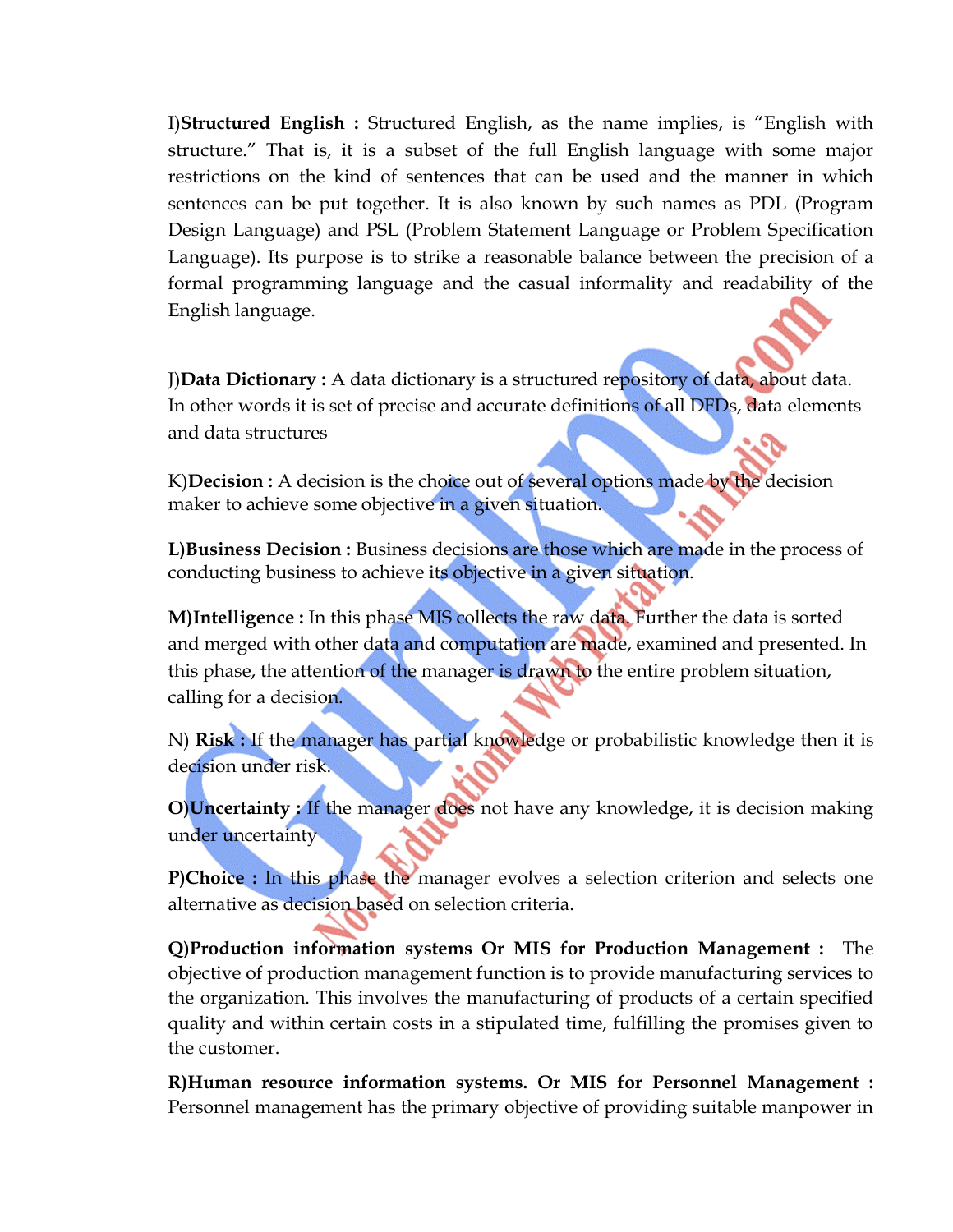number and with certain ability, skills and knowledge, as the business organization demands from time to time.

**S)MIS for Marketing:** In order to pursue market opportunities as well as anticipate marketing problem, manager need to collect comprehensive and reliable information. Managers cannot carryout marketing analysis, planning, implementation and control without monitoring and researching customers , competitors, dealers and their sales and cost data

**T)The Order Shipping Cycle:** Sales representatives, dealers and customers dispatch orders to the firm. The order department prepares multi-copy invoice and sends them to various departments. Out of stock items are back ordered.

**U)Recruitment Records :** Details of all vacancies and applicants should be held by the system. These should show the status of each vacancy and of each applicant and should perform as much as possible of the administrative process.